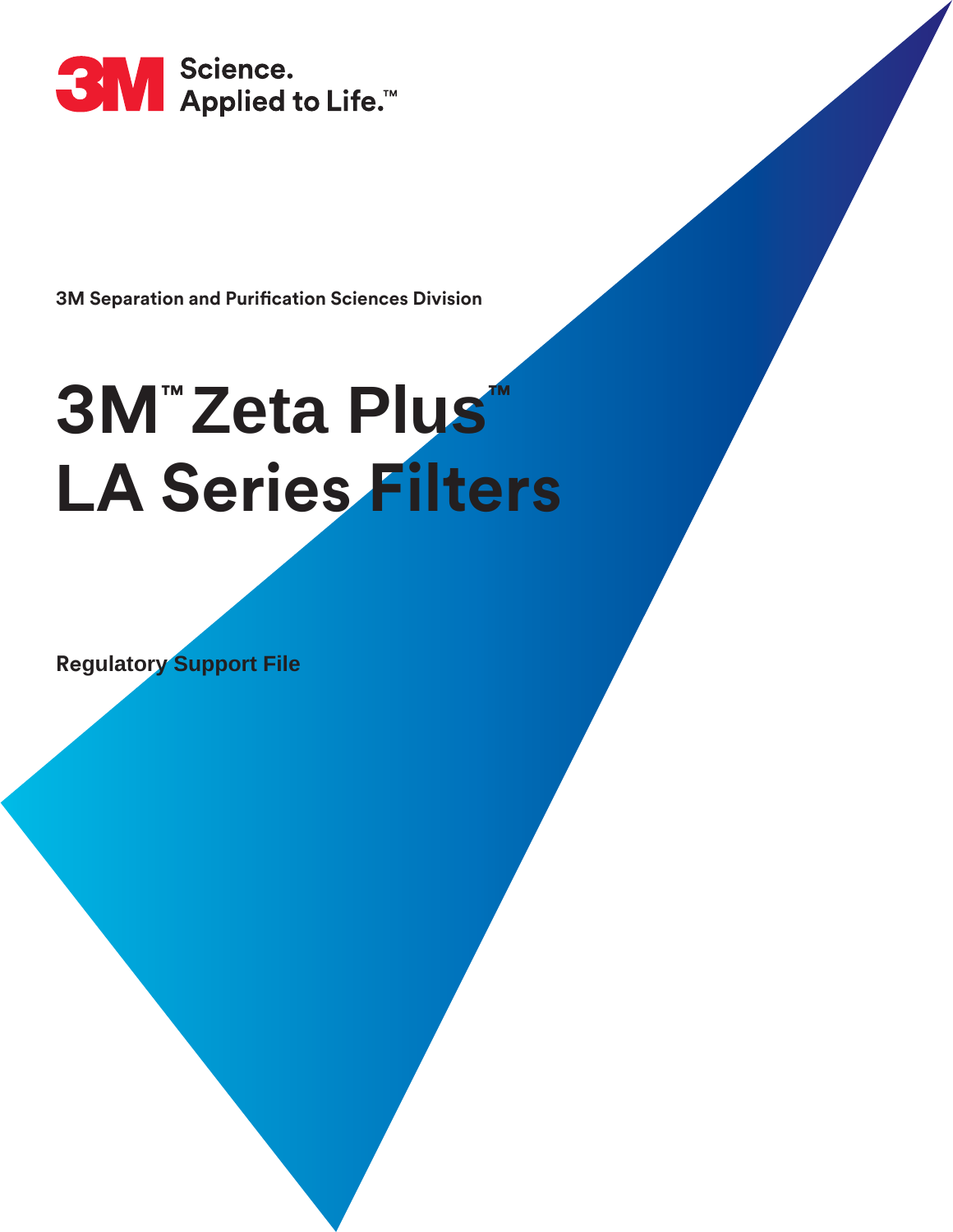|       | Table of Contents                                                                                            |  |
|-------|--------------------------------------------------------------------------------------------------------------|--|
| I.    |                                                                                                              |  |
| ΙΙ.   |                                                                                                              |  |
| III.  |                                                                                                              |  |
|       |                                                                                                              |  |
| IV.   |                                                                                                              |  |
|       | А.<br>Β.<br>C.<br>D.<br>Ε.<br>F.                                                                             |  |
| V.    |                                                                                                              |  |
|       | А.<br><b>B.</b><br>C.<br>D.<br>Ε.<br>F.                                                                      |  |
| VI.   |                                                                                                              |  |
|       | А.<br>Β.                                                                                                     |  |
| VII.  |                                                                                                              |  |
|       | USP <643> Total Organic Carbon (TOC) and Total Nitrogen (TN) 22<br>А.<br>B.<br>C.<br>D.<br>Ε.<br>F.          |  |
| VIII. |                                                                                                              |  |
| IX.   |                                                                                                              |  |
|       | USP <88> Class VI - 70°C <sub>minimum</sub> Biological Reactivity Tests, In Vivo 33<br>А.<br><b>B.</b><br>C. |  |
| Χ.    |                                                                                                              |  |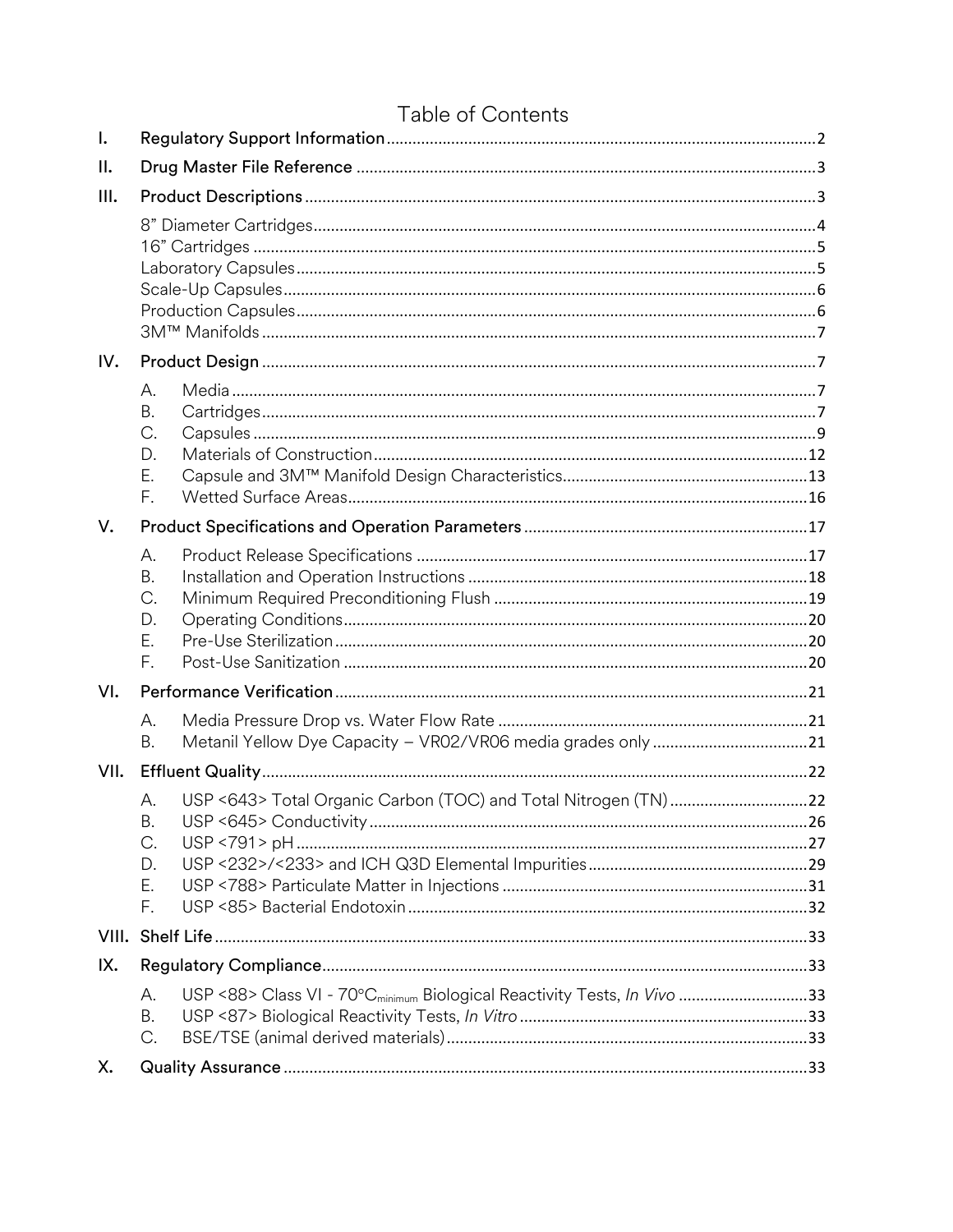# <span id="page-2-0"></span>I. Regulatory Support Information

3M Separation and Purification Sciences Division is a leader in advanced filtration and purification solutions, offering a wide range of products and services for various stages of pharmaceutical and biologics manufacturing.

3M, a U.S. based multinational high technology company, has operations in more than 65 countries. Facilities that participate in the manufacturing of 3M™ Zeta Plus™ LA, VR02 and VR06 filter products (collectively referred to as 3M™ Zeta Plus™ LA Series herein) as shown below, have quality systems registered to quality system standards as noted below.

| Stafford Springs, CT, USA | Wroclaw, Poland |
|---------------------------|-----------------|
| Registered to:            | Registered to:  |
| <b>ISO 9001</b>           | <b>ISO 9001</b> |

This Regulatory Support File provides information pertinent to the 3M™ Zeta Plus™ LA Series filter products. Contained herein are detailed test methods, product specifications, product performance information and regulatory documentation related to pharmaceutical and biologics manufacturing processes. 3M supplied documentation can be used to support risk assessments and regulatory submissions, prepare standard operating procedures, and streamline testing requirements, all of which save time and cost for the manufacturer. The manufacturer of a pharmaceutical or biologic product is ultimately responsible for registration through regulatory authorities in each country or region where their product will be produced or used.

The U.S. Federal Food, Drug, and Cosmetics Act designated the United States Pharmacopeia (USP) and the National Formulary (NF) as official compendia for drugs marketed in the United States. USP-NF is a combination of two public compendia of pharmacopeia standards. The International Conference on Harmonisation of Technical Requirements for Registration of Pharmaceuticals for Human Use (ICH) brings together the regulatory authorities and pharmaceutical industry to discuss various aspects of drug registration and to achieve greater international harmonization. These standards form the primary basis for technical information provided in this product support document. 3M routinely completes a thorough review of the USP and ICH standards and this regulatory support file to ensure that the claims and data package are current.

Complementary product information, use and operating instructions and guidelines, and technical data can be found in the 3M™ Zeta Plus™ LA Series filter product literature and product quality certifications. Further information can be obtained by contacting your local 3M representative.

The intended use(s), restrictions on use, and production selection and use for 3M™ Zeta Plus™ LA Series filter products are stated below.

**Intended Use(s)**: 3M™ Zeta Plus™ single-use filter products are intended for use in biopharmaceutical processing applications of aqueous and chemical based pharmaceuticals (drugs) and vaccines in accordance with the product instructions and specifications, and cGMP requirements, where applicable.

Since there are many factors that can affect a product's use, the customer and user remain responsible for determining whether the 3M product is suitable and appropriate for the user's specific application, including user conducting an appropriate risk assessment and evaluating the 3M product in user's application.

**Restrictions on Use**: 3M advises against the use of these 3M products in any application other than the stated intended use(s), since other applications have not been evaluated by 3M and may result in an unsafe or unintended condition. Do not use in any manner whereby the 3M product, or any leachable from the 3M product, may become part of or remains in a medical device that is regulated by any agency, and/or globally exemplary agencies, including but not limited to: a) FDA, b) European Medical Device Regulation (MDR), c) Japan Pharmaceuticals and Medical Devices Agency (PMDA) or in applications involving permanent implantation into the body; Life-sustaining medical applications; Applications requiring food contact compliance.

**Product Selection and Use**: Many factors beyond 3M's control and uniquely within user's knowledge and control can affect the use and performance of a 3M product in a particular application. As a result, end-user is solely responsible for evaluating the product and determining whether it is appropriate and suitable for end-user's application, including completing a risk assessment that considers the product leachable characteristics and its impact on drug safety, conducting a workplace hazard assessment and reviewing all applicable regulations and standards (e.g., OSHA, ANSI, etc.). Failure to properly evaluate, select, and use a 3M product and appropriate safety products, or to meet all applicable safety regulations, may result in injury, sickness, death, and/or harm to property.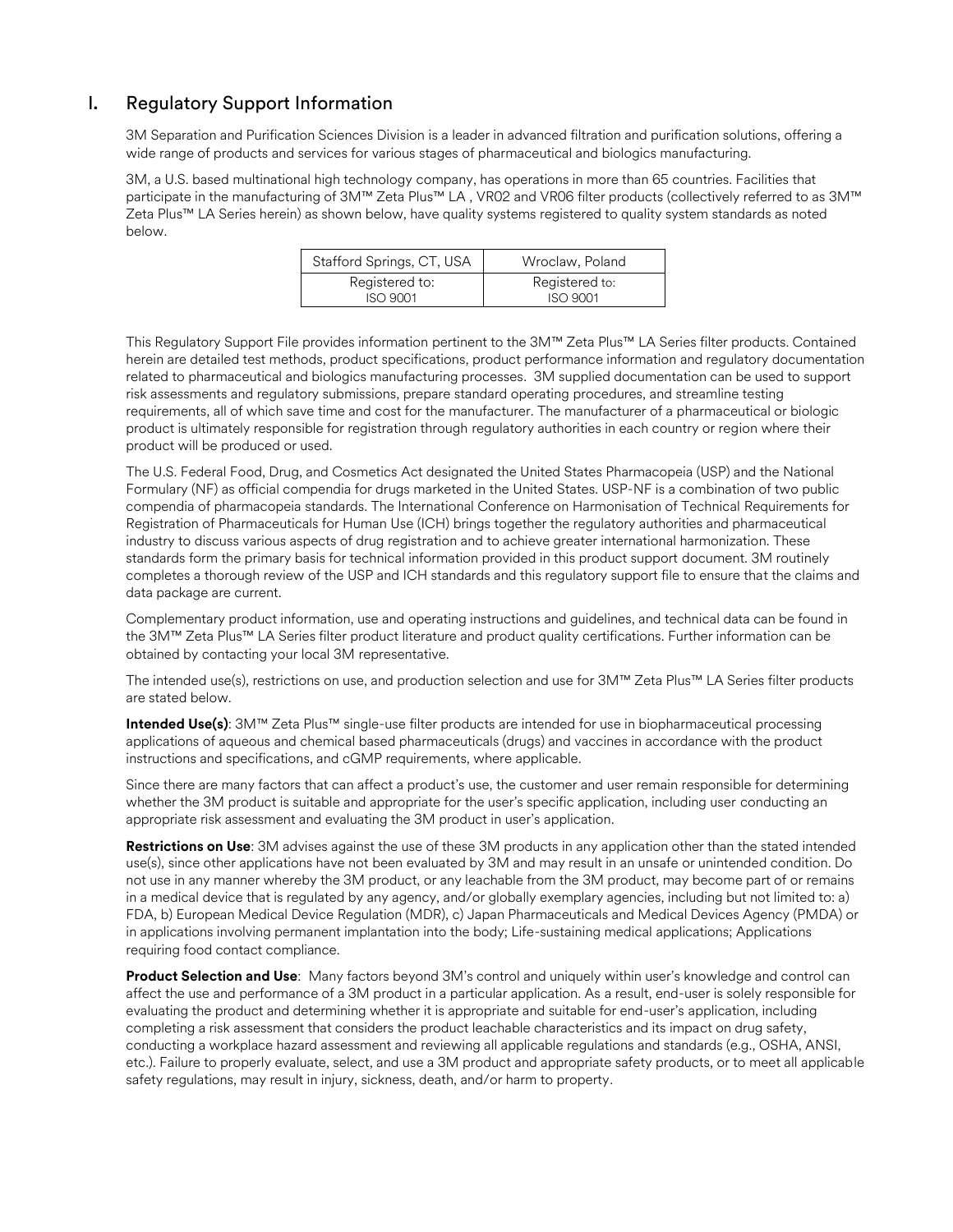# <span id="page-3-0"></span>II. Drug Master File Reference

3M™ Zeta Plus™ LA Series filters are listed in a Drug Master File (DMF) registered with the United States Food and Drug Administration (FDA).

The information contained in the DMF may be utilized by regulatory reviewers to support a New Drug Application (NDA), Investigational New Drug Application (INDA), Abbreviated New Drug Application (ANDA), another DMF, an Export Application, or supplements to any of these.

Permission by 3M for review of a DMF is granted only to appropriate United States Food and Drug Administration (FDA) or similar regulatory agency personnel as the document contains 3M proprietary information. Following the FDA Code of Federal Regulations (CFR) Title 21 Section 314.420, before FDA may review the DMF in support of an application, 3M Purification Inc. must provide a letter of authorization permitting FDA to reference the DMF. The applicant is required to include a copy of the letter of authorization in their application. Contact 3M Separation and Purification Sciences Division to initiate a review of the DMF. 3M will update this Regulatory Support File as a routine aspect of product maintenance.

# <span id="page-3-1"></span>III. Product Descriptions

3M™ Zeta Plus™ LA Series filter products are a family of advanced depth filters designed for clarification of various bioprocess, biological and pharmaceutical fluids. 3M™ Zeta Plus™ LA series filter media is designed to have the lowest organic and inorganic extractable levels of any 3M™ Zeta Plus™ family. 3M™ Zeta Plus™ LA Series media has a lower anion exchange capacity than 3M™ Zeta Plus™ ZB media, and may be a better choice in applications where the pharmaceutical product is negatively charged, and product recovery may be of concern.

3M™ Zeta Plus™ LA Series filter media contains a mixture of inorganic filter aids, cellulose, and a crosslinking polymer binder resin. The polymer resin has a mixed amine structure including a quaternary amine, which imparts the anion exchange functionality of the media. High-alpha cellulose and acid-washed natural silica are used to lower the amount of extractable materials. Cellulose may contain β-Glucan, which is a non-endotoxin LAL-reactive material. The 3M™ Zeta Plus™ LA Series media reduces the amount of  $β$ -Glucan by using only high-alpha cellulose.

The 3M™ Zeta Plus™ LA Series filter media exhibits a combination of mechanical and electrokinetic mechanisms for particulate removal as a result of its physical and chemical attributes. The 3M™ Zeta Plus™ LA Series porous depth filter media is a tortuous network of charge-enhanced flow channels capable of reducing negatively charged DNA, endotoxins, and other host cell proteins to a level which mechanical screening alone cannot achieve. Whole cells and cell debris can be removed by mechanical entrapment within the 3M™ Zeta Plus™ LA depth filter matrix. Note that the charge capacity of the media is a general attribute but not a controlled qualification or release specification. Therefore formal process validation of charged contaminant removal must be fully assessed as part of the customer's rigorous risk management process. For processes that require validated charge capacity, 3M™ Zeta Plus™ VR grades are available with suitably qualified media.

3M™ Zeta Plus™ dual layer versions of LA Series filter media consist of two distinct layers, or "zones," of filter media with the upstream zone more open than the downstream zone. The media used for each layer is a standard grade. The structure of the 3M™ Zeta Plus™ LA dual layer media enhances the contaminant holding capacity of the filter media. The dual layer structure allows larger particles to be trapped in the upstream zone of the more open filter media and smaller particles to be trapped in the downstream zone, reducing premature plugging and helping extend service life of the media. The structure of 3M™ Zeta Plus™ LA dual layer media can provide enhanced contaminant holding capacity when the challenge process stream has a wide particle distribution, compared to that of a single layer, single zone product.

A wide range of product configurations are available including converted media sheets, lenticular cartridges and singleuse capsules.

3M has global manufacturing and supply chain capabilities. The products described below may be produced at multiple global locations. 3M assigns a unique ID number to each product specific to its source of supply to enable traceability.

Note that special configurations for current customers may not be covered by this RSF. Contact 3M to determine if a specific 3M™ Zeta Plus™ LA Series filter configuration not listed below is covered by an RSF Supplement.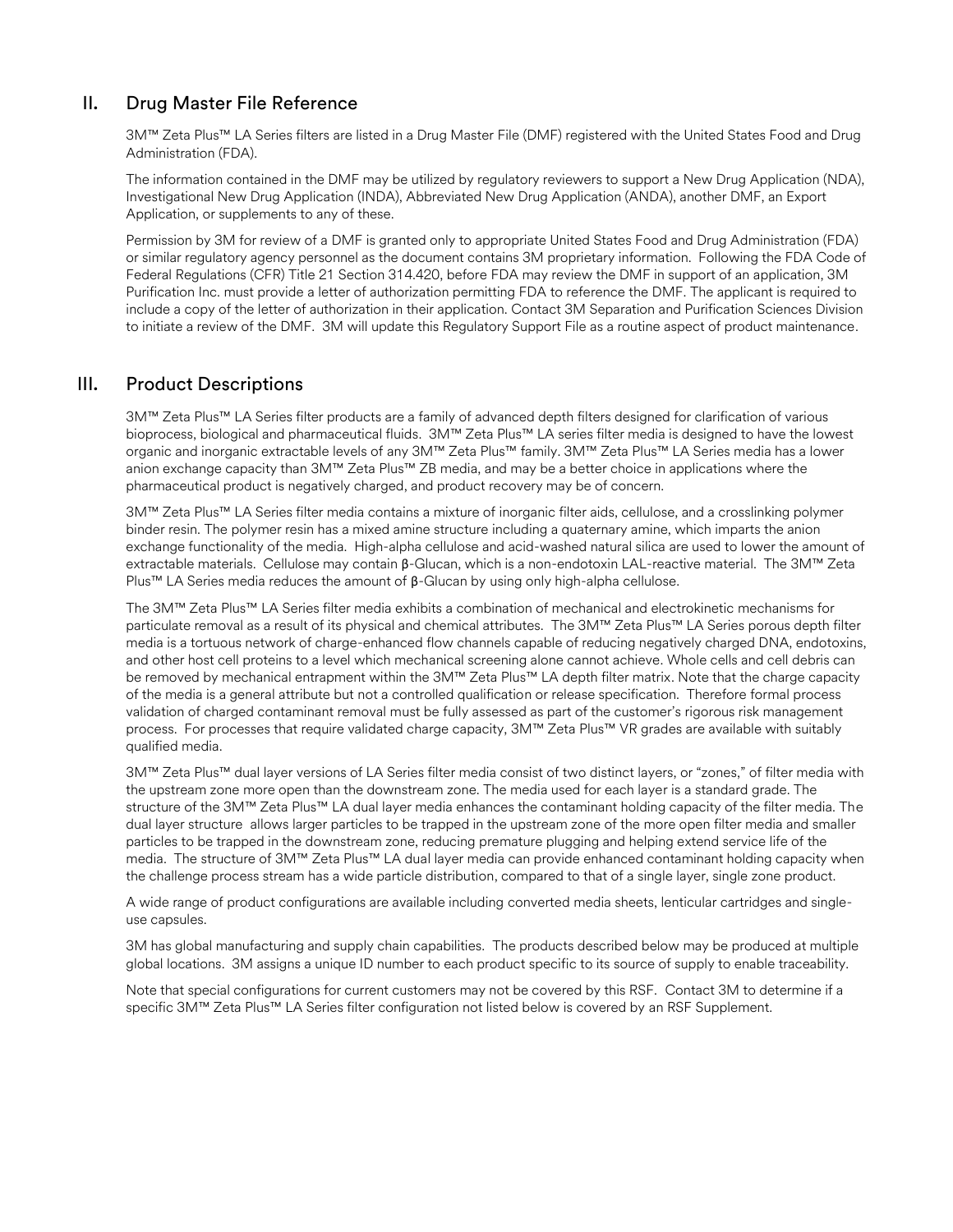# <span id="page-4-0"></span>8" Diameter Cartridges

| Table 1a. 8" Cartridge Product Descriptions: Single Layer Media |                                       |                                                                                 |                                                                                             |                                                              |                                                                                                                                                                    |                   |                                                         |  |  |  |
|-----------------------------------------------------------------|---------------------------------------|---------------------------------------------------------------------------------|---------------------------------------------------------------------------------------------|--------------------------------------------------------------|--------------------------------------------------------------------------------------------------------------------------------------------------------------------|-------------------|---------------------------------------------------------|--|--|--|
| Manufacturing<br><b>Facility</b>                                |                                       | Product Description Examples: 451670460LA, Z8FA4NPA260LA, Z08P2A60LA, Z08DA60LA |                                                                                             |                                                              |                                                                                                                                                                    |                   |                                                         |  |  |  |
|                                                                 |                                       |                                                                                 | <b>Diameter Designation</b>                                                                 |                                                              | <b>Gasket Material</b>                                                                                                                                             | Grade             |                                                         |  |  |  |
|                                                                 | 45109 - 8 cell                        |                                                                                 |                                                                                             |                                                              | 13 - Fluorocarbon (FPM)<br>22 - Silicone (VMQ)<br>23 - Fluoropolymer (PTFE)                                                                                        |                   | 30LA<br><b>50LA</b>                                     |  |  |  |
|                                                                 |                                       |                                                                                 |                                                                                             |                                                              | 03 - Fluorocarbon (FPM)                                                                                                                                            |                   | 60LA<br>90LA                                            |  |  |  |
| <b>United States</b>                                            | 45167 - 7 cell Plug-in                |                                                                                 |                                                                                             | $04 - Silicone (VMQ)$<br>09 - PTFE-Encapsulated Fluorocarbon |                                                                                                                                                                    | <b>VR06</b>       |                                                         |  |  |  |
|                                                                 | <b>Diameter</b><br><b>Designation</b> | <b>Number</b><br>of Cells                                                       | Configuration                                                                               | <b>Material</b>                                              | <b>O-Ring Material</b>                                                                                                                                             | Package           | Grade                                                   |  |  |  |
|                                                                 | Z8FA -Plug-in                         | $2 - 2$ cell<br>$4 - 4$ cell                                                    | N - None                                                                                    | $P -$<br>Polypropylene                                       | A - Silicone (VMQ)<br>B - Fluorocarbon (FPM)<br>K - PTFE-Encapsulated<br>Fluorocarbon                                                                              | $2 -$<br>Standard | 30LA<br><b>50LA</b><br>60LA<br>90LA<br><b>VR06</b>      |  |  |  |
|                                                                 | <b>Diameter Designation</b><br>708    |                                                                                 | <b>Cartridge Construction</b>                                                               |                                                              | <b>O-Ring Material</b>                                                                                                                                             |                   | Grade                                                   |  |  |  |
| Poland                                                          |                                       |                                                                                 | P - Plug-in 7 cells<br>P2 - Plug-in 2 cells<br>P4 - Plug-in 4 cells<br>D - Standard 8 cells |                                                              | $A - Silicone (VMQ)$<br>B - Fluorocarbon (FPM)<br>K - PTFE-Encapsulated Fluorocarbon<br>A - Silicone (VMQ)<br>B - Fluorocarbon (FPM)<br>$E$ – Fluoropolymer (PTFE) |                   | 30LA<br><b>50LA</b><br>60LA<br>90LA<br>VR <sub>06</sub> |  |  |  |

| Table 1b. 8" Cartridge Product Descriptions: Dual Layer Media |                                       |                                                                |                                |                                                   |                        |                     |  |  |  |
|---------------------------------------------------------------|---------------------------------------|----------------------------------------------------------------|--------------------------------|---------------------------------------------------|------------------------|---------------------|--|--|--|
| <b>Manufacturing</b><br><b>Facility</b>                       |                                       | Product Description Examples: Z08E05AA90LA08A, Z08E07AA90LA08A |                                |                                                   |                        |                     |  |  |  |
|                                                               | <b>Diameter</b><br><b>Designation</b> | Media<br>Configuration                                         | Number of<br><b>Cells</b>      | <b>Cartridge Construction</b>                     | <b>Gasket Material</b> | Grade               |  |  |  |
| <b>United States</b>                                          |                                       | F                                                              | $05 - 5$ cell                  | P - Polypropylene Plug-in                         | $A - Silicone (VMQ)$   | 60I A05A            |  |  |  |
|                                                               | 708                                   | E                                                              | $07 - 7$ cell                  | A - Stainless Steel Bands<br>B - Hastelloy® Bands | $A - Silicone (VMQ)$   | 90LA05A<br>901 A08A |  |  |  |
|                                                               | <b>Diameter</b><br><b>Designation</b> | Media<br>Configuration                                         | Number of<br><b>Cells</b>      | <b>Cartridge Construction</b>                     | <b>Gasket Material</b> | Grade               |  |  |  |
| Poland                                                        | 708                                   | E                                                              | $01 - 1$ cell<br>$05 - 5$ cell | P - Polypropylene Plug-in                         | $A - Silicone (VMQ)$   | 60LA05A             |  |  |  |
|                                                               |                                       | Е                                                              | $07 - 7$ cell                  | A - Stainless Steel Bands<br>B - Hastelloy® Bands | $A - Silicone (VMQ)$   | 90LA05A<br>901 A08A |  |  |  |

1 Dual layer media configurations are designed for biopharmaceutical applications, where gasket material is Silicone (VMQ)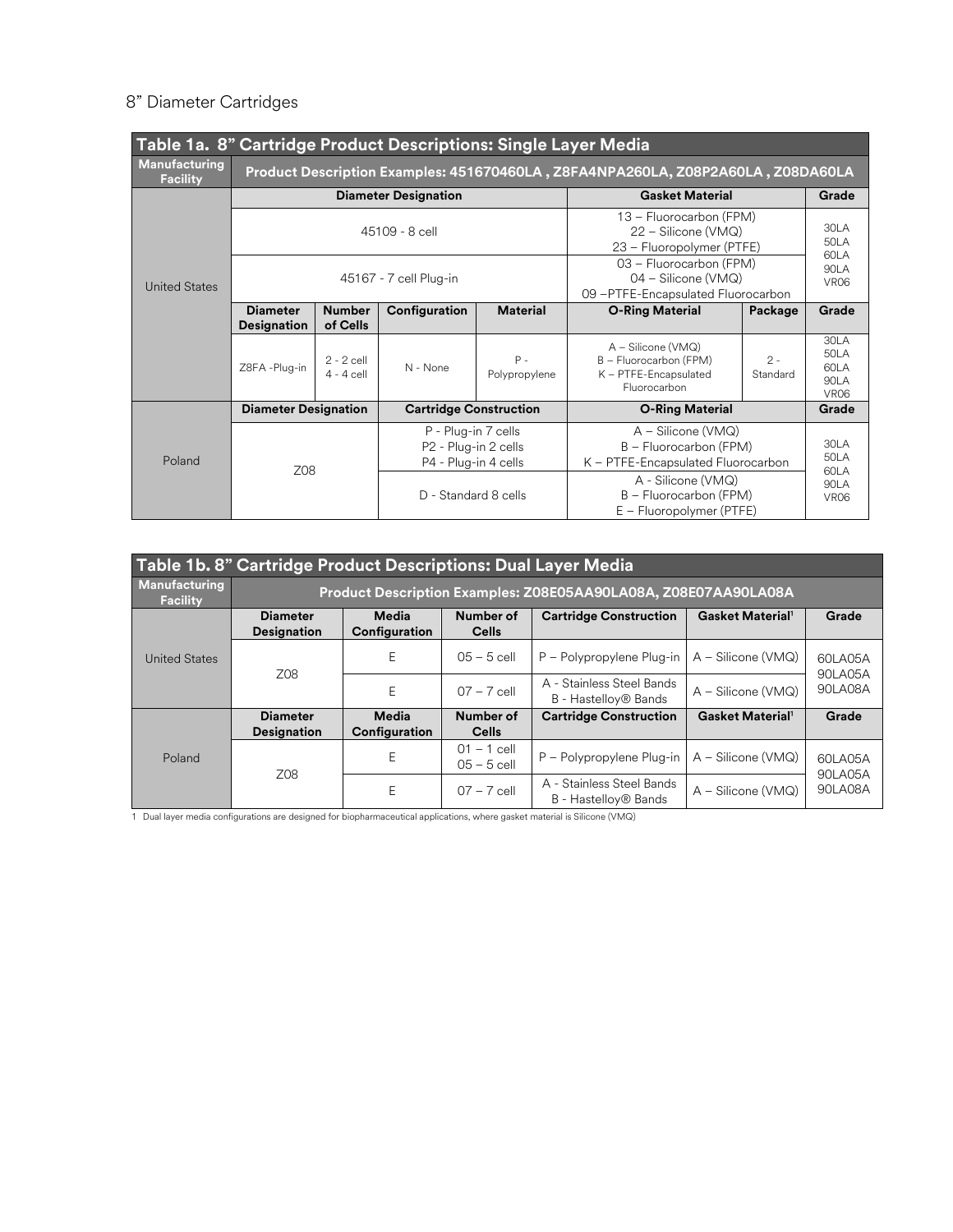# 12" Diameter Cartridges

| Table 2. 12" Cartridge Product Descriptions: Single Layer Media |                                                                         |                                                                                                  |                                                                              |                                                                                 |                                                |                                                                           |                                      |
|-----------------------------------------------------------------|-------------------------------------------------------------------------|--------------------------------------------------------------------------------------------------|------------------------------------------------------------------------------|---------------------------------------------------------------------------------|------------------------------------------------|---------------------------------------------------------------------------|--------------------------------------|
| Manufacturing<br><b>Facility</b>                                | Product Description Examples: 4523701A30LA, Z12DA90LA                   |                                                                                                  |                                                                              |                                                                                 |                                                |                                                                           |                                      |
|                                                                 |                                                                         | <b>Diameter Designation</b>                                                                      | <b>Material</b>                                                              |                                                                                 | <b>Gasket Material</b>                         |                                                                           | Grade                                |
| <b>United States</b>                                            | 45244 - 9 cell<br>45237 - 12 cell<br>45230 - 15 cell<br>45245 - 16 cell |                                                                                                  | 01 - Polypropylene<br>(PP)                                                   | $A - Silicone (VMQ)$<br>B - Fluorocarbon (FPM)<br>$E - Fluoropolymer$<br>(PTFE) |                                                | $30I$ A<br>50I A<br>60LA<br>901 A<br>VR <sub>02</sub><br>VR <sub>06</sub> |                                      |
|                                                                 | <b>Diameter</b><br><b>Designation</b>                                   | Cartridge<br>Construction                                                                        | <b>Gasket Material</b><br>Grade                                              |                                                                                 |                                                | Optional<br><b>Material</b>                                               |                                      |
| Poland                                                          | 712                                                                     | $C - 9$ cells<br>$B - 12$ cells<br>$D - 16$ cells<br>$M - 15$ cells,<br>Netting<br>$S - 7$ cells | $A - Silicone (VMQ)$<br>B - Fluorocarbon (FPM)<br>$E -$ Fluoropolymer (PTFE) |                                                                                 | 30LA<br>50I A<br>60I A<br>901 A<br><b>VR02</b> |                                                                           | $H^1$<br>- Hastellov<br><b>Bands</b> |

<span id="page-5-0"></span>1 "H" for Hastelloy bands. Omit "H" for Stainless Steel Bands.

# 16" Cartridges

| Table 3. 16" Cartridge Product Descriptions: Single Layer Media |                                                    |                                                                                                                       |                                                                              |                                                |                       |  |  |
|-----------------------------------------------------------------|----------------------------------------------------|-----------------------------------------------------------------------------------------------------------------------|------------------------------------------------------------------------------|------------------------------------------------|-----------------------|--|--|
| <b>Manufacturing</b><br><b>Facility</b>                         | Product Description Examples: Z16PA90LA, Z16DA90LA |                                                                                                                       |                                                                              |                                                |                       |  |  |
|                                                                 | <b>Diameter</b><br><b>Designation</b>              | Configuration                                                                                                         | <b>Gasket Material</b>                                                       | Grade                                          | <b>Lifting Handle</b> |  |  |
| United States                                                   | 716                                                | $P - 14$ cell<br>$H - High Area1$<br>$R - 14$ cell (Hastelloy® Bands)<br>T - High Area (Hastelloy®<br>Bands)          | $A - Silicone (VMQ)$<br>B - Fluorocarbon (FPM)<br>$E$ – Fluoropolymer (PTFE) | 30LA<br>50I A<br>60LA<br>901 A                 | $H - with Handle2$    |  |  |
|                                                                 | <b>Diameter</b>                                    | <b>Cartridge Construction</b>                                                                                         | <b>Gasket Material</b>                                                       | Grade                                          | Optional              |  |  |
|                                                                 | <b>Designation</b>                                 |                                                                                                                       |                                                                              |                                                | <b>Material</b>       |  |  |
| Poland                                                          | 716                                                | M - 14 cell, Netting<br>P - 14 cell, Netting<br>$D - 15$ cell<br>$S - 9$ cell<br>$H - 17$ cell <sup>3</sup> , Netting | $A - Silicone (VMQ)$<br>B - Fluorocarbon (FPM)<br>$E$ – Fluoropolymer (PTFE) | 30LA<br>50I A<br>60I A<br>901 A<br><b>VR02</b> | H <sup>4</sup>        |  |  |

1 High Area Cell Count – 16 cells for grades 30LA & 50LA; 17 cells for grades 60LA & 90LA. Bodyfeed cartridge available, please order 45802 (16", 9 cell).

2 Omit "H" from product description if film lifting handle is not required.

3 16 cells for 30LA and 50LA, 17 cells for 60LA and 90LA.

<span id="page-5-1"></span>4 "H" for Hastelloy bands. Omit "H" for Stainless Steel Bands.

# Laboratory Capsules

| Table 4a. Laboratory Capsule Product Descriptions: Single Layer Media |                             |                                                 |                  |  |  |  |  |
|-----------------------------------------------------------------------|-----------------------------|-------------------------------------------------|------------------|--|--|--|--|
| Manufacturing<br><b>Facility</b>                                      |                             | <b>Product Description Example: BC0025L90LA</b> |                  |  |  |  |  |
|                                                                       | <b>Diameter Designation</b> | Configuration                                   | Grade            |  |  |  |  |
|                                                                       | BC0025                      |                                                 | 30LA             |  |  |  |  |
| United States and                                                     |                             |                                                 | 50I A            |  |  |  |  |
| Poland                                                                |                             | $l - l$ uer                                     | 60LA             |  |  |  |  |
|                                                                       |                             | S - Sanitary                                    | 901 A            |  |  |  |  |
|                                                                       |                             |                                                 | VR <sub>02</sub> |  |  |  |  |
|                                                                       |                             |                                                 | VR <sub>06</sub> |  |  |  |  |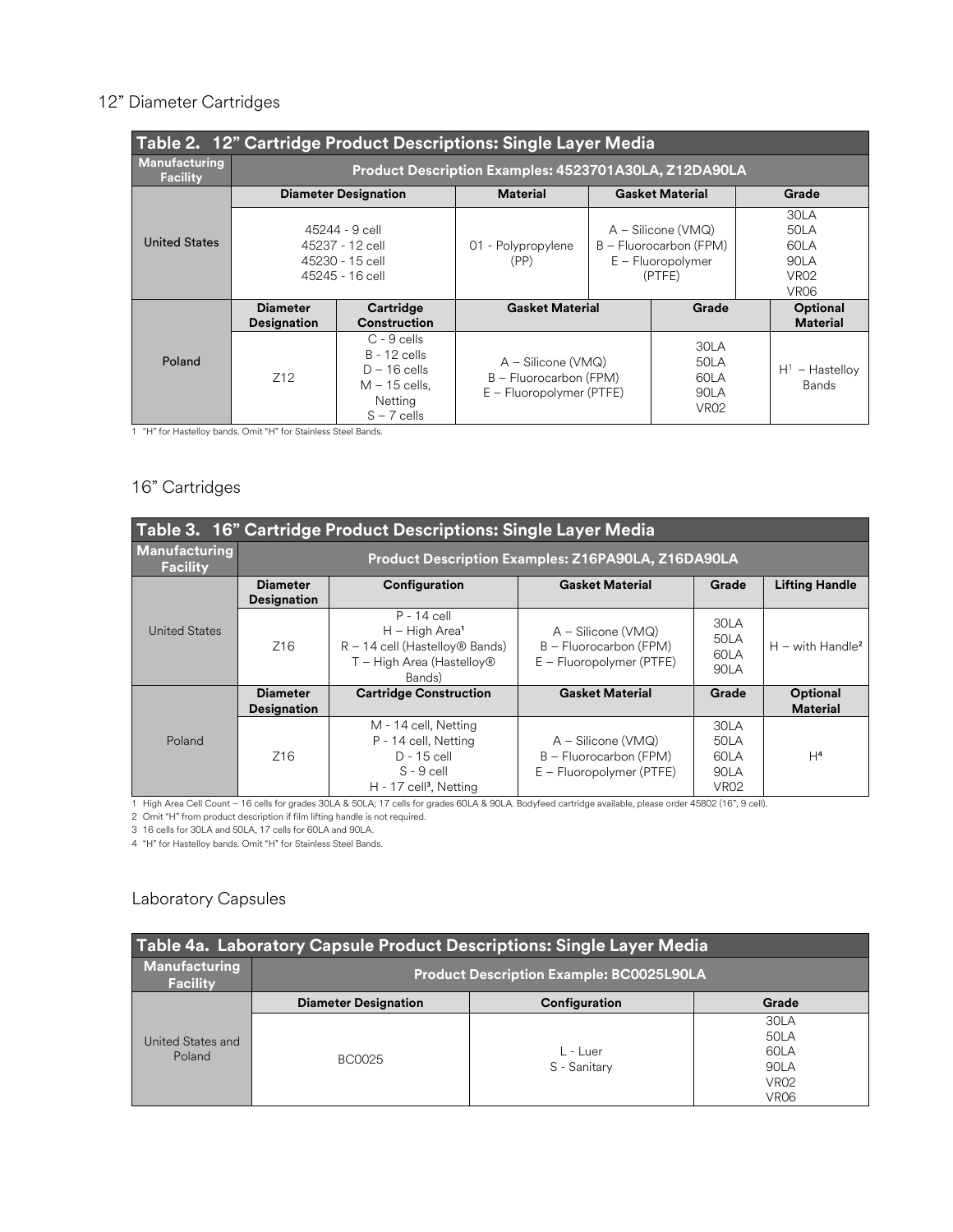| Table 4b. Laboratory Capsule Product Descriptions: Dual Layer Media |                                             |                            |                               |  |  |  |
|---------------------------------------------------------------------|---------------------------------------------|----------------------------|-------------------------------|--|--|--|
| Manufacturing<br><b>Facility</b>                                    | Product Description Example: BC0025L90LA08A |                            |                               |  |  |  |
|                                                                     | <b>Diameter Designation</b>                 | Configuration              | Grade                         |  |  |  |
| United States and<br>Poland                                         | BC0025                                      | $L$ - Luer<br>S - Sanitary | 60LA05A<br>90LA05A<br>90LA08A |  |  |  |

# <span id="page-6-0"></span>Scale-Up Capsules

| Table 5a. Scale-Up Capsule Product Descriptions: Single Layer Media |                                                  |                          |                         |                                                                    |  |  |
|---------------------------------------------------------------------|--------------------------------------------------|--------------------------|-------------------------|--------------------------------------------------------------------|--|--|
| <b>Manufacturing</b><br><b>Facility</b>                             | <b>Product Description Example: E0340FSA90LA</b> |                          |                         |                                                                    |  |  |
|                                                                     | <b>Diameter Designation</b>                      | $EFA$ (cm <sup>2</sup> ) | <b>Capsule Material</b> | Grade                                                              |  |  |
| United States                                                       | E                                                | 0170<br>0340<br>1020     | FSA - Polysulfone       | 30LA<br>50I A<br>60I A<br>90LA                                     |  |  |
|                                                                     | <b>Diameter Designation</b>                      | $EFA$ (cm <sup>2</sup> ) | <b>Capsule Material</b> | Grade                                                              |  |  |
| Poland                                                              | Ε                                                | 0170<br>0340<br>1020     | FSA - Polysulfone       | 30LA<br>50I A<br>60I A<br>901 A<br>VR <sub>02</sub><br><b>VR06</b> |  |  |

| Table 5b. Scale-Up Capsule Product Descriptions: Dual Layer Media |                                              |                          |                         |          |  |  |
|-------------------------------------------------------------------|----------------------------------------------|--------------------------|-------------------------|----------|--|--|
| Manufacturing<br><b>Facility</b>                                  | Product Description Example: E0340FSA90LA08A |                          |                         |          |  |  |
|                                                                   | <b>Diameter Designation</b>                  | $EFA$ (cm <sup>2</sup> ) | <b>Capsule Material</b> | Grade    |  |  |
| United States and                                                 |                                              | 0170                     |                         | 601 A05A |  |  |
| Poland                                                            |                                              | 0340                     | FSA - Polysulfone       | 901 A05A |  |  |
|                                                                   |                                              | 1020                     |                         | 901 A08A |  |  |

# <span id="page-6-1"></span>Production Capsules

| Table 6a. Production Capsule Product Descriptions: Single Layer Media |                                                 |                                                     |                                 |                         |                                      |  |  |
|-----------------------------------------------------------------------|-------------------------------------------------|-----------------------------------------------------|---------------------------------|-------------------------|--------------------------------------|--|--|
| Manufacturing<br><b>Facility</b>                                      | <b>Product Description Example: E16E01A90LA</b> |                                                     |                                 |                         |                                      |  |  |
|                                                                       | <b>Diameter Designation</b>                     | Configuration                                       | <b>Number of Cells</b>          | <b>Gasket Material</b>  | Grade                                |  |  |
| United States and<br>Poland                                           | F <sub>16</sub>                                 | E - Standard<br>R - Alkaline Resistant <sup>1</sup> | $01 - 1$ cell<br>$11 - 11$ cell | $A - Silicone$<br>(VMQ) | $30I$ A<br>50I A<br>601 A<br>$90I$ A |  |  |

1 Alkaline resistance is based on testing with 1M NaOH and 5% NaClO (Bleach).

| Table 6b. Production Capsule Product Descriptions: Dual Layer Media |                                                    |                                                     |                                |                         |                                |  |  |
|---------------------------------------------------------------------|----------------------------------------------------|-----------------------------------------------------|--------------------------------|-------------------------|--------------------------------|--|--|
| Manufacturing<br><b>Facility</b>                                    | <b>Product Description Example: E16E07A90LA08A</b> |                                                     |                                |                         |                                |  |  |
|                                                                     | <b>Diameter Designation</b>                        | Configuration                                       | <b>Number of Cells</b>         | <b>Gasket Material</b>  | Grade                          |  |  |
| United States and<br>Poland                                         | F <sub>16</sub>                                    | E - Standard<br>R - Alkaline Resistant <sup>1</sup> | $01 - 1$ cell<br>$07 - 7$ cell | $A - Silicone$<br>(VMQ) | 60LA05A<br>901 A05A<br>90LA08A |  |  |

1 Alkaline resistance is based on testing with 1M NaOH and 5% NaClO (Bleach).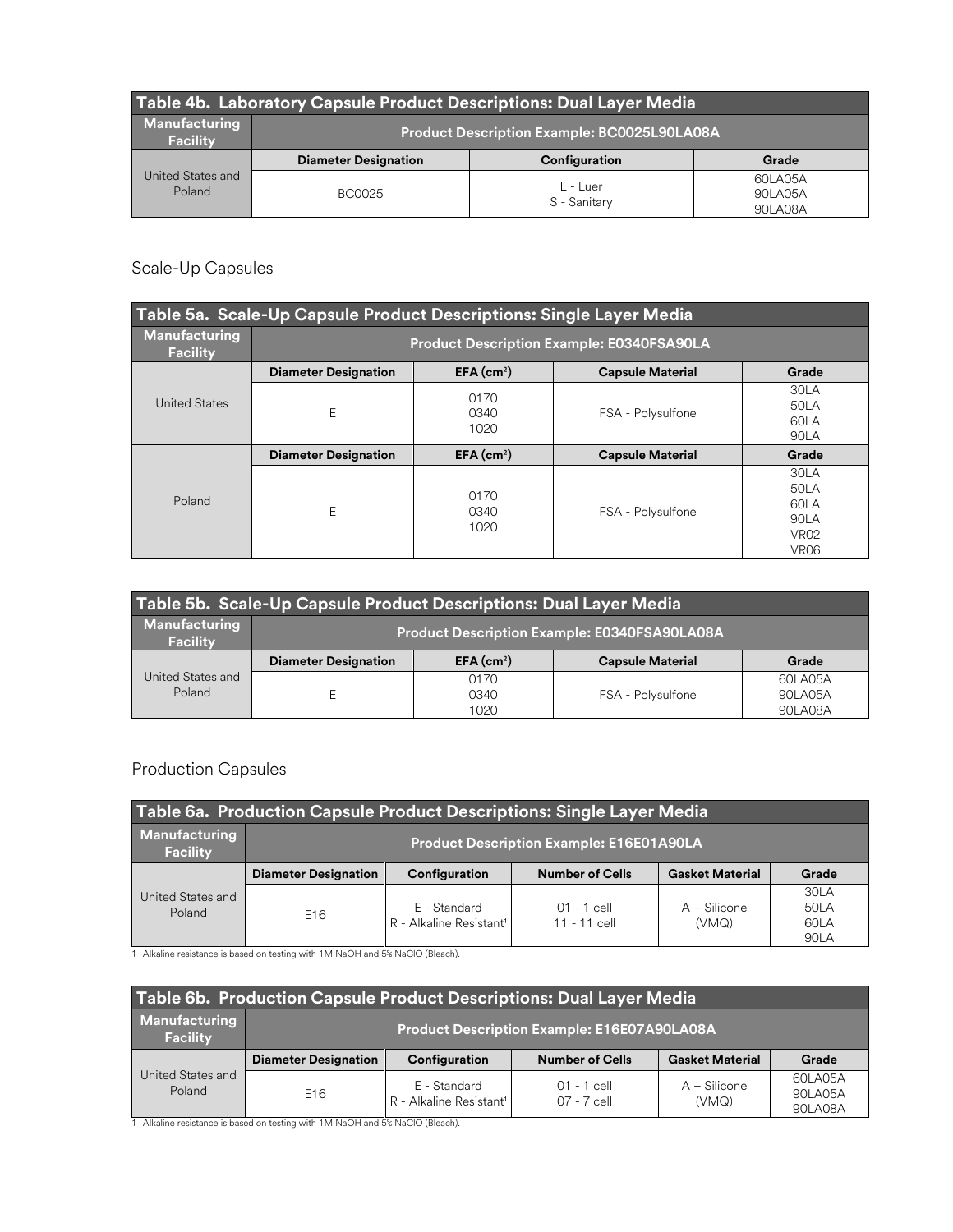#### <span id="page-7-0"></span>3M™ Manifolds

| Table 7. 3M™ Manifold Product Descriptions                                      |                                                                           |  |  |
|---------------------------------------------------------------------------------|---------------------------------------------------------------------------|--|--|
| Manufacturing<br><b>Product Description Example: 6128901</b><br><b>Facility</b> |                                                                           |  |  |
|                                                                                 | <b>Product Description</b>                                                |  |  |
| United States and<br>Poland                                                     | $6128901 - Standard Set$<br>6129001 - Alkaline Resistant Set <sup>1</sup> |  |  |

1 Alkaline resistance is based on testing with 1M NaOH and 5% NaClO (Bleach).

# <span id="page-7-1"></span>IV. Product Design

All components used in the manufacture of 3M™ Zeta Plus™ LA Series filter products are traceable. Intermediate products are packaged and labeled throughout the manufacturing process to provide complete traceability from the raw materials to media batch to finished product.

All grades of the 3M™ Zeta Plus™ LA Series filter media are composed of the same materials of construction at varying ratios. Therefore, the test results reported herein are generally applicable to all grades and product configurations.

<span id="page-7-2"></span>Multiple manufacturing facilities in various global locations produce 3M™ Zeta Plus™ LA Series filter products. Raw materials are purchased consistent with global specifications.

#### A. Media

3M™ Zeta Plus™ LA Series filter media contains a mixture of inorganic filter aid, cellulose, and a crosslinking polymer binder resin. The polymer binding resin used in 3M™ Zeta Plus™ LA depth filtration media is a polyamide epichlorohydrin (PAE) polymer that contains a mixture of secondary, tertiary, and quaternary amines. The inorganic filter aid (natural silica) is acid washed, and the structural support for the media is high-alpha cellulose. The media is produced by a wetlaid process.

Media or filter sheets may be die cut to various shapes and dimensions per customer specifications. Converted filter sheets are generally used in commercially available filter presses. Each distinct pattern is assigned a unique stock number.

Dual layer versions of 3M™ Zeta Plus™ LA Series filter media consist of two distinct layers, or "zones," of filter media with the upstream zone more open than the downstream zone. Smaller numbers indicate more open grades; for example, 30LA is more open than 90LA. The media used for each layer is a standard grade.

#### <span id="page-7-3"></span>B. Cartridges

The lenticular cells of cartridges are comprised of single or dual opposing layers of the filter media and an inner cell separator with a polymeric molded edge seal. The lenticular cells are sealed to one another by ring seals that are aligned to the inner fluid effluent core and rest on the media under predetermined compression by three 316 stainless steel or Hastelloy® binder bands or, in the case of certain 8'' cartridges that are designated as Plug-in, by a plug-in post and a connector. Netting is added to selected model numbers to maintain flow path between lenticles. Each cartridge has two gaskets, one at the top and one at the bottom. Depending on the cartridge configuration, three standard gasket materials may be offered: silicone (VMQ), fluorocarbon (FPM) or fluoropolymer (PTFE).

Filter cartridges are available in 8", 12" and 16" nominal diameters, with surface areas ranging from 0.26 m<sup>2</sup> to 3.9 m<sup>2</sup> per cartridge. The cartridge lenticles have an outside-to-in flow path. The flow passes through the filter media and is directed to a central exit flow path along the separators.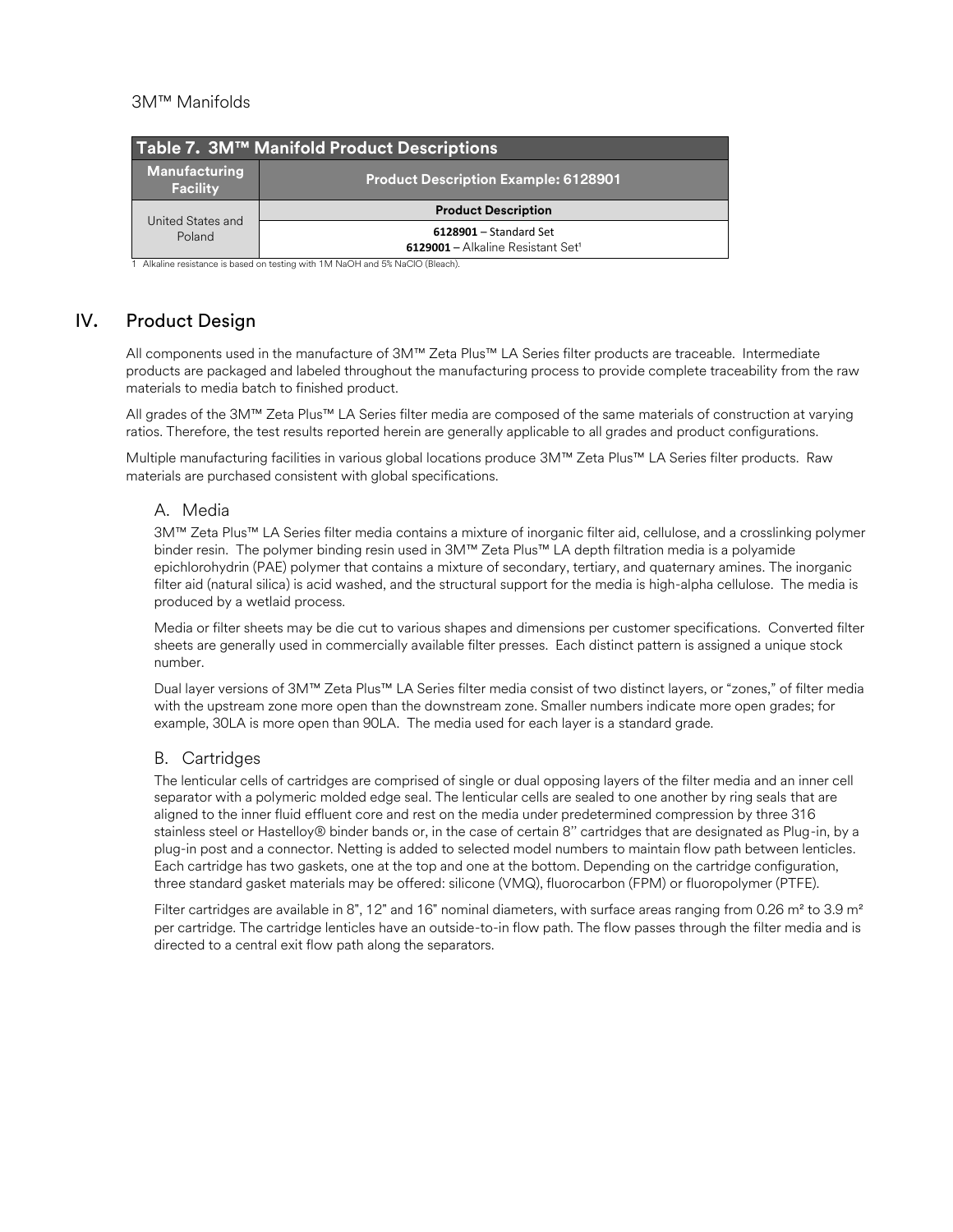

Figure 1a. 3M™ Zeta Plus™ cartridge lenticle configuration with single media layer







Figure 1g. Optional Film Lifting Handle for 16" cartridges



Figure 1b. 3M™ Zeta Plus™ cartridge lenticle configuration with dual media layers



Figure 1c. 3M™ Zeta Plus™ cartridge and components Figure 1d. 3M™ Zeta Plus™ cartridges shown with housings



Figure 1e. 3M™ Zeta Plus™ 8" plug-in cartridge Figure 1f. 3M™ Zeta Plus™ plug-in cartridge housing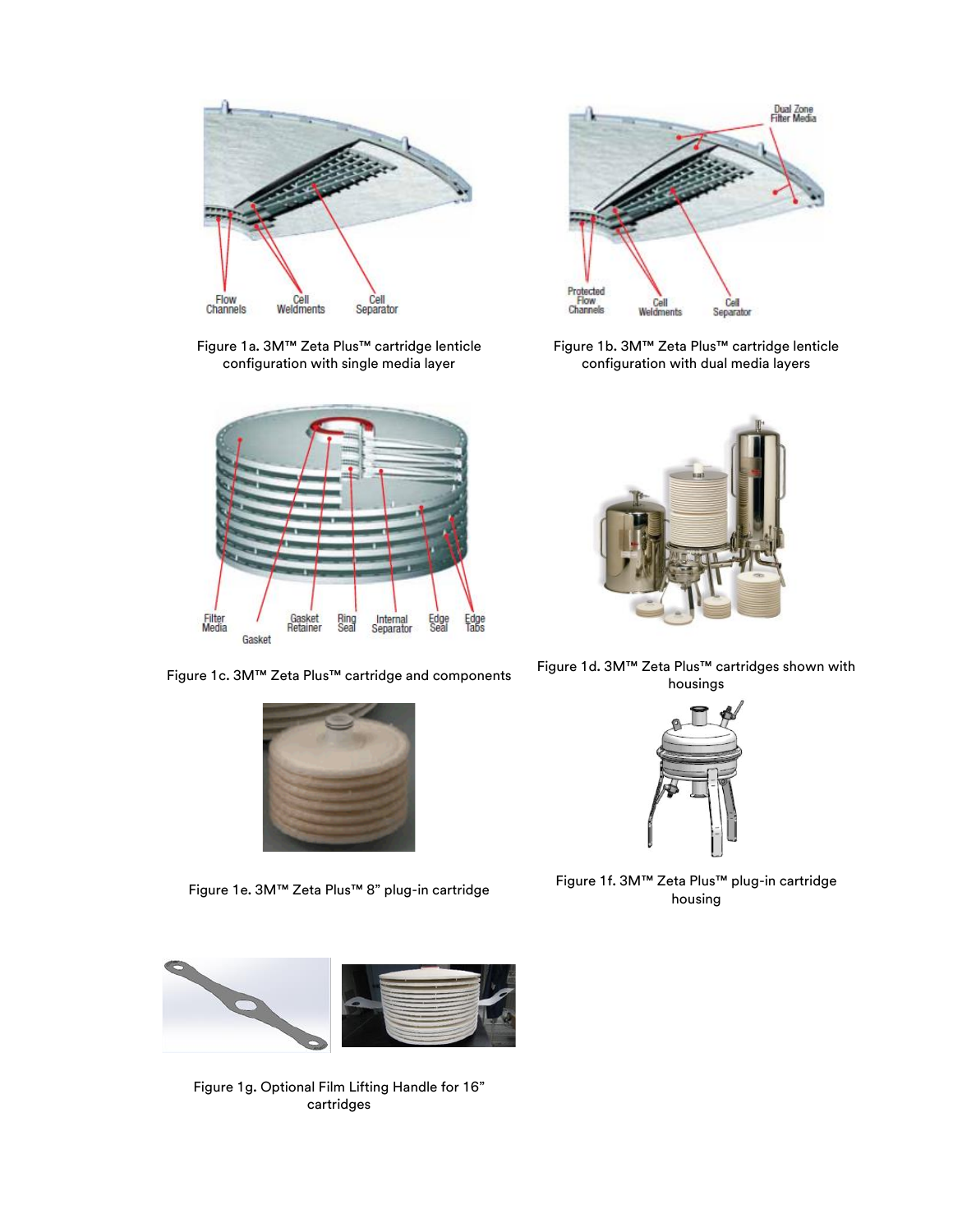#### <span id="page-9-0"></span>C. Capsules

There are three capsule categories for the 3M™ Zeta Plus™ filters: Laboratory, Scale-up and Production Capsules.

The Laboratory capsule (BC0025) is constructed by compressing the single or dual layer filter media between the inlet and outlet capsule components, then overmolding this entire unit with a glass fiber filled polypropylene. The Laboratory capsule is available with either luer lock or 1/2" mini sanitary matched inlet and outlet connections. The Laboratory capsule has a nominal surface area of 25 cm².

Scale-up capsules are constructed from a lenticular media cell design having a diameter of 8". The lenticle comprises single or dual opposing layers of the filter media and an inner separator with a polymeric molded edge seal. This lenticle is first compressed and then held together by injection molding at the outer and inner diameter by a thermoplastic resin, which simultaneously seals all edges and forms the inner fluid outlet manifold. A polypropylene spacer is placed between the lenticles in 3-cell design capsule. The lenticles have an outside-to-in flow path. The flow passes through the filter media and is directed to a central exit flow path along the separators. Scale-up capsules have three configurations with nominal surface areas of 170 cm², 340 cm² and 1020 cm² per capsule. For the 170 cm<sup>2</sup> lenticle, one of the opposing filter media layers is replaced with an injection molded polypropylene disk, thereby, reducing the accessible surface area by a factor of two. The 1020 cm² capsules contain three stacked and sealed lenticles. The lenticles, or lenticle stack, are sealed to the outlet side of the capsule with a polypropylene support ring and fluorocarbon o-ring. The top and bottom pieces of the capsule are sealed together by a thermal bond. The Scale-up capsules have mini sanitary connections on the inlet and outlet.

Production capsules are also constructed from a lenticular media cell design having a diameter of 16". Each lenticle has two opposing layers of the filter media and an inner separator with a polymeric molded edge seal. The lenticle is first compressed and then held together by injection molding at the outer and inner diameter by a thermoplastic resin, which simultaneously seals all edges and forms the inner fluid outlet manifold. A polypropylene spacer is placed between the lenticles in 7-cell and 11-cell capsules. The lenticles have an outside-to-in flow path. The flow passes through the filter media and is directed to a central exit flow path along the separator. The production capsules have three single-use capsule configurations. The 0.23 m<sup>2</sup> capsule has one lenticle of single or dual layer media. The 1.6 m<sup>2</sup> capsule has seven (7) lenticles of dual layer media. The 2.5 m<sup>2</sup> capsule has eleven (11) lenticles of single layer media.

The outermost lenticles of the lenticle stack have respective male and female connectors thermally attached to provide connection to adjacent capsules or manifolds. The connectors use silicone o-rings. The top and bottom capsule shells are sealed together by a thermal bond. The multicell production capsule has a self-guiding locking mechanism for a robust capsule-to-capsule connection. The standard production capsule material is translucent polycarbonate. An opaque, alkaline-resistant, polyphenylene/oxide polystyrene capsule material option is available, enabling exposure to strong bases. The multicell production capsules have two handles for convenient loading and unloading.

A set of 3M™ Manifolds is required for connecting the production capsules to external components of the purification train. The 3M™ Manifolds have 1.5" sanitary connections on the inlet and outlet. Manifold and capsule materials should always be the same; materials of construction should not be mixed. For example, polycarbonate capsules should only be used with polycarbonate manifolds.

The 3M™ Zeta Plus™ Production capsules may be used in a multi-stage filtration or purification train with a single 3M™ Encapsulated System holder. Production capsules of the same or different media configurations can be installed in a single 3M™ Encapsulated System holder. Additionally, one of the stages may include 3M™ Emphaze™ AEX Hybrid Purifier. An extra pair of manifolds is required between each stage of the multi-stage train within the 3M™ Encapsulated System holder.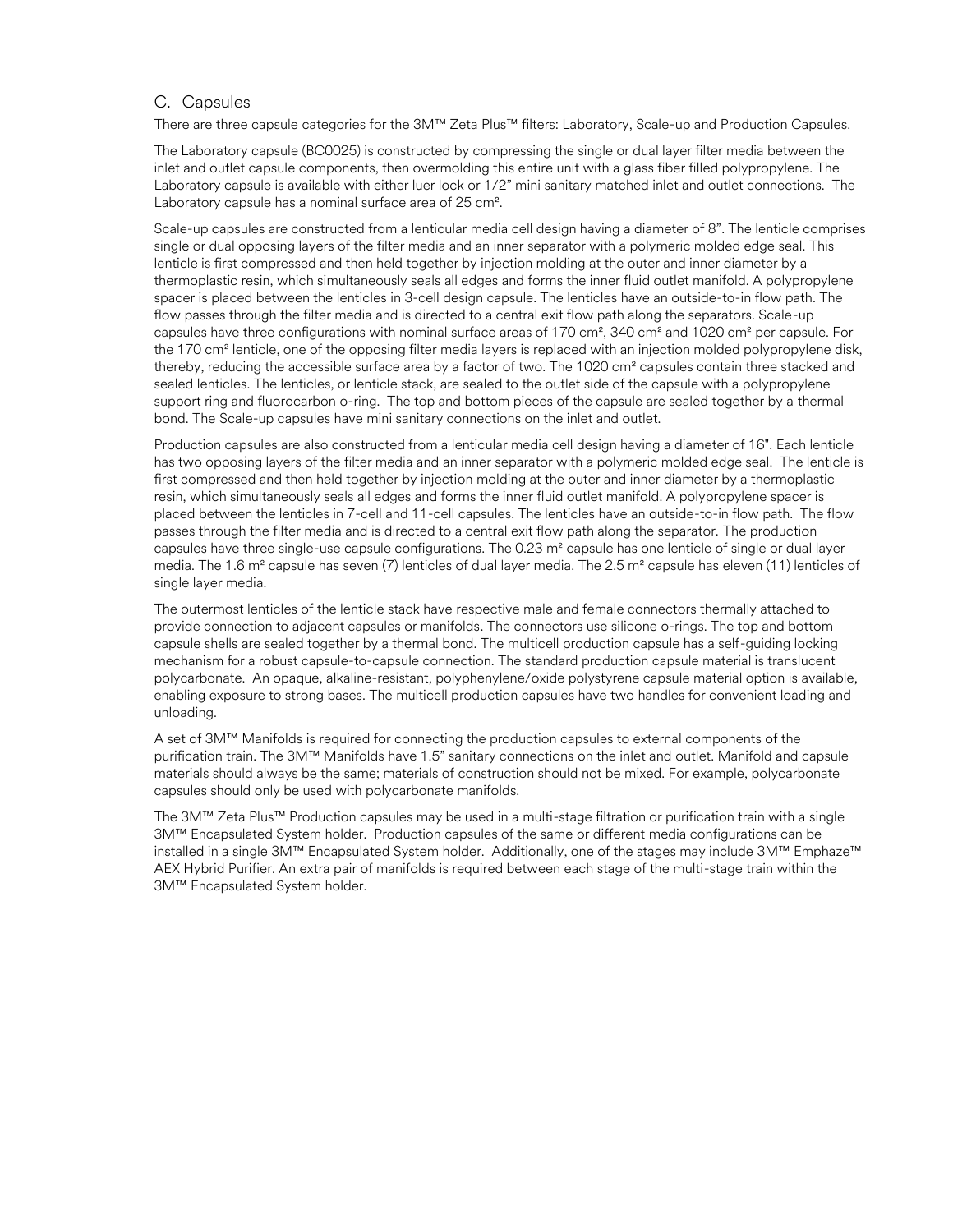







Figure 2a. BC0025 Capsule – Luer Style Figure 2b. BC0025 Capsule – Sanitary Style



Figure 3a. 170 cm<sup>2</sup> & 340 cm<sup>2</sup> Capsules Figure 3b. 1020 cm<sup>2</sup> Capsule



Figure 3c. Scale-up Capsule cross-section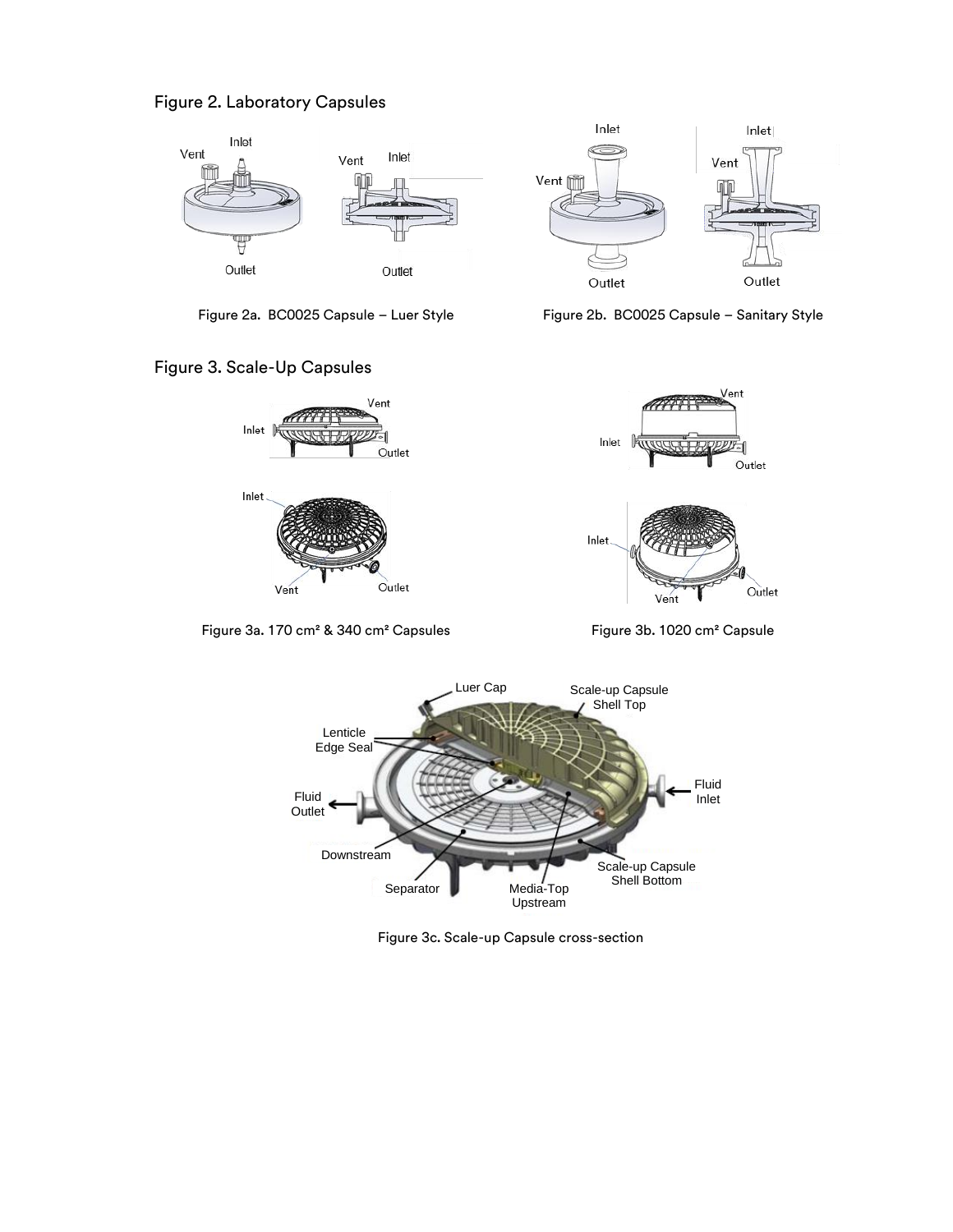# Figure 4. Production Capsules





Figure 4a. 0.23 m² CapsuleFigure 4b. 1.6 m² & 2.5 m² Capsules



Figure 4c. Production Capsule cross-section





Figure 4d. 3M™ Manifolds - Top manifold Figure 4e. 3M™ Manifolds - Bottom manifold



Figure 4f. Production capsules installed in 3M™ Encapsulated System holders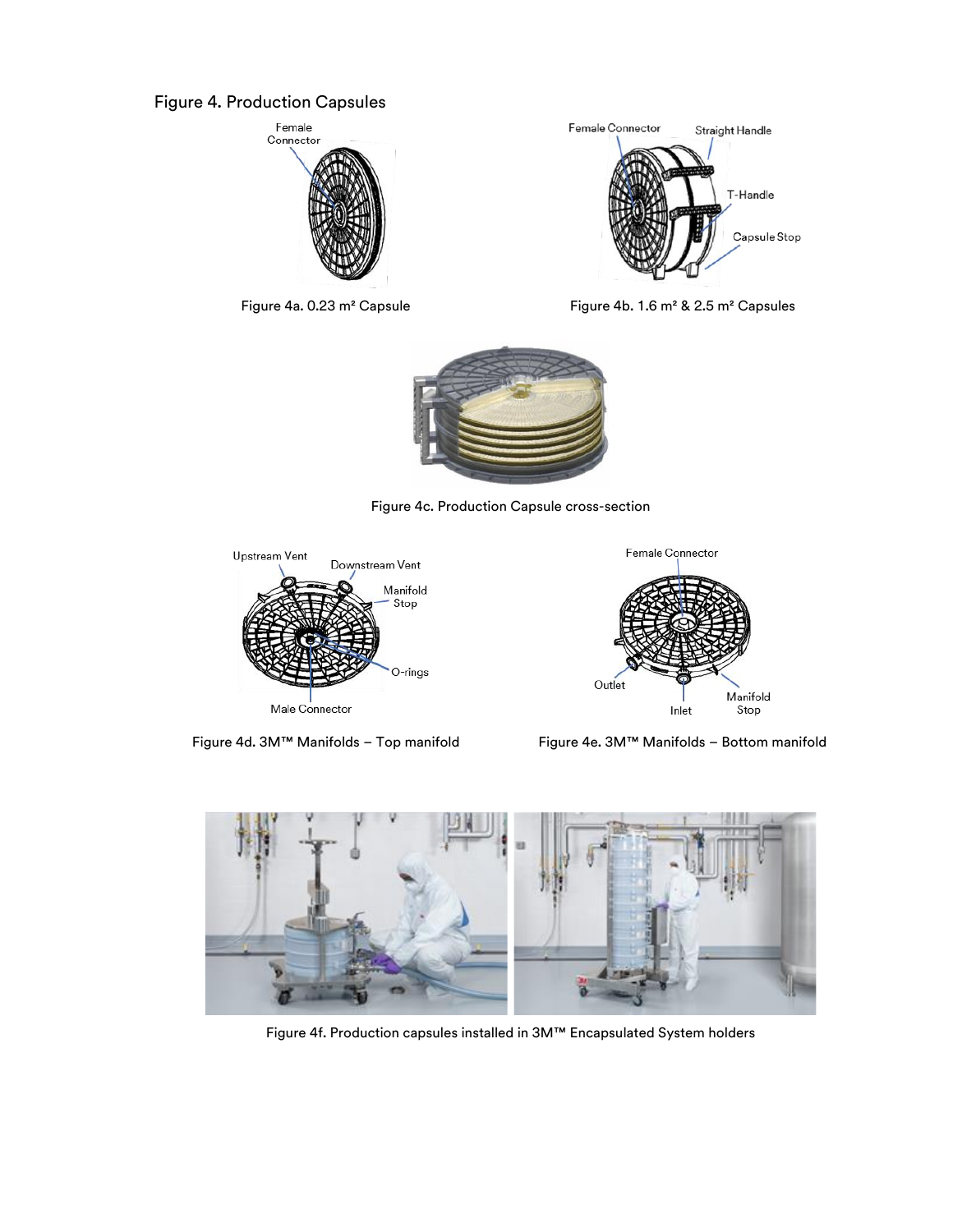#### <span id="page-12-0"></span>D. Materials of Construction

| Table 8. Materials of Construction - Filter Cartridges |                                                                                                                     |  |  |
|--------------------------------------------------------|---------------------------------------------------------------------------------------------------------------------|--|--|
| <b>Part Type</b>                                       | <b>Materials</b>                                                                                                    |  |  |
| Filter Media                                           | Natural Acid Washed Silica, High Alpha Cellulose, Polymer Resin                                                     |  |  |
| Separators                                             | Polypropylene or Mineral-filled Polypropylene                                                                       |  |  |
| Netting <sup>1</sup>                                   | Polypropylene                                                                                                       |  |  |
| Edge Seal                                              | Polypropylene or Mineral-filled Polypropylene (single layer media) or<br>Thermoplastic Elastomer (dual layer media) |  |  |
| Ring Seal                                              | Polypropylene                                                                                                       |  |  |
| <b>Gasket Retainers</b>                                | Polypropylene or Mineral-filled Polypropylene                                                                       |  |  |
| Gaskets                                                | Silicone, Fluorocarbon or PTFE                                                                                      |  |  |
| Optional Film Lifting Handle                           | Polypropylene                                                                                                       |  |  |
| <b>Binder Bands</b>                                    | 316 Stainless Steel or Hastelloy®                                                                                   |  |  |
| 8" Cartridge Plug-in Unitizing Post                    | Polypropylene                                                                                                       |  |  |

1 Specific 12" and 16" cartridges

| Table 9. Materials of Construction - Laboratory Capsule |                                                                 |  |  |
|---------------------------------------------------------|-----------------------------------------------------------------|--|--|
|                                                         | <b>Materials</b>                                                |  |  |
| <b>Part Type</b>                                        | <b>BC0025</b>                                                   |  |  |
| Nominal Surface Area                                    | $25 \text{ cm}^2$                                               |  |  |
| Filter Media                                            | Natural Acid Washed Silica, High Alpha Cellulose, Polymer Resin |  |  |
| Shells                                                  | Polypropylene                                                   |  |  |
| Ring Seal (dual layer media)                            | Polypropylene                                                   |  |  |
| Edge Seal Overmold                                      | Glass Fiber Filled Polypropylene                                |  |  |
| Luer cap & luer-barb connector                          | Polypropylene                                                   |  |  |

| Table 10. Materials of Construction - Scale-Up Capsules |                         |                                                                 |                      |  |
|---------------------------------------------------------|-------------------------|-----------------------------------------------------------------|----------------------|--|
|                                                         | <b>Materials</b>        |                                                                 |                      |  |
| <b>Part Type</b>                                        | E0170 Capsule           | <b>E0340 Capsule</b>                                            | E1020 Capsule        |  |
| Nominal Surface Area                                    | 170 $cm2$               | $340 \text{ cm}^2$                                              | 1020 cm <sup>2</sup> |  |
| Filter Media                                            |                         | Natural Acid Washed Silica, High Alpha Cellulose, Polymer Resin |                      |  |
| Separators                                              | Polypropylene           |                                                                 |                      |  |
| Spacers                                                 | N/A<br>Polypropylene    |                                                                 |                      |  |
| Flow Inhibitor Disc                                     | N/A<br>Polypropylene    |                                                                 |                      |  |
| Edge Seal                                               | Thermoplastic Elastomer |                                                                 |                      |  |
| Inner Seal                                              | Thermoplastic Elastomer |                                                                 |                      |  |
| Endcap                                                  | Thermoplastic Elastomer |                                                                 |                      |  |
| Shells                                                  | Polysulfone             |                                                                 |                      |  |
| Back-up O-ring                                          | Polypropylene           |                                                                 |                      |  |
| $O$ -ring                                               | Fluorocarbon (FPM)      |                                                                 |                      |  |
| Luer Cap                                                | Polypropylene           |                                                                 |                      |  |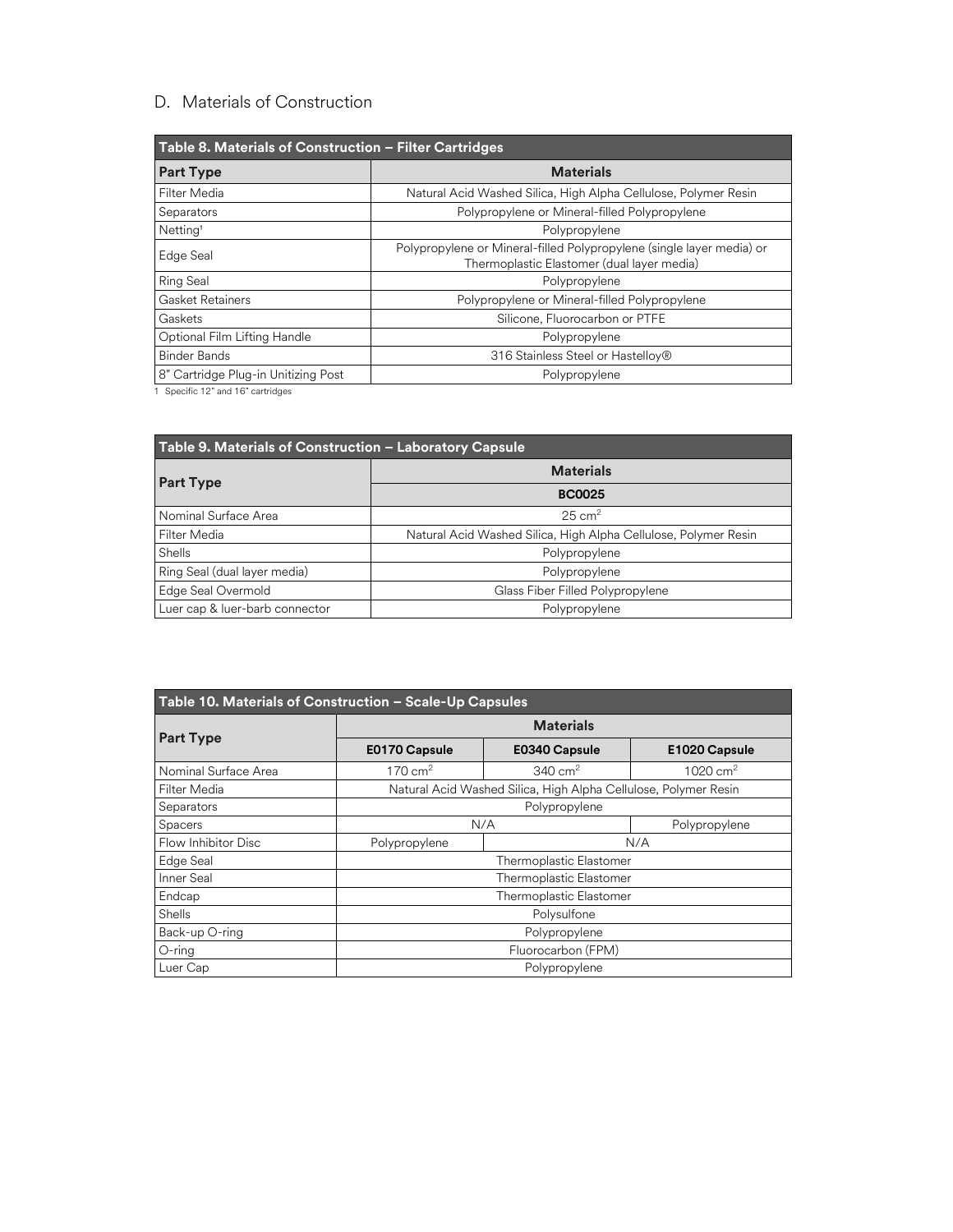| Table 11. Materials of Construction - Production Capsules |                                                                 |                                   |                                   |  |
|-----------------------------------------------------------|-----------------------------------------------------------------|-----------------------------------|-----------------------------------|--|
|                                                           | <b>Materials</b>                                                |                                   |                                   |  |
| <b>Part Type</b>                                          | E16E01, E16R01<br><b>Capsules</b>                               | E16E07, E16R07<br><b>Capsules</b> | E16E11, E16R11<br><b>Capsules</b> |  |
| Nominal Surface Area                                      | $0.23 \text{ m}^2$                                              | $1.6 \text{ m}^2$                 | $2.5 \text{ m}^2$                 |  |
| Filter Media                                              | Natural Acid Washed Silica, High Alpha Cellulose, Polymer Resin |                                   |                                   |  |
| Separators, Spacers                                       | Polypropylene                                                   |                                   |                                   |  |
| Edge Seal                                                 | Thermoplastic Elastomer                                         |                                   |                                   |  |
| Ring Seal                                                 | Thermoplastic Elastomer                                         |                                   |                                   |  |
| Connectors (Male & Female)                                | Polypropylene                                                   |                                   |                                   |  |
| Shells                                                    | Either Polycarbonate or Polyphenylene Oxide/Polystyrene         |                                   |                                   |  |
| O-ring Retainer                                           | Either Polycarbonate or Polyphenylene Oxide/Polystyrene         |                                   |                                   |  |
| $O$ -rings                                                | Silicone                                                        |                                   |                                   |  |
| Handles                                                   | N/A<br>Nylon                                                    |                                   |                                   |  |
| Manifold                                                  | Polycarbonate or Polyphenylene Oxide/Polystyrene                |                                   |                                   |  |

#### <span id="page-13-0"></span>E. Capsule and 3M™ Manifold Design Characteristics

Weights and Volumes shown in Tables 12-15 below were experimentally determined from samples of various representative grades and families of 3M™ Zeta Plus™ media. **Please note that these values are presented for guidance only and are not specifications**; actual amounts depend upon individual capsule variability, exact blowdown conditions, media type in capsule, the number of capsules in the system, the process fluid, and loading level of the capsule.

- 1) Dry Weight Weight of capsule prior to use.
- 2) Wet, Post Blow-down Weight Liquid retained in the system, as measured by the differential between the capsule dry weight and the capsule weight after blow-down. This predominantly reflects the liquid left in the filter media. Actual amount depends upon exact blow-down conditions, media type in capsule, the number of capsules in the system, the process fluid, and loading level of the capsule.
- 3) Capsule Fill Volume Amount of liquid necessary to fill the capsule from inlet to outlet, including media, calculated using the filled capsule weight and flush fluid density.
- 4) Post Blow-down Hold-Up Volume Estimated volume of residual preconditioning flush liquid after air/gas blowdown using water as the flush fluid, and calculated by post-blow-down weight and flush fluid density. Actual amount depends upon exact blow-down conditions, media type in capsule, the number of capsules in the system, the process fluid, and loading level of the capsule.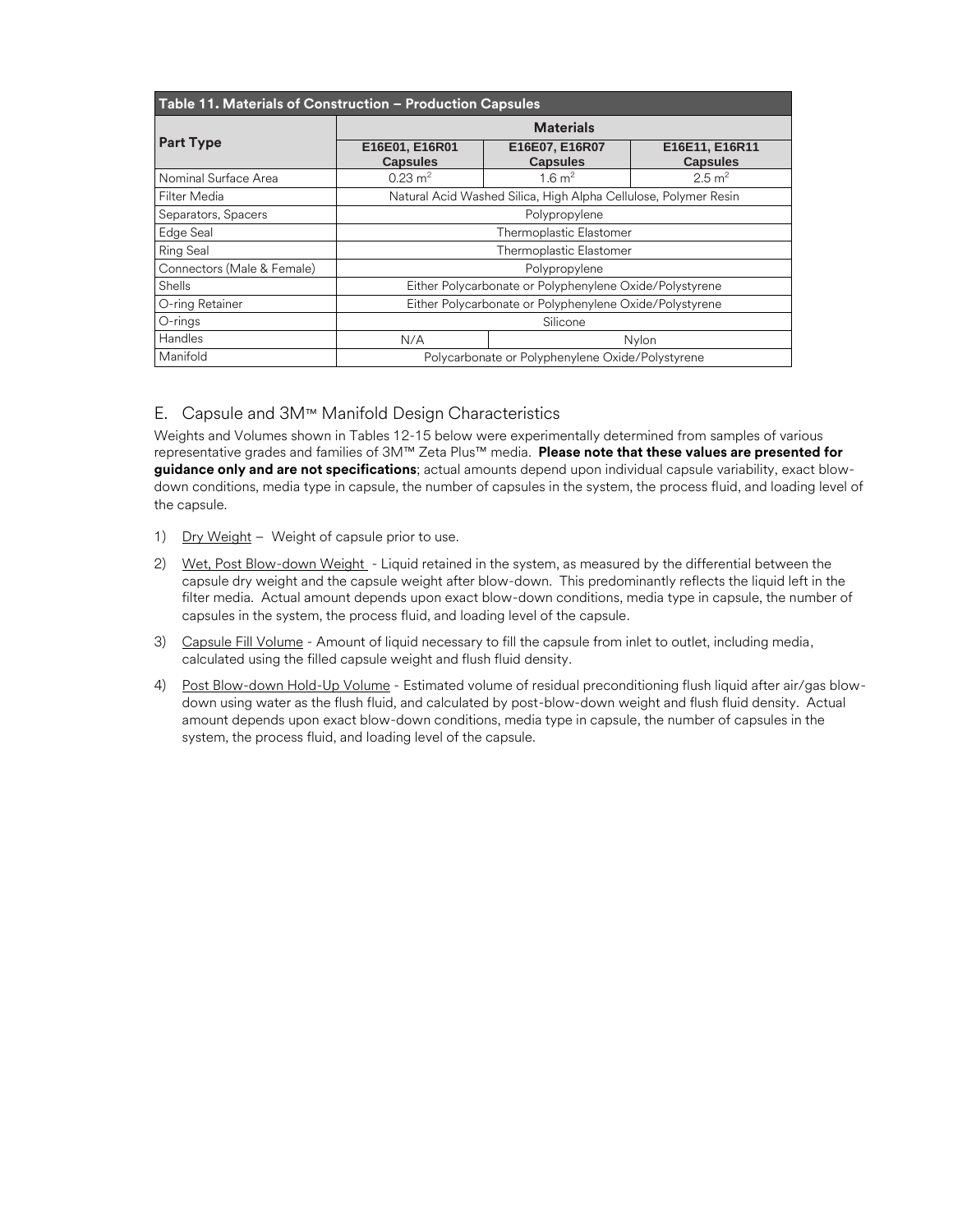| Table 12. Capsule Design Characteristics - Laboratory Capsules |                                                                   |                                            |  |  |
|----------------------------------------------------------------|-------------------------------------------------------------------|--------------------------------------------|--|--|
| <b>Product Name</b>                                            | BC25, Luer                                                        | <b>BC25, Sanitary</b>                      |  |  |
| Nominal Surface Area                                           | $25 \text{ cm}^2$                                                 | $25 \text{ cm}^2$                          |  |  |
| Inlet/Outlet                                                   | Luer                                                              | 1/2" - 3/4" Sanitary Style                 |  |  |
| <b>Nominal Dimensions</b>                                      |                                                                   |                                            |  |  |
| Single Layer (height by diameter)                              | $6.5 \text{ cm} \times 7.6 \text{ cm}$<br>(2.6 inches x 3 inches) | 7.9 cm x 7.6 cm<br>(3.1 inches x 3 inches) |  |  |
| Dual Layer (height by diameter)                                | 6.9 cm x 7.6 cm<br>(2.7 inches x 3 inches)                        | 8.3 cm x 7.6 cm<br>(3.3 inches x 3 inches) |  |  |
| Weight                                                         |                                                                   |                                            |  |  |
| Dry – Single Layer                                             | $\approx 60$ g                                                    | $\approx 64$ g                             |  |  |
| Dry - Dual Layer                                               | $\approx 69$ g                                                    | $\approx 75$ g                             |  |  |
| Wet, post blow-down <sup>1</sup> - Single Layer                | $\approx 70$ g                                                    | $\approx 75$ g                             |  |  |
| Wet, post blow-down <sup>1</sup> - Dual Layer                  | $\approx 86$ g                                                    | $\approx 93$ g                             |  |  |
| Volume                                                         |                                                                   |                                            |  |  |
| Capsule Fill Volume <sup>2</sup> - Single Layer                | $\approx$ 17 mL                                                   |                                            |  |  |
| Capsule Fill Volume <sup>2</sup> - Dual Layer                  | $\approx$ 25 mL                                                   |                                            |  |  |
| Post blow-down Hold-Up Volume <sup>3</sup> – Single Layer      | $\approx$ 11 mL                                                   |                                            |  |  |
| Post blow-down Hold-Up Volume <sup>3</sup> - Dual Layer        | $\approx$ 17 mL                                                   |                                            |  |  |

1 Post blow-down wet weight is defined as the experimentally measured weight of the capsule after air/gas blow-down using water as the flush fluid. Actual amount depends upon exact blow-down conditions, media type in capsule, the number of capsules in the system, the process fluid, and loading level of the capsule.

2 Capsule Fill Volume is defined as the volume of liquid required to fill the capsule (experimentally measured).

3 Post blow-down hold-up volume is defined as the estimated volume of the residual flush liquid after air/gas blow-down using water as the flush fluid, and calculated by post-blow-down weight and flush fluid density. Actual amount depends upon exact blow-down conditions, media type in capsule, the number of capsules in the system, the process fluid, and loading level of the capsule.

| Table 13. Capsule Design Characteristics - Scale-Up Capsules |                                                |                                        |                                                |  |
|--------------------------------------------------------------|------------------------------------------------|----------------------------------------|------------------------------------------------|--|
| <b>Product Name</b>                                          | E170                                           | E340                                   | E1020                                          |  |
| Nominal Surface Area                                         | $170 \text{ cm}^2$                             | $340 \text{ cm}^2$                     | $1020 \text{ cm}^2$                            |  |
| Inlet/Outlet                                                 |                                                | 1/2" Sanitary Style                    |                                                |  |
| <b>Nominal Dimensions</b>                                    |                                                |                                        |                                                |  |
| Height by Diameter                                           | 10.3 cm x 21.6 cm<br>(4.1 inches x 8.5 inches) |                                        | 15.2 cm x 21.6 cm<br>(6.0 inches x 8.5 inches) |  |
| Weight                                                       |                                                |                                        |                                                |  |
| Dry - Single Layer                                           | 1.0 kg (2.2 lb)                                | 1.0 kg (2.2 lb)                        | 1.4 kg $(3.0 \text{ lb})$                      |  |
| Dry - Dual Layer                                             | 1.0 kg (2.2 lb)                                | 1.0 kg (2.3 lb)                        | 1.6 kg (3.5 lb)                                |  |
| Wet, post blow-down <sup>1</sup> - Single Layer              | 1.1 kg $(2.4 \text{ lb})$                      | 1.1 kg (2.5 lb)                        | 1.8 kg $(4.0 \text{ lb})$                      |  |
| Wet, post blow-down <sup>1</sup> - Dual Layer                | 1.2 kg $(2.6 \text{ lb})$                      | 1.3 kg (2.9 lb)                        | 2.4 kg (5.2 lb)                                |  |
| Volume                                                       |                                                |                                        |                                                |  |
| Capsule Fill Volume <sup>2</sup> - Single Layer              | $\approx 0.67$ L ( $\approx 1.5$ gal)          | $\approx 0.69$ L ( $\approx 1.5$ gal)  | $\approx$ 1.7 L ( $\approx$ 3.7 gal)           |  |
| Capsule Fill Volume <sup>2</sup> - Dual Layer                | $\approx 0.63$ L ( $\approx 1.4$ gal)          | $\approx 0.65$ L ( $\approx 1.4$ gal)  | $\approx 1.6$ L ( $\approx 3.5$ gal)           |  |
| Post blow-down Hold-Up Volume <sup>3</sup> – Single Layer    | $\approx 0.12$ L ( $\approx 0.26$ gal)         | $\approx 0.16$ L ( $\approx 0.35$ gal) | $\approx 0.46$ L ( $\approx 1.0$ gal)          |  |
| Post blow-down Hold-Up Volume <sup>3</sup> - Dual Layer      | $\approx 0.15$ L ( $\approx 0.34$ gal)         | $\approx 0.26$ L ( $\approx 0.58$ gal) | $\approx 0.80$ L ( $\approx 1.8$ gal)          |  |

1 Post blow-down wet weight is defined as the experimentally measured weight of the capsule after air/gas blow-down using water as the flush fluid. Actual amount depends upon exact blow-down conditions, media type in capsule, the number of capsules in the system, the process fluid, and loading level of the capsule.

2 Capsule Fill Volume is defined as the volume of liquid required to fill the capsule (experimentally measured).

3 Post blow-down hold-up volume is defined as the estimated volume of the residual flush liquid after air/gas blow-down using water as the flush fluid, and calculated by post-blow-down weight and flush fluid density. Actual amount depends upon exact blow-down conditions, media type in capsule, the number of capsules in the system, the process fluid, and loading level of the capsule.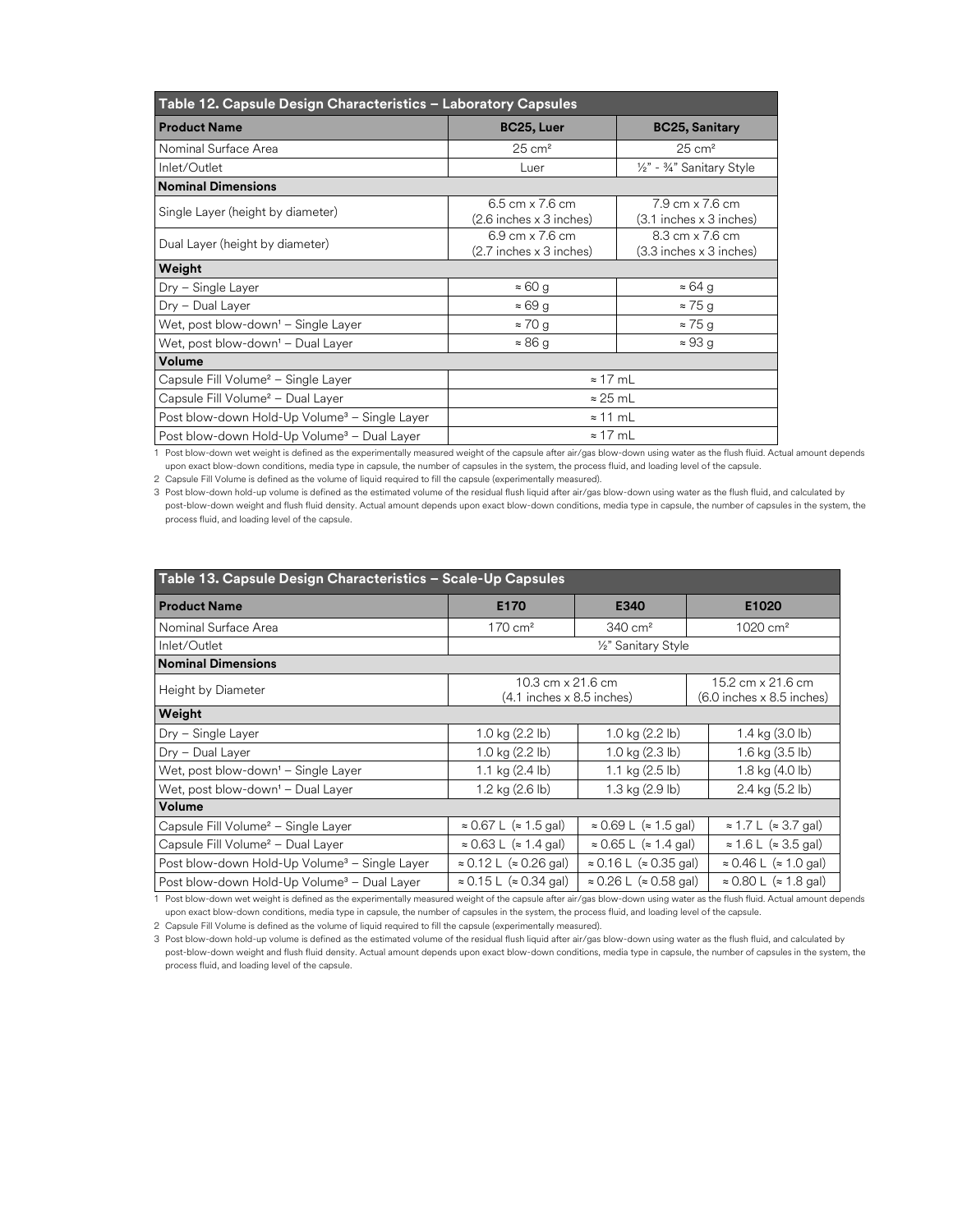| Table 14. Capsule Design Characteristics - Production Capsules, Single Cell |                                                                                    |                                                                                     |                                                           |                                                                                     |
|-----------------------------------------------------------------------------|------------------------------------------------------------------------------------|-------------------------------------------------------------------------------------|-----------------------------------------------------------|-------------------------------------------------------------------------------------|
|                                                                             | <b>Single Layer Media</b><br><b>Dual Layer Media</b>                               |                                                                                     |                                                           |                                                                                     |
| <b>Product Name</b>                                                         | <b>Standard</b><br><b>Production</b><br>Capsule<br>E16E01                          | <b>Alkaline</b><br>Resistant <sup>1</sup><br><b>Production</b><br>Capsule<br>E16R01 | <b>Standard</b><br><b>Production</b><br>Capsule<br>E16E01 | <b>Alkaline</b><br>Resistant <sup>1</sup><br><b>Production</b><br>Capsule<br>E16R01 |
| Nominal Surface Area                                                        | $0.23 \text{ m}^2$                                                                 |                                                                                     |                                                           |                                                                                     |
| <b>Nominal Dimensions</b>                                                   |                                                                                    |                                                                                     |                                                           |                                                                                     |
| Height by Diameter                                                          | 5.7 cm x 45.2 cm<br>(2.2 inches x 17.8 inches)                                     |                                                                                     |                                                           |                                                                                     |
| Weight                                                                      |                                                                                    |                                                                                     |                                                           |                                                                                     |
| Dry                                                                         | 3.0 <sub>kg</sub><br>(6.6 lbs)                                                     | 3.1 <sub>kg</sub><br>(6.8 lbs)                                                      | 3.3 <sub>kg</sub><br>$(7.3$ lbs)                          | 3.4 kg<br>$(7.5$ lbs)                                                               |
| Wet (post Blow-Down) <sup>2</sup>                                           | 3.8 kg<br>(8.3 lbs)                                                                | 3.9 <sub>kg</sub><br>(8.5 lbs)                                                      | 4.6 kg<br>$(10$ lbs)                                      | 4.8 kg<br>(11 lbs)                                                                  |
| Volume                                                                      |                                                                                    |                                                                                     |                                                           |                                                                                     |
| Capsule Fill Volume <sup>3</sup>                                            | $\approx$ 3.8 L<br>$\approx$ 3.4 L<br>$(* 0.89 gal)$<br>$(* 1.0 gal)$              |                                                                                     |                                                           |                                                                                     |
| Capsule Post Blow-Down Hold-up Volume <sup>4</sup>                          | $\approx$ 1.3 L<br>$\approx 0.7$ I<br>$(\approx 0.20$ gal)<br>$(\approx 0.35$ gal) |                                                                                     |                                                           |                                                                                     |

1 Alkaline resistance is based on testing with 1M NaOH and 5% NaClO (Bleach).

2 Post blow-down wet weight is defined as the experimentally measured weight of the capsule after air/gas blow-down using water as the flush fluid. Actual amount depends upon exact blow-down conditions, media type in capsule, the number of capsules in the system, the process fluid, and loading level of the capsule.

3 Capsule Fill Volume is defined as the volume of liquid required to fill the capsule (experimentally measured).

4 Post blow-down hold-up volume is defined as the estimated volume of the residual flush liquid after air/gas blow-down using water as the flush fluid, and calculated by post-blow-down weight and flush fluid density. Actual amount depends upon exact blow-down conditions, media type in capsule, the number of capsules in the system, the process fluid, and loading level of the capsule.

| Table 15. Capsule Design Characteristics - Production Capsules, Multi-Cell |                                                                                            |                                                                                     |                                                                  |                                                                                            |  |
|----------------------------------------------------------------------------|--------------------------------------------------------------------------------------------|-------------------------------------------------------------------------------------|------------------------------------------------------------------|--------------------------------------------------------------------------------------------|--|
|                                                                            | <b>Single Layer Media</b><br><b>Dual Layer Media</b>                                       |                                                                                     |                                                                  |                                                                                            |  |
| <b>Product Name</b>                                                        | <b>Standard</b><br><b>Production</b><br>Capsule<br>E16E11                                  | <b>Alkaline</b><br>Resistant <sup>1</sup><br><b>Production</b><br>Capsule<br>E16R11 | <b>Standard</b><br><b>Production</b><br>Capsule<br><b>E16E07</b> | <b>Alkaline</b><br>Resistant <sup>1</sup><br><b>Production</b><br>Capsule<br><b>E16R07</b> |  |
| Nominal Surface Area                                                       |                                                                                            | $2.5 \text{ m}^2$<br>1.6 <sup>2</sup>                                               |                                                                  |                                                                                            |  |
| <b>Nominal Dimensions</b>                                                  |                                                                                            |                                                                                     |                                                                  |                                                                                            |  |
| Height by Diameter                                                         | 20.3 cm x 45.2 cm<br>(8.0 inches x 17.8 inches)                                            |                                                                                     |                                                                  |                                                                                            |  |
| Weight                                                                     |                                                                                            |                                                                                     |                                                                  |                                                                                            |  |
| Dry                                                                        | 10.2 kg<br>$(23$ lbs)                                                                      | 10.4 kg<br>$(23$ lbs)                                                               | 10.5 <sub>kg</sub><br>$(23$ lbs)                                 | 10.7 kg<br>(24 lbs)                                                                        |  |
| Wet (post Blow-Down) <sup>2</sup>                                          | 17.6 kg<br>$(39$ lbs)                                                                      | 18 kg<br>$(40$ lbs)                                                                 | 19.3 kg<br>$(43$ lbs)                                            | 19.7 kg<br>$(43$ lbs)                                                                      |  |
| Volume                                                                     |                                                                                            |                                                                                     |                                                                  |                                                                                            |  |
| Capsule Fill Volume <sup>3</sup>                                           | $\approx$ 18.1 L<br>$\approx$ 18.8 L<br>$(\approx 4.8$ gal)<br>$(\approx 5.0 \text{ gal})$ |                                                                                     |                                                                  |                                                                                            |  |
| Capsule Post Blow-Down Hold-up Volume <sup>4</sup>                         | $\approx 7.5$  <br>$\approx 9.0 L$<br>$(\approx 2.0 \text{ gal})$<br>$(\approx 2.4$ gal)   |                                                                                     |                                                                  |                                                                                            |  |

1 Alkaline resistance is based on testing with 1M NaOH and 5% NaClO (Bleach).

2 Post blow-down wet weight is defined as the experimentally measured weight of the capsule after air/gas blow-down using water as the flush fluid. Actual amount depends upon exact blow-down conditions, media type in capsule, the number of capsules in the system, the process fluid, and loading level of the capsule.

3 Capsule Fill Volume is defined as the volume of liquid required to fill the capsule (experimentally measured).

4 Post blow-down hold-up volume is defined as the estimated volume of the residual flush liquid after air/gas blow-down using water as the flush fluid, and calculated by post-blow-down weight and flush fluid density. Actual amount depends upon exact blow-down conditions, media type in capsule, the number of capsules in the system, the process fluid, and loading level of the capsule.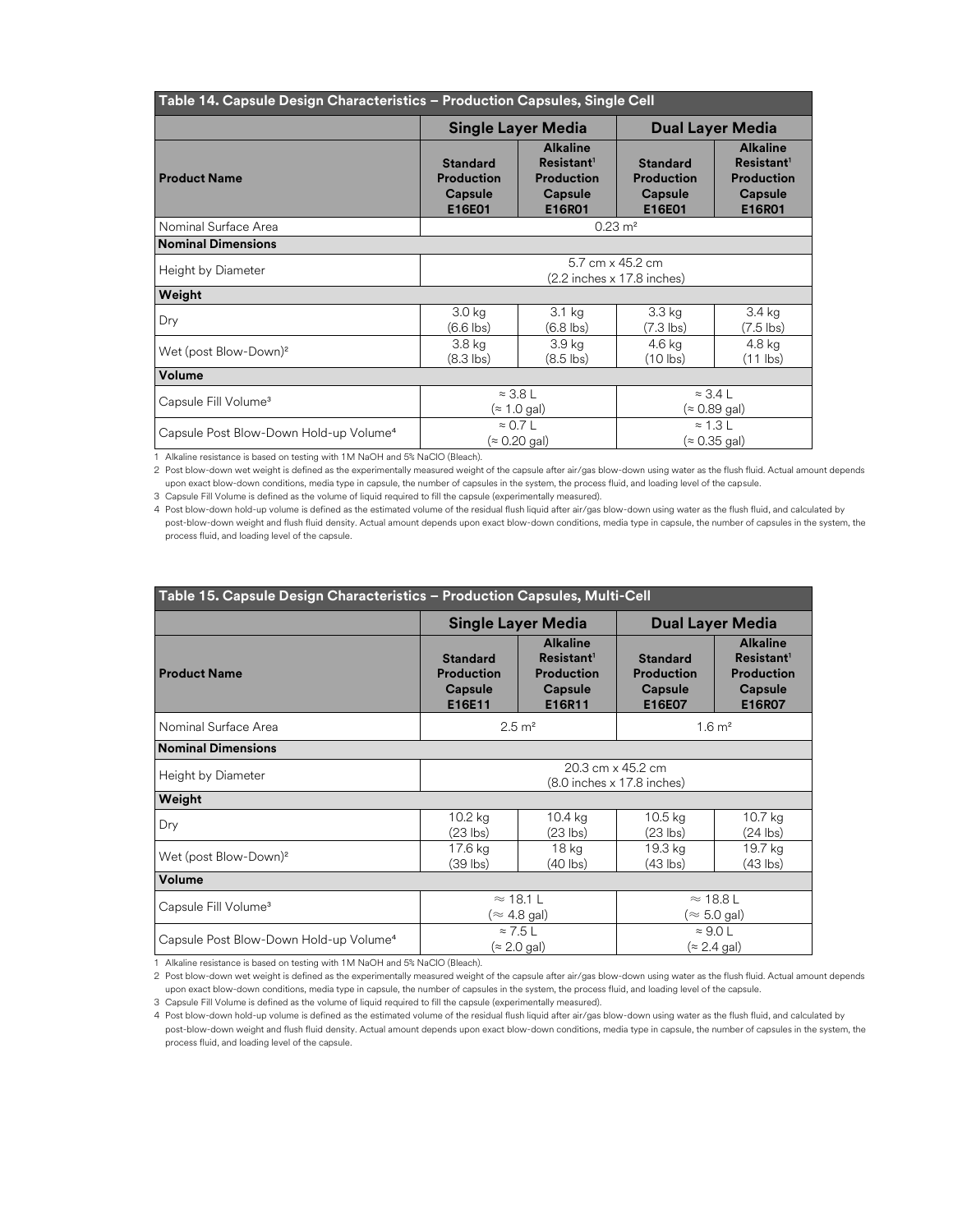Weights and Volumes shown in Table 16 below for standard and alkaline resistant manifolds were experimentally determined. **Please note that these values are presented for guidance only and are not specifications**.

| Table 16. 3M™ Manifold Design Characteristics |                                                                          |                                                                   |  |
|-----------------------------------------------|--------------------------------------------------------------------------|-------------------------------------------------------------------|--|
| Component                                     | <b>Standard Manifold,</b><br><b>Top or Bottom</b>                        | Alkaline Resistant <sup>1</sup> Manifold,<br><b>Top or Bottom</b> |  |
| Nominal Dimensions, Height by Diameter        | $5.2 \text{ cm} \times 45.2 \text{ cm}$<br>(2.0 inches x 17.8 inches)    |                                                                   |  |
| Connector                                     | 11/2" Sanitary Style                                                     |                                                                   |  |
| Dry Weight                                    | 4.4 kg per set<br>4.7 kg per set<br>(10 lbs per set)<br>(10 lbs per set) |                                                                   |  |
| Hold-up Volume <sup>2</sup>                   | <250 mL per set                                                          |                                                                   |  |

1 Alkaline resistance is based on testing with 1M NaOH and 5% NaClO (Bleach).

2 Post blow-down hold-up volume is defined as the estimated volume of the residual flush liquid after air/gas blow-down using water as the flush fluid, and calculated by post-blow-down weight and flush fluid density.

#### <span id="page-16-0"></span>F. Wetted Surface Areas

The wetted surface areas of components in 3M™ Zeta Plus™ filter cartridges and capsules are listed in Tables 17-20. For O-rings, it is estimated that 50% of the surface area is wetted. Nominal media surface areas for capsules and cartridges are listed in Table 23.

Wetted surface area calculations are based on 3D models where all geometries are represented by a finely spaced discrete set of points; curves are approximated by linear interpolation between these points. A numerical quadrature algorithm is used to estimate the surface area and volume. The listed wetted surface areas represent the nominal values with tolerances allowed in component dimensions.

| <b>Table 17. Wetted Surface Areas of Cartridge Components</b> |                                             |               |               |  |
|---------------------------------------------------------------|---------------------------------------------|---------------|---------------|--|
|                                                               | <b>Wetted Surface Area [cm<sup>2</sup>]</b> |               |               |  |
| <b>Components</b>                                             | 8" Cartridge                                | 12" Cartridge | 16" Cartridge |  |
| Separator (per lenticle)                                      | 415                                         | 1373          | 4361          |  |
| Netting (per lenticle)                                        |                                             | 5970          | 12900         |  |
| Edge Seal (per lenticle)                                      | 174                                         | 312           | 426           |  |
| Ring Seal (per lenticle)                                      | 23                                          | 12            | 22            |  |
| Gasket Retainer (each)                                        | 46                                          | 57            | 57            |  |
| Molded Lifting Handle on Gasket Retainer                      |                                             | 181           |               |  |
| Gasket (each)                                                 | 28                                          | 37            | 37            |  |
| Film Handle                                                   |                                             |               | 1245          |  |
| <b>Binder Bands</b>                                           | 19                                          | 28            | 28            |  |
| 8" Plug-in Unitizing Post                                     | 397                                         |               |               |  |

| Table 18. Wetted Surface Areas of Laboratory Capsule Components |                                             |  |  |
|-----------------------------------------------------------------|---------------------------------------------|--|--|
| <b>Components</b>                                               | <b>Wetted Surface Area [cm<sup>2</sup>]</b> |  |  |
|                                                                 | <b>BC0025</b>                               |  |  |
| Shell (Inlet $-$ Luer)                                          | 41                                          |  |  |
| Shell (Inlet - Sanitary)                                        | 48                                          |  |  |
| Shell (Outlet - Luer)                                           | 54                                          |  |  |
| Shell (Outlet - Sanitary)                                       | 58                                          |  |  |
| Ring Seal (dual layer media)                                    | 36                                          |  |  |
| Edge Seal                                                       | Non-wetted Surface                          |  |  |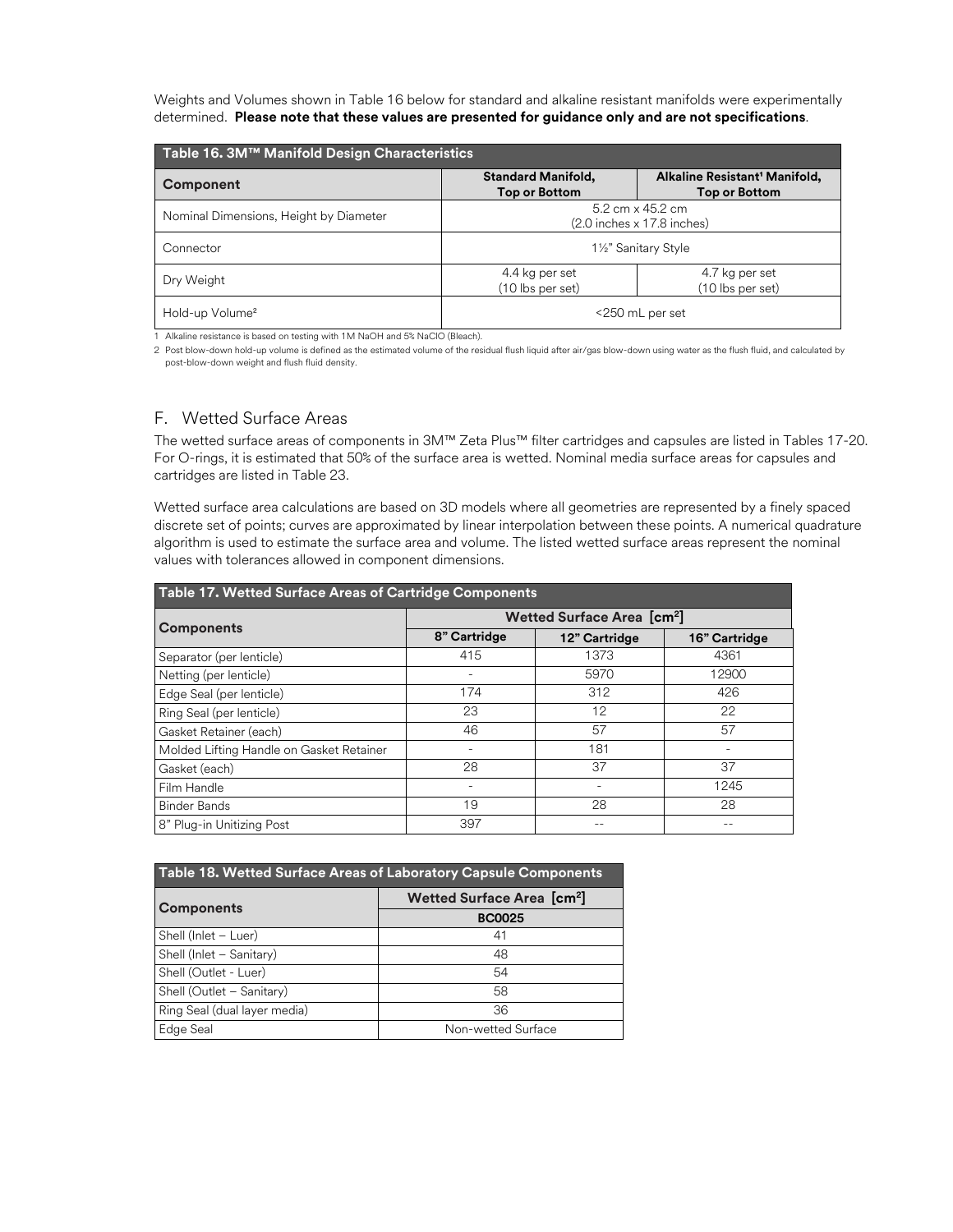| Table 19. Wetted Surface Areas of Scale-Up Capsule Components |                                             |                      |               |  |  |  |
|---------------------------------------------------------------|---------------------------------------------|----------------------|---------------|--|--|--|
|                                                               | <b>Wetted Surface Area [cm<sup>2</sup>]</b> |                      |               |  |  |  |
| <b>Components</b>                                             | E0170 Capsule                               | <b>E0340 Capsule</b> | E1020 Capsule |  |  |  |
| Separator (per lenticle)                                      |                                             | 324                  |               |  |  |  |
| Spacer                                                        | 3.7<br>٠<br>۰                               |                      |               |  |  |  |
| Flow Inhibitor Disc                                           | 439                                         |                      |               |  |  |  |
| Edge Seal (per lenticle)                                      | 250                                         | 208                  |               |  |  |  |
| Inner Seal (per lenticle)                                     |                                             | 47                   |               |  |  |  |
| End Cap                                                       |                                             | 14.7                 |               |  |  |  |
| Shell Top                                                     |                                             | 388                  | 679           |  |  |  |
| Shell Bottom                                                  | 420                                         |                      |               |  |  |  |
| Back-up O-ring                                                | 2.5                                         |                      |               |  |  |  |
| $O$ -ring                                                     |                                             | 1.4                  |               |  |  |  |

| Table 20. Wetted Surface Areas of Production Capsule Components |                                   |                                             |                                   |  |  |  |
|-----------------------------------------------------------------|-----------------------------------|---------------------------------------------|-----------------------------------|--|--|--|
|                                                                 |                                   | <b>Wetted Surface Area [cm<sup>2</sup>]</b> |                                   |  |  |  |
| <b>Components</b>                                               | E16E01, E16R01<br><b>Capsules</b> | E16E07, E16R07<br><b>Capsules</b>           | E16E11, E16R11<br><b>Capsules</b> |  |  |  |
| Number of Cells                                                 | 1 cell                            | 7 cells                                     | 11 cells                          |  |  |  |
| Separator Assembly                                              |                                   | 2,178                                       |                                   |  |  |  |
| Spacer                                                          |                                   | 825                                         |                                   |  |  |  |
| Edge Seal (per lenticle)                                        | 592                               | 516                                         | 592                               |  |  |  |
| Inner Seal (per lenticle)                                       | 68                                | 79                                          | 68                                |  |  |  |
| Connectors (Male and Female)                                    |                                   | 377                                         |                                   |  |  |  |
| Capsule Shells (2)                                              | 3,554                             |                                             | 5,477                             |  |  |  |
| O-ring large retainer                                           |                                   | 28                                          |                                   |  |  |  |
| O-ring large                                                    |                                   | 14                                          |                                   |  |  |  |
| O-ring small                                                    |                                   | 4                                           |                                   |  |  |  |
| Manifold (Total Top and Bottom)                                 |                                   | 1,047                                       |                                   |  |  |  |

# <span id="page-17-0"></span>V. Product Specifications and Operation Parameters

#### <span id="page-17-1"></span>A. Product Release Specifications

The product specifications verified during filter manufacturing and prior to the release of media lots include but are not limited to the following.

- 1) Pressure Drop at constant air flow Determined by testing a 5-inch diameter disc of media sheet when challenged at a specific air flow rate.
- 2) Wet Tensile Strength Determined by soaking a media coupon in water for two minutes then measuring the peak force (in kilograms) to break the sample. The result is normalised for the cross-sectional width and length.
- 3) Calcium Extraction Determined by soaking media in deionized (DI) water at a ratio of 1 gram of media to 10 mL of water for 24 hours at ambient temperature and analysing the water for soluble calcium. The result is normalised as mg of calcium per gram of media.
- 4) Iron Extraction Determined by soaking media in DI water at a ratio of 1 gram of media to 10 mL of water for 24 hours at ambient temperature and analysing the water for soluble iron. The result is normalised as mg of iron per gram of media.
- 5) Aluminum Extraction Determined by flushing media with DI water followed by a flush of lactic acid solution. After flushing the media is allowed to sit in the lactic acid solution for 1hr. After 1hr the housing is drained of fluid and the solution is analyzed for soluble aluminum.
- 6) Color Extraction Determined by flushing a media sample with 100 mL of 0.4% w/v 180° F sodium citrate solution through a 45 mm disc sample of the media. The pooled effluent is analysed for percent transmittance at 420 nm.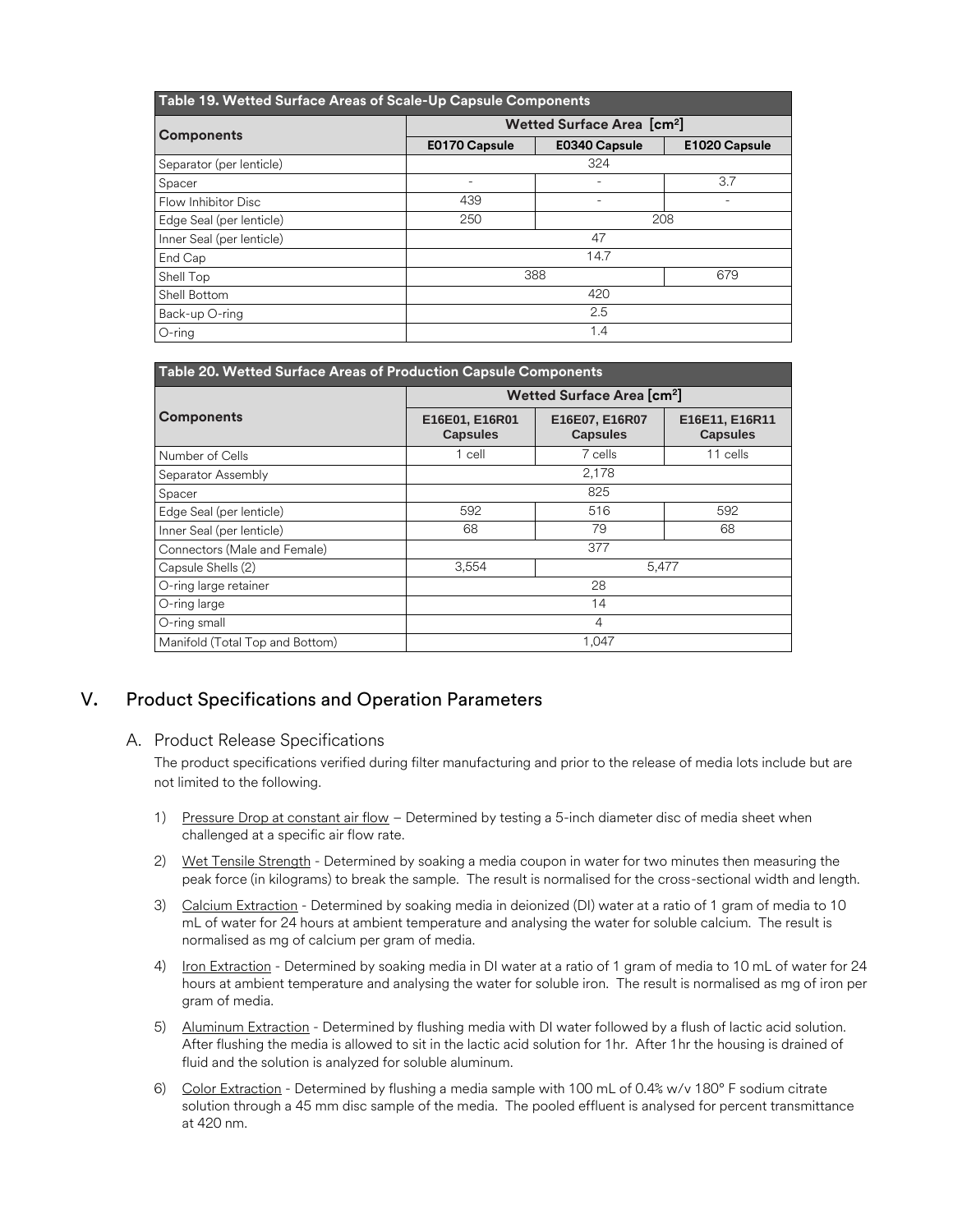- 7) Total Nitrogen (TN) Determined by autoclaving media in deionized (DI) water at a ratio of 1 gram of media to 12 mL of water for 1 hour at 121 °C. The extract is analyzed for Total Nitrogen content.
- 8) Endotoxin Extraction *Limulus* Amebocyte Lysate (LAL) bacterial endotoxin reactivity Determined by filtering sterile water through a 45 mm disc of media at a flow rate of 18-20 mL/min then collecting a 2 mL effluent sample after 49 mL. The effluent sample is tested for endotoxins using a Kinetic Turbidimetric LAL Assay.
- 9) Metanil Yellow Dye (MYD) Capacity (VR02 and VR06 grades only) Charge capacity is measured by challenging the media with a solution of the negatively charged Metanil Yellow dye and measuring the volume required for dye breakthrough.

The above specification limits for each 3M™ Zeta Plus™ LA media grade are presented in Table 21. The dual layer media specifications represent the specifications of the tighter media layer. The tighter media layer has the smaller nominal pore size of the two layers; the larger the grade number, the tighter or smaller the nominal media pore size. In the Dual Layer Media section of Table 21, the dual layer configuration is shown in parentheses beneath the media grade; the upstream layer is shown first, followed by the downstream layer. Each layer is released according to the single layer media specification, and then assembled into dual layer products.

3M™ Zeta Plus™ LA Media grades 50LA and 90LA can have the designations of VR02 and VR06, respectively, after dynamic binding capacity qualification with Metanil Yellow Dye (MYD).

| <b>Single Layer Media Specifications</b> |                                                                   |                          |                               |                |                               |              |  |
|------------------------------------------|-------------------------------------------------------------------|--------------------------|-------------------------------|----------------|-------------------------------|--------------|--|
| <b>Product Release Properties</b>        | <b>30LA</b><br><b>50LA / VR02</b>                                 |                          |                               | <b>60LA</b>    | <b>90LA / VR06</b>            | <b>Units</b> |  |
| Pressure Drop at Air Flow                | $16.0 - 26.0$                                                     | $50.0 - 68.0$            |                               | $81.0 - 107.0$ | $120.0 - 164.0$               | Inch $H_2O$  |  |
| Wet Tensile Strength                     | $\geq 2.0$                                                        | $\geq 2.5$               |                               | $\geq 2.5$     | $\geq 2.5$                    | Kg/in        |  |
| Ca Extraction                            | $\leq$ 0.040                                                      | $\leq 0.040$             |                               | $\leq$ 0.040   | $\leq 0.040$                  | mg/g         |  |
| Fe Extraction                            | $\leq 0.010$                                                      | $\leq 0.010$             |                               | $\leq 0.010$   | $\leq 0.010$                  | mg/g         |  |
| Al Extraction                            | $\leq 25$                                                         | $\leq 25$                |                               | $\leq 25$      | $\leq 25$                     | ppb          |  |
| Color Extraction                         | $\leq 8.0$                                                        | $\leq 6.0$               |                               | $\leq 6.0$     | $\leq 6.0$                    | Color Units  |  |
| <b>Total Nitrogen</b>                    | $\leq 60$                                                         | $\leq 60$                |                               | $\leq 60$      | $\leq 60$                     | ppm          |  |
| Endotoxin Extraction                     | $\leq 0.05$                                                       | $\leq$ 0.05              |                               | $\leq$ 0.05    | $\leq$ 0.05                   | EU/mL        |  |
| MYD Capacity (VR Grades Only)            | N/A                                                               | 50LA: N/A<br>VR02: ≥ 1.5 |                               | N/A            | 90LA: N/A<br>VR06: ≥ 1.5      | mg/g         |  |
| <b>Product Release Properties</b>        | <b>Dual Layer Media</b><br>(Specification of Tighter Media Layer) |                          |                               |                |                               |              |  |
|                                          | <b>60LA05A</b><br>(30LA/60LA)                                     |                          | <b>90LA05A</b><br>(30LA/90LA) |                | <b>90LA08A</b><br>(60LA/90LA) | <b>Units</b> |  |
| Pressure Drop at Air Flow                | $81.0 - 107.0$                                                    |                          | $120.0 - 164.0$               |                | $120.0 - 164.0$               | Inch $H_2O$  |  |
| Wet Tensile Strength                     | $\geq 2.5$                                                        |                          | $\geq 2.5$                    |                | $\geq 2.5$                    | Kg/in        |  |
| Ca Extraction                            | $\leq 0.040$                                                      |                          | $\leq 0.040$                  |                | $\leq 0.040$                  | mg/g         |  |
| Fe Extraction                            | $\leq 0.010$                                                      |                          | $\leq 0.010$                  |                | $\leq 0.010$                  | mg/g         |  |
| Al Extraction                            | $\leq$ 25                                                         |                          | $\leq$ 25                     |                | $\leq$ 25                     | ppb          |  |
| Color Extraction                         | $\leq 6.0$                                                        |                          | $\leq 6.0$                    |                | $\leq 6.0$                    | Color Units  |  |
| <b>Total Nitrogen</b>                    | $\leq 60$                                                         |                          | $\leq 60$                     |                | $\leq 60$                     | ppm          |  |
| Endotoxin Extraction                     | $\leq 0.05$                                                       | $\leq 0.05$              |                               | $\leq 0.05$    |                               | EU/mL        |  |

#### <span id="page-18-0"></span>B. Installation and Operation Instructions

The installation and operation of the 3M™ Zeta Plus™ LA Series filter products should follow the appropriate use instruction for each filter configuration. Always operate within the specified pressure and temperature limits.

Note: Installation and Operation Instructions are available upon request from your local representative.

Prior to filtration operation, end-user should verify that the housing for filter cartridges is integral and filter cartridges or capsules have been properly installed and sealed. Therefore, a pre-use Installation Qualification test (IQ) should be performed per recommended test procedure contained in 3M's Installation and Operating Procedures manuals (70-0201-8802-8 for cartridges, 70-0202-6945-5 for capsules).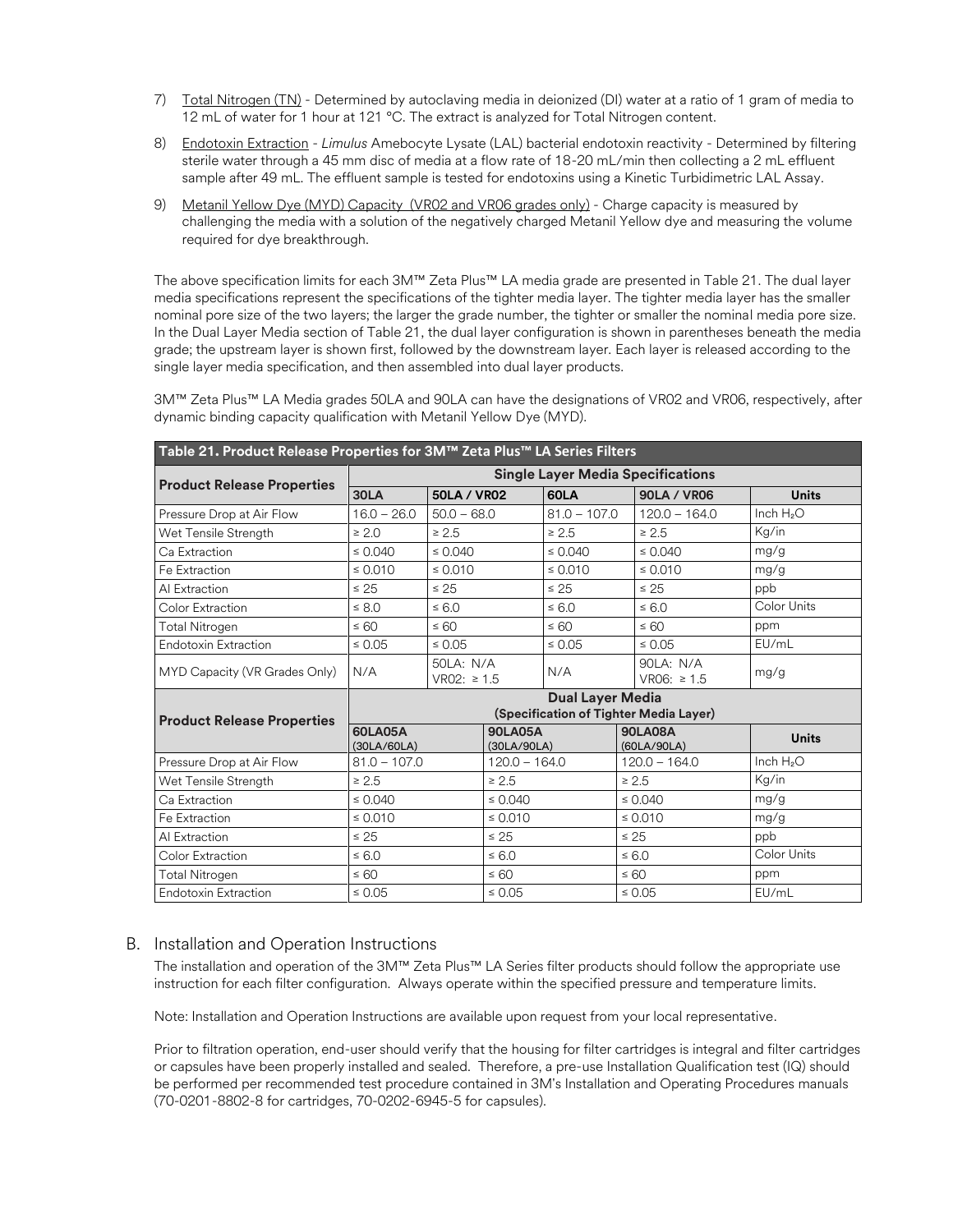#### <span id="page-19-0"></span>C. Minimum Required Preconditioning Flush

3M™ Zeta Plus™ depth filters made with LA media are comprised primarily of natural products and are considered fiber-releasing filters. Trace amounts of polymer resin, cellulosic fibers and natural extractables such as endotoxin, beta glucan, and inorganic ions, are released by these filters during use. Therefore, customers must flush the filters before exposure to their product. 3M™ Zeta Plus™ LA media depth filters can be flushed with water or buffer at temperature and pressure not to exceed the maximum product specification. The required minimum preconditioning flush volume for all products is 54 L/m². Pressure drop across the filter should not exceed 2.4 bar [35 psid]. The maximum recommended preconditioning flush flux for the required preconditioning flush is 1200 L/m²/hour (LMH) for cartridges. The maximum recommended preconditioning flush flux for the required preconditioning flush is 210 LMH for capsules.

If the filter is autoclaved or steam sterilized *in-situ* prior to use, the product must be flushed after sterilization using the required preconditioning flush.

Detailed preconditioning flush protocols are provided in 3M Installation and Operating Instructions (see Section V.B.). Based on the required minimum preconditioning flush of 54 L/m<sup>2</sup> and the nominal surface area for each filter, flush volumes for each filter configuration are provided in Table 23.

The data package of effluent quality presented in this Regulatory Support File is developed based on the maximum recommended flux of the required preconditioning flush for cartridges.

| Table 22. Minimum Required Preconditioning Flush Volume and Maximum Recommended Flux |              |                    |  |  |  |  |
|--------------------------------------------------------------------------------------|--------------|--------------------|--|--|--|--|
| Minimum Required Preconditioning Flush Volume                                        | All Products | 541/m <sup>2</sup> |  |  |  |  |
|                                                                                      | Cartridges   | 1200 LMH           |  |  |  |  |
| Maximum Recommended Flux of Required Preconditioning Flush                           | Capsules     | 210 I MH           |  |  |  |  |

| Table 23. Minimum Required Preconditioning Flush Volume & Nominal Surface Area |                                |                                                                       |  |  |  |
|--------------------------------------------------------------------------------|--------------------------------|-----------------------------------------------------------------------|--|--|--|
| <b>Cartridge Configuration</b>                                                 | <b>Nominal Surface</b><br>Area | <b>Minimum Required</b><br><b>Preconditioning Flush</b><br>Volume [L] |  |  |  |
| 45109 (8" diameter cartridge, 8-cell)                                          | $0.26$ m <sup>2</sup>          | 14                                                                    |  |  |  |
| 45167 (8" diameter cartridge, 7-cell O-ring plug-in)                           | $0.23 \text{ m}^2$             | 12                                                                    |  |  |  |
| Z8FA2NPx2 (8" diameter, 2-cell plug-in)                                        | $0.065$ m <sup>2</sup>         | 3.5                                                                   |  |  |  |
| Z8FA4NPx2 (8" diameter, 4-cell plug-in)                                        | $0.13 \text{ m}^2$             | 7.0                                                                   |  |  |  |
| Z08E05 (8" diameter cartridge, 5-cell plug-in)                                 | $0.16$ m <sup>2</sup>          | 8.6                                                                   |  |  |  |
| Z08E07 (8" diameter cartridge, 7-cell)                                         | $0.23 \text{ m}^2$             | 12                                                                    |  |  |  |
| 45244 (12" diameter cartridge, 9-cell)                                         | $0.85 \text{ m}^2$             | 46                                                                    |  |  |  |
| 45237 (12" diameter cartridge, 12-cell)                                        | 1.1 $m^2$                      | 59                                                                    |  |  |  |
| 45230 (12" diameter cartridge, 15-cell)                                        | 1.4 $m^2$                      | 76                                                                    |  |  |  |
| 45245 (12" diameter cartridge, 16-cell)                                        | $1.5 \text{ m}^2$              | 81                                                                    |  |  |  |
| Z16D (16" diameter cartridge, 15-cell)                                         | 3.5 $m2$                       | 189                                                                   |  |  |  |
| Z16M, Z16P (16" diameter cartridge, 14-cell)                                   | 3.2 $m2$                       | 173                                                                   |  |  |  |
| Z16H (16" diameter cartridge, 16-cell) 30LA & 50LA only                        | 3.7 $m2$                       | 200                                                                   |  |  |  |
| Z16H (16" diameter cartridge, 17-cell) 60LA & 90LA only                        | 3.9 $m2$                       | 211                                                                   |  |  |  |
| <b>Capsule Configuration</b>                                                   | <b>Nominal Surface</b><br>Area | <b>Minimum Required</b><br><b>Preconditioning Flush</b><br>Volume [L] |  |  |  |
| BC0025 Laboratory Capsule                                                      | $25$ cm <sup>2</sup>           | 0.14                                                                  |  |  |  |
| E0170 (Scale-Up capsule)                                                       | $0.017$ m <sup>2</sup>         | 0.9                                                                   |  |  |  |
| E0340 (Scale-Up capsule)                                                       | $0.034$ m <sup>2</sup>         | 1.8                                                                   |  |  |  |
| E1020 (Scale-Up capsule)                                                       | $0.102$ m <sup>2</sup>         | 5.5                                                                   |  |  |  |
| E16E01 & E16R01 (Production capsule)                                           | $0.23 \text{ m}^2$             | 12                                                                    |  |  |  |
| E16E07 & E16R07 (Production capsule)                                           | 1.6 $m^2$                      | 86                                                                    |  |  |  |
| E16E11 & E16R11 (Production capsule)                                           | $2.5 \text{ m}^2$              | 135                                                                   |  |  |  |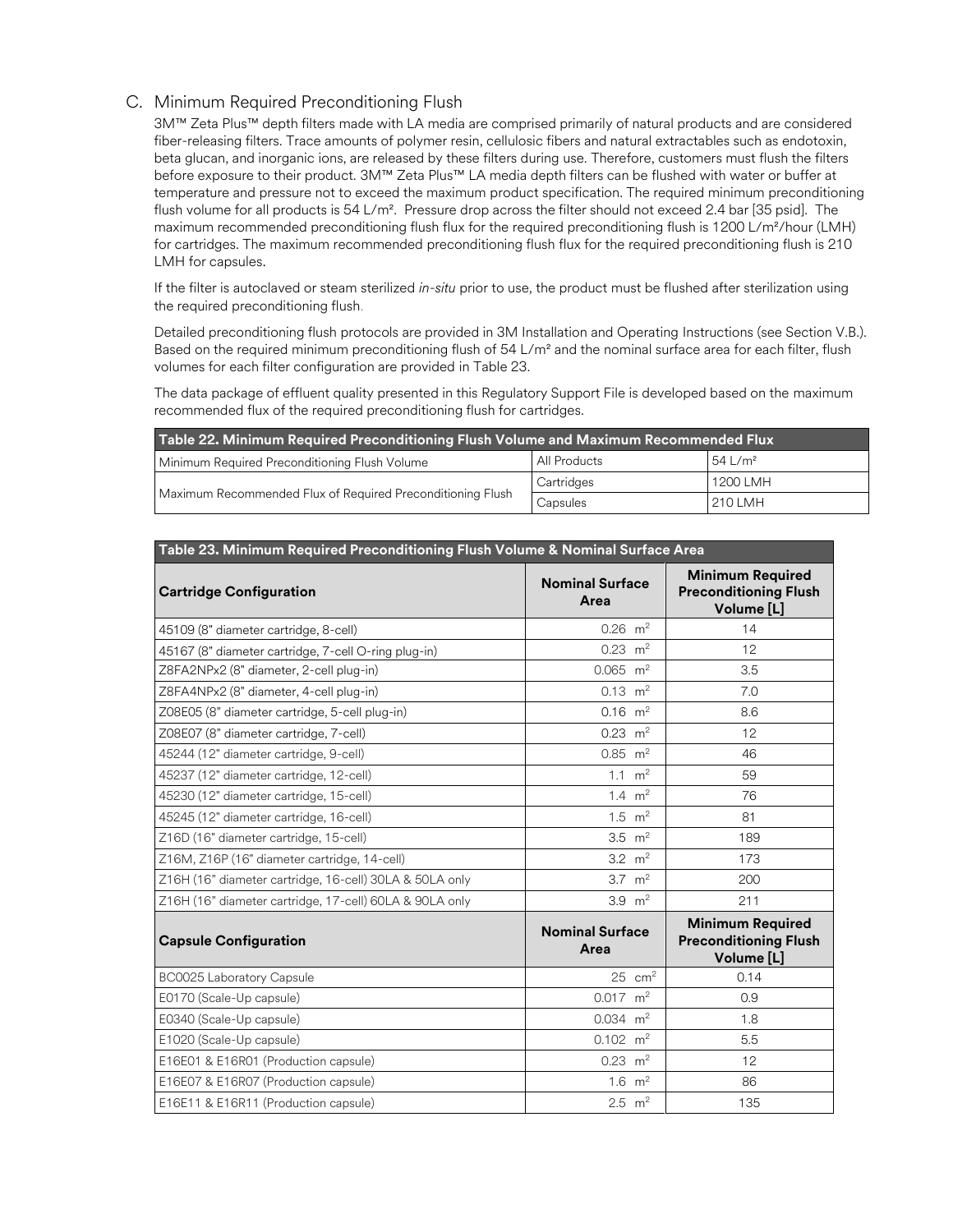#### <span id="page-20-0"></span>D. Operating Conditions

| <b>Table 24. Operating Conditions</b>         |                           |                                          |  |  |  |  |
|-----------------------------------------------|---------------------------|------------------------------------------|--|--|--|--|
|                                               | Laboratory Capsule        | 2.8 bar (40 psig) maximum inlet pressure |  |  |  |  |
| Maximum Operating Pressure                    | Scale-Up Capsule          | $3.1$ bar (45 psig)                      |  |  |  |  |
|                                               | <b>Production Capsule</b> | 3.4 bar @40 °C (50 psig @104 °F)         |  |  |  |  |
| Maximum Differential Pressure Forward         | All Products              | $2.4$ bar (35 psig)                      |  |  |  |  |
|                                               | Cartridge                 | 82 °C (180 °F)                           |  |  |  |  |
| Maximum Operating Temperature                 | Capsules                  | 40 °C (104 °F)                           |  |  |  |  |
| Minimum Required Preconditioning Flush Volume | All Products              |                                          |  |  |  |  |
| Maximum Recommended Flux of Required          | Cartridges                | See Section V. C.                        |  |  |  |  |
| Preconditioning Flush                         | Capsules                  |                                          |  |  |  |  |
|                                               | Cartridges                | See Section V. F.                        |  |  |  |  |
| Pre-Use Sterilization                         | Capsules                  |                                          |  |  |  |  |

#### <span id="page-20-1"></span>E. Pre-Use Sterilization

3M Zeta Plus™ LA Series filter products are not bioburden controlled. They can be autoclaved or *in-situ* steam sterilized per recommended conditions listed in Table 25. The filter cartridges can be steam sterilized per 3M procedure 70-0201-8840-8. Studies were conducted to ensure sterility after autoclave or *in situ* steam sterilization. If the filter is autoclaved or steam sterilized *in-situ* prior to use, it must be flushed after sterilization using the required preconditioning flush.

| <b>Table 25. Pre-Use Sterilization Conditions</b> |                                                                                  |  |  |  |  |
|---------------------------------------------------|----------------------------------------------------------------------------------|--|--|--|--|
| <b>Product Class</b>                              | Autoclave / Steam-in-Place Parameters <sup>1</sup>                               |  |  |  |  |
| Cartridges                                        | in situ steam sterilization, 30 minutes @ 126 °C (259 °F) maximum (3 cycles Max) |  |  |  |  |
| Laboratory Capsules                               | Autoclave only, 30 minutes @ 121 °C (250 °F) maximum (1 cycle)                   |  |  |  |  |
| Scale-Up Capsules                                 | Autoclave only, Pre-vac cycle, 30 minutes @ 126 °C (259 °F) maximum (1 cycle)    |  |  |  |  |
| <b>Production Capsules</b>                        | Autoclave only, Pre-vac cycle, 30 minutes @ 126 °C (259 °F) maximum (1 cycle)    |  |  |  |  |

1 Do not exceed maximum pressure and temperature ratings during sterilization.

#### <span id="page-20-2"></span>F. Post-Use Sanitization

3M™ Zeta Plus™ LA Series filter products may be sanitized by the procedure in Table 26 prior to disposal, if necessary, to comply with local regulations or customer requirements.

#### **Note that the Standard Production Capsules (E16E01, E16E07, E16E11) have a polycarbonate shell and CANNOT be exposed to NaOH or NaClO (Bleach).**

| Table 26. Post-Use Sanitization Conditions <sup>1</sup> |                                                                                                                                |                                                 |  |  |  |  |  |
|---------------------------------------------------------|--------------------------------------------------------------------------------------------------------------------------------|-------------------------------------------------|--|--|--|--|--|
| <b>Product Class</b>                                    | <b>Caustic Sanitization</b>                                                                                                    | Autoclave / Steam-in-Place<br><b>Parameters</b> |  |  |  |  |  |
| Cartridges                                              | Can be treated with 1M NaOH or 5% NaCIO post-use.                                                                              |                                                 |  |  |  |  |  |
| Laboratory Capsules                                     | Capsule soak for 1 hour with 1M NaOH or 5% NaClO                                                                               |                                                 |  |  |  |  |  |
| Scale-Up Capsules                                       | (bleach) <sup>2</sup> post-use.                                                                                                | Same as Pre-Use Sterilization                   |  |  |  |  |  |
|                                                         | Alkaline-Resistant <sup>3</sup> Production Capsules can be treated<br>with 1M NaOH or 5% NaCIO (bleach) <sup>2</sup> post-use. | Conditions<br>(See Table 25)                    |  |  |  |  |  |
| <b>Production Capsules</b>                              | Not applicable to polycarbonate Standard<br><b>Production Capsules.</b>                                                        |                                                 |  |  |  |  |  |
|                                                         | 1. Do not exceed maximum pressure and temperature ratings during sanitization.                                                 |                                                 |  |  |  |  |  |

2. Do not use NaClO (bleach) for pre-use sanitization.

3. Alkaline resistance is based on testing with 1M NaOH and 5% NaClO (Bleach).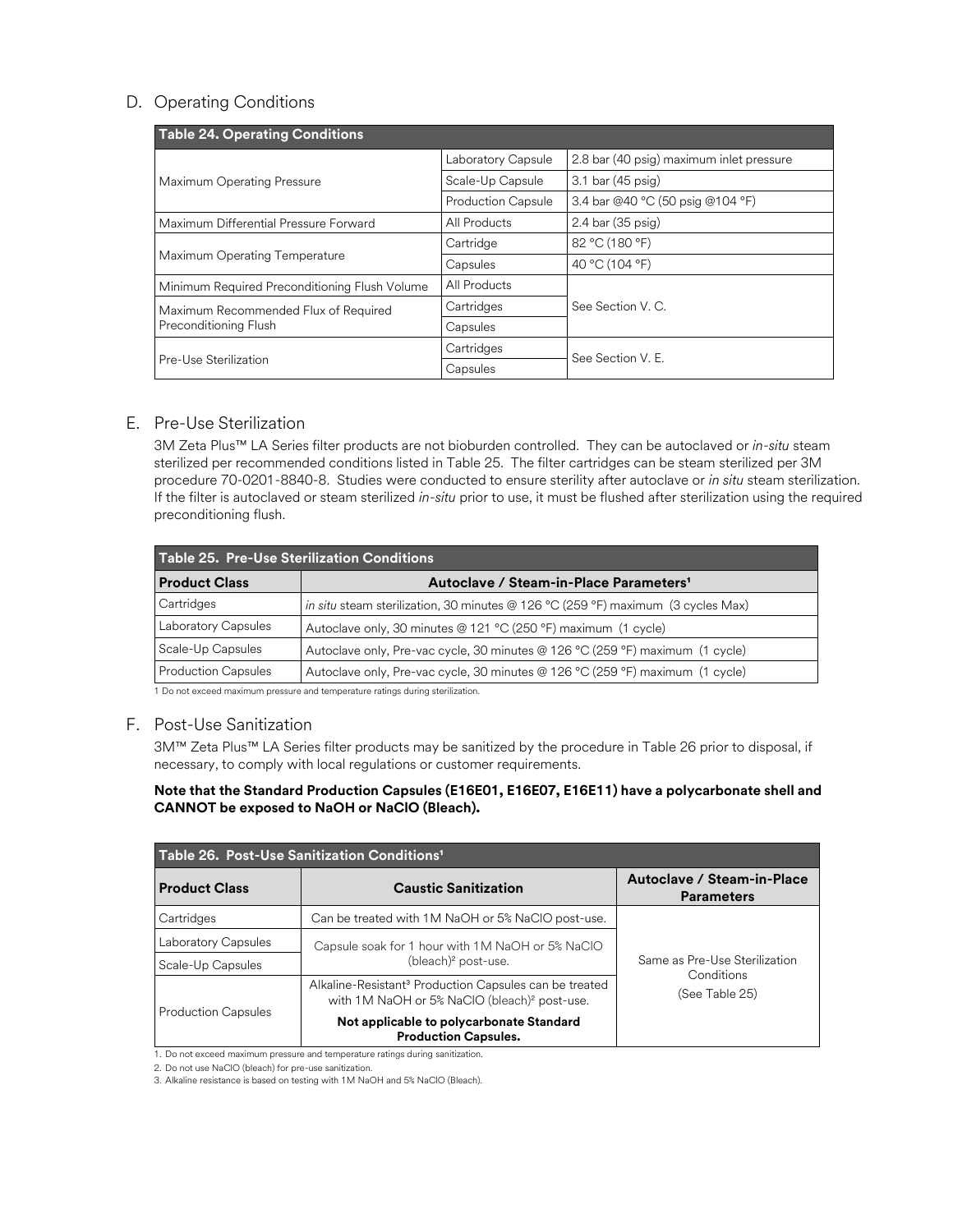# <span id="page-21-0"></span>VI. Performance Verification

#### <span id="page-21-1"></span>A. Media Pressure Drop vs. Water Flow Rate

The 90-mm discs of 3M™ Zeta Plus™ media 50LA and 90LA produced at different global plants were tested for pressure drop as a function of water flow rate in liters/m²/hour (LMH) with 18 Megohm water (25°C), as shown in Table 27 and Figure 5.

3M™ Zeta Plus™ LA media has variations within each manufacturing lot and from lot-to-lot. The chart is based on test data for representative manufacturing lots from each global facility and should be considered typical values.

The water flow rate differentiation by grade of 3M™ Zeta Plus™ LA media indicated here is for guidance only. Factors that influence actual customer flow rates include fluid viscosity, density, flow restriction due to fluid path, and normal fouling of media by contaminant load.

| Table 27. Pressure Drop vs. Water Flow Rate of 3M™ Zeta Plus™ Media 50LA and 90LA at 25°C |         |                                        |                          |                           |                                        |            |  |
|-------------------------------------------------------------------------------------------|---------|----------------------------------------|--------------------------|---------------------------|----------------------------------------|------------|--|
|                                                                                           |         |                                        |                          | <b>Single Layer Media</b> |                                        |            |  |
|                                                                                           |         | <b>50LA</b>                            |                          |                           | <b>90LA</b>                            |            |  |
|                                                                                           |         | <b>Number of Manufacturing Lots: 3</b> |                          |                           | <b>Number of Manufacturing Lots: 4</b> |            |  |
| <b>Flow Rate</b>                                                                          |         | Differential Pressure (PSID)           |                          |                           |                                        |            |  |
| <b>LMH</b>                                                                                | Average | <b>Max</b>                             | <b>Min</b>               | Average                   | <b>Max</b>                             | <b>Min</b> |  |
| $\Omega$                                                                                  | 0.0     | 0.0                                    | 0.0                      | 0.0                       | 0.0                                    | 0.0        |  |
| 304                                                                                       | 1.1     | 1.1                                    | 1.1                      | 1.7                       | 1.2                                    | 2.1        |  |
| 542                                                                                       | $1.9*$  |                                        |                          | 2.7                       | 1.8                                    | 3.4        |  |
| 794                                                                                       | 2.7     | 2.6                                    | 2.7                      | 3.3                       | 2.4                                    | 4.3        |  |
| 992                                                                                       | $2.9*$  |                                        | $\overline{\phantom{0}}$ | 3.7                       | 3.1                                    | 4.4        |  |
| 1204                                                                                      | 3.8     | 3.1                                    | 4.2                      | 4.3                       | 3.8                                    | 4.9        |  |

One sample tested



# <span id="page-21-2"></span>B. Metanil Yellow Dye Capacity – VR02/VR06 media grades only

Within the 3M™ Zeta Plus™ LA media family, the media grades 50LA and 90LA can have the designations of VR02 and VR06, respectively, once they are tested further for dynamic Metanil Yellow Dye (MYD) binding capacity and meet the specifications outlined in Section V.A.

A metric of media charge is the Metanil Yellow Dye Capacity. Discs (47mm) of 3M™ Zeta Plus™ media VR02 and VR06 were challenged after preconditioning flush with a solution of the negatively charged dye Metanil Yellow (MY). Dynamic Binding Capacity (DBC) is defined as the 50% optical absorbance breakthrough of MY in the effluent.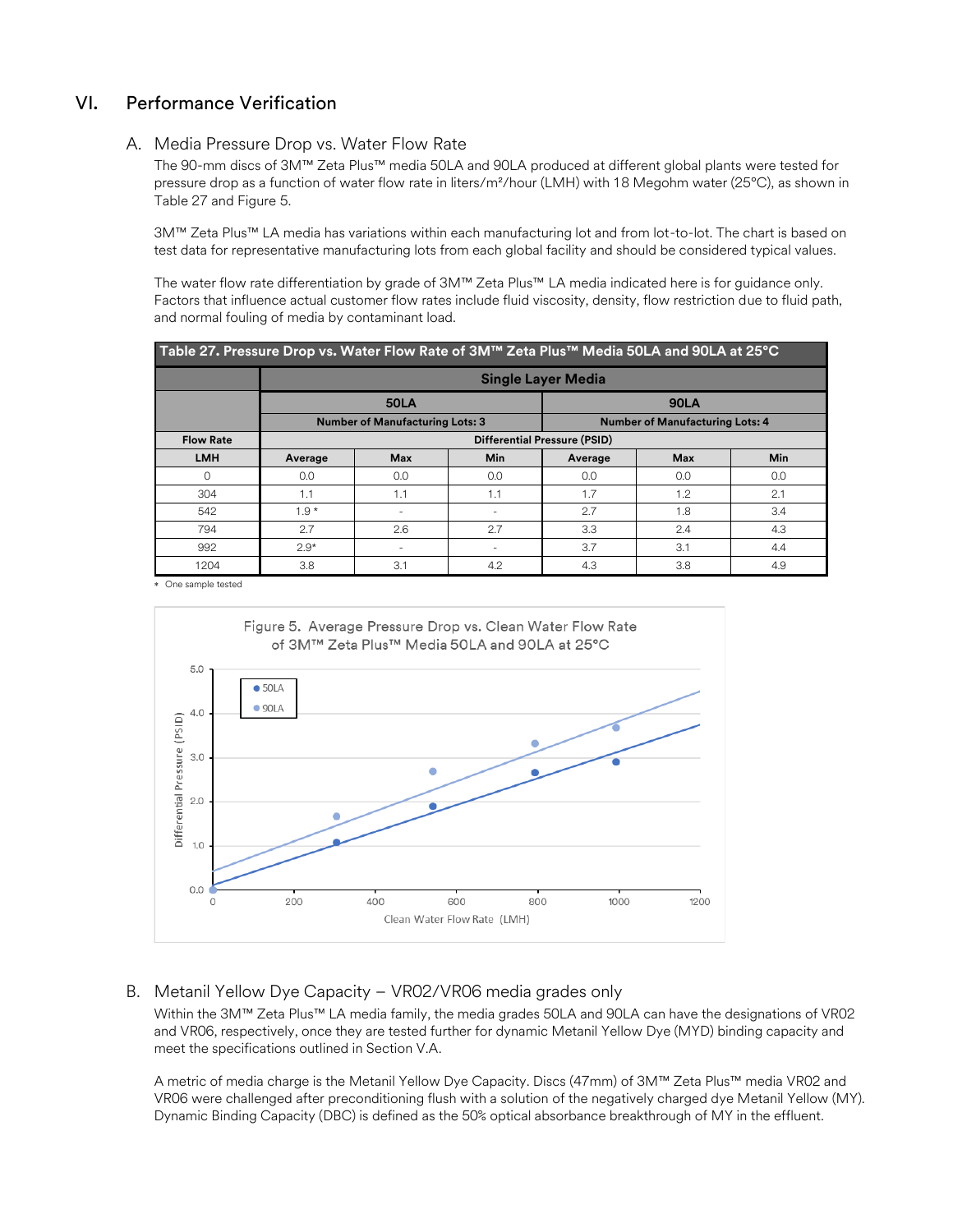Additional 90-mm discs of 3M™ Zeta Plus™ media VR02 and VR06 were autoclaved using a pre-vac cycle at 126°C for 60 minutes prior to the preconditioning flush. The same preconditioning flush sampling and test procedures which were used for the untreated samples were followed for the autoclaved samples.

The results for autoclaved and untreated samples are shown in Table 28. The MYD binding capacity drops by roughly 50% post autoclave.

| Table 28. Metanil Yellow Dynamic Binding Capacity of 3M™ Zeta Plus™ Media VR02 and VR06 |                                        |                                   |                                                        |     |     |     |  |
|-----------------------------------------------------------------------------------------|----------------------------------------|-----------------------------------|--------------------------------------------------------|-----|-----|-----|--|
|                                                                                         |                                        |                                   | <b>Dynamic Binding Capacity<sup>1</sup></b><br>(mg/g)  |     |     |     |  |
|                                                                                         |                                        |                                   | <b>No Treatment</b><br><b>Autoclave</b>                |     |     |     |  |
| Media                                                                                   | Number of<br><b>Manufacturing Lots</b> | <b>Total Number</b><br>of Samples | <b>STD DEV</b><br><b>STD DEV</b><br>Average<br>Average |     |     |     |  |
| VR <sub>02</sub>                                                                        |                                        | 4                                 | 2.5                                                    | 0.3 | 1.3 | 0.2 |  |
| <b>VR06</b>                                                                             |                                        |                                   | 2.5                                                    | 0.3 | 1.5 | 0.2 |  |

1 Metanil Yellow dye (3-(4-Anilinophenylazo)benzenesulfonic acid sodium salt; C18H14N3NaO3S; CAS#: 587-98-4; 4.5 mM sodium acetate containing 0.08 mg/mL of Metanil Yellow at pH 4 at a flow rate of 1200 L/m<sup>2</sup>/h (2 mL/min per cm<sup>2</sup> nominal surface area.)

2 Autoclaved at 126°C for 60 minutes, followed by required preconditioning flush

# <span id="page-22-0"></span>VII. Effluent Quality

Various regulatory organizations require that equipment used in pharmaceutical manufacturing that is in direct contact with the drug product should not add to or change the drug in any way other than what is intended by the manufacturer.

#### Distribution of Responsibility

3M Separation and Purification Sciences Division has adopted the following supplier collaborative model (D. Jenke, Pharma Ed Conference on Extractables & Leachables, keynote address Oct 2011) relative to Extractable and Leachable evaluation.

In this Regulatory Support File, 3M provides effluent quality data relating to the required preconditioning flush based on the requirements listed in Table 29. The data provided is on a limited number of lots with product close to it's date of manufacture. Except where noted, data should be considered as representative of typical product performance, but not a product specification. 3M has also performed Extractable/Leachable studies consistent with guidance from the USP chapter <665> (draft) and the BioPhorum Operating Group (BPOG) extractable protocol. The extractable/leachable data package is available as an addendum to this RSF upon request.

| Table 29. Reference Industry Standards |                                  |  |  |  |  |
|----------------------------------------|----------------------------------|--|--|--|--|
| <b>USP Standards</b>                   | <b>Applicable Methods</b>        |  |  |  |  |
| <643>                                  | Total Organic Carbon             |  |  |  |  |
| <645>                                  | Conductivity                     |  |  |  |  |
| <791>                                  | рH                               |  |  |  |  |
| <232>, <233>, ICH* Q3D                 | Elemental Impurities             |  |  |  |  |
| <788>                                  | Particulate Matter in Injections |  |  |  |  |
| <85>                                   | <b>Bacterial Endotoxin</b>       |  |  |  |  |
| $<87$ , $<88$                          | <b>Biological Reactivity</b>     |  |  |  |  |

\* ICH – International Conference for Harmonisation, Guideline for Elemental Impurities, Q3D

#### <span id="page-22-1"></span>A. USP <643> Total Organic Carbon (TOC) and Total Nitrogen (TN)

The 90-mm discs of 3M™ Zeta Plus™ media 50LA and 90LA produced at different global plants were challenged with 18 Megohm water (25°C) at a constant flux of 1200 LMH to a total volume of two times the minimum required preconditioning flush volume of 54 L/m². Effluent samples were collected at 10%, 20%, 30%, 40%, and so on at 10% increments to 200% of the preconditioning flush volume. The effluent samples were then analyzed for TOC and TN. The TOC data at selected preconditioning flush volume percentages is shown in Table 30 and Figure 6. The TN data at selected preconditioning flush volume percentages is shown in Table 31 and Figure 7.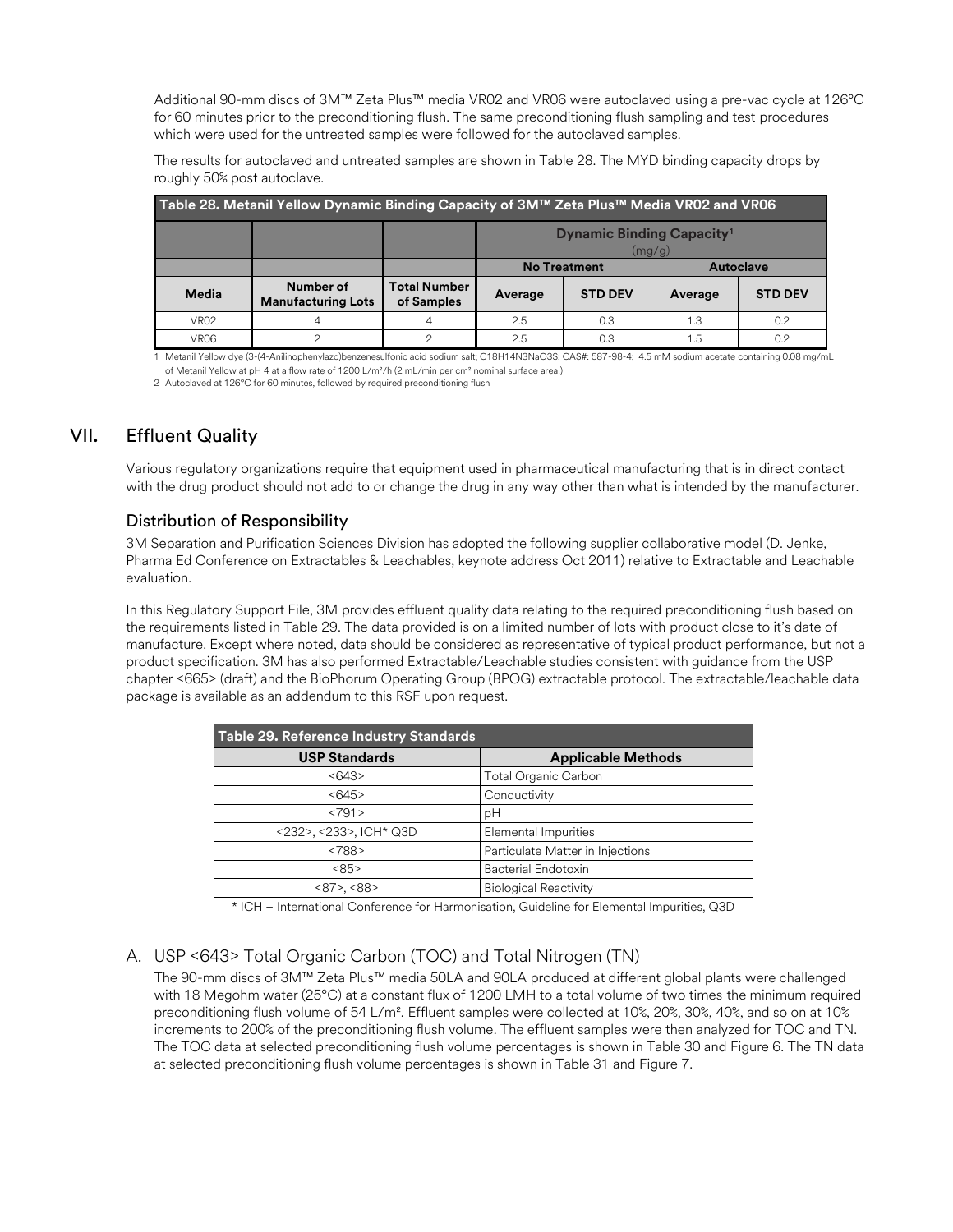| Table 30. Effluent TOC [ppm] vs. Preconditioning Flush Volume % of 3M™ Zeta Plus™ Media 50LA<br>and 90LA |                           |                                        |            |                                        |             |            |  |
|----------------------------------------------------------------------------------------------------------|---------------------------|----------------------------------------|------------|----------------------------------------|-------------|------------|--|
|                                                                                                          | <b>Single Layer Media</b> |                                        |            |                                        |             |            |  |
|                                                                                                          |                           | <b>50LA</b>                            |            |                                        | <b>90LA</b> |            |  |
| <b>Flush Volume</b>                                                                                      |                           | <b>Number of Manufacturing Lots: 8</b> |            | <b>Number of Manufacturing Lots: 6</b> |             |            |  |
| [%]                                                                                                      | Average                   | <b>Max</b>                             | <b>Min</b> | Average                                | <b>Max</b>  | <b>Min</b> |  |
| 10 <sup>°</sup>                                                                                          | 177                       | 254                                    | 89.9       | 210                                    | 393         | 52.1       |  |
| 20%                                                                                                      | 23.6                      | 32.9                                   | 16.2       | 20.5                                   | 30.3        | 6.3        |  |
| 30 <sup>°</sup>                                                                                          | 13.6                      | 18.0                                   | 9.6        | 10.1                                   | 15.3        | 3.9        |  |
| 40%                                                                                                      | 10.1                      | 13.5                                   | 7.3        | 8.4                                    | 16.6        | 3.3        |  |
| 50%                                                                                                      | 8.1                       | 10.6                                   | 5.9        | 7.1                                    | 14.3        | 2.8        |  |
| 60%                                                                                                      | 6.7                       | 8.6                                    | 4.8        | 5.8                                    | 12.2        | 2.3        |  |
| 100%                                                                                                     | 3.8                       | 5.0                                    | 2.4        | 2.8                                    | 4.9         | 1.3        |  |
| 150%                                                                                                     | 2.2                       | 3.2                                    | 1.2        | 1.6                                    | 2.7         | 0.7        |  |
| 200%                                                                                                     | 1.5                       | 1.9                                    | 0.8        | 0.9                                    | 1.7         | 0.1        |  |



| Table 31. Effluent TN [ppm] vs. Preconditioning Flush Volume % of 3M™ Zeta Plus™ Media 50LA and<br><b>90LA</b> |         |                                        |            |                                        |             |            |  |  |
|----------------------------------------------------------------------------------------------------------------|---------|----------------------------------------|------------|----------------------------------------|-------------|------------|--|--|
|                                                                                                                |         |                                        |            | <b>Single Layer Media</b>              |             |            |  |  |
|                                                                                                                |         | <b>50LA</b>                            |            |                                        | <b>90LA</b> |            |  |  |
| <b>Flush Volume</b>                                                                                            |         | <b>Number of Manufacturing Lots: 8</b> |            | <b>Number of Manufacturing Lots: 6</b> |             |            |  |  |
| $[\mathrm{S}]$                                                                                                 | Average | <b>Max</b>                             | <b>Min</b> | Average                                | <b>Max</b>  | <b>Min</b> |  |  |
| 10%                                                                                                            | 42.6    | 55.1                                   | 22.1       | 46.9                                   | 80.8        | 14.7       |  |  |
| 20%                                                                                                            | 5.9     | 7.5                                    | 4.1        | 4.9                                    | 6.8         | 2.1        |  |  |
| 30 <sup>°</sup>                                                                                                | 3.5     | 4.7                                    | 2.6        | 2.6                                    | 3.5         | 1.6        |  |  |
| 40%                                                                                                            | 2.7     | 3.7                                    | 2.0        | 2.2                                    | 3.8         | 1.3        |  |  |
| 50%                                                                                                            | 2.2     | 3.1                                    | 1.7        | 1.9                                    | 3.3         | 1.1        |  |  |
| 60%                                                                                                            | 1.9     | 2.3                                    | 1.5        | 1.7                                    | 2.9         | 1.0        |  |  |
| 100%                                                                                                           | 1.2     | 1.5                                    | 0.8        | 1.0                                    | 1.4         | 0.8        |  |  |
| 150%                                                                                                           | 0.9     | 1.0                                    | 0.6        | 0.8                                    | 0.9         | 0.6        |  |  |
| 200%                                                                                                           | 0.8     | 0.9                                    | 0.5        | 0.6                                    | 0.8         | 0.5        |  |  |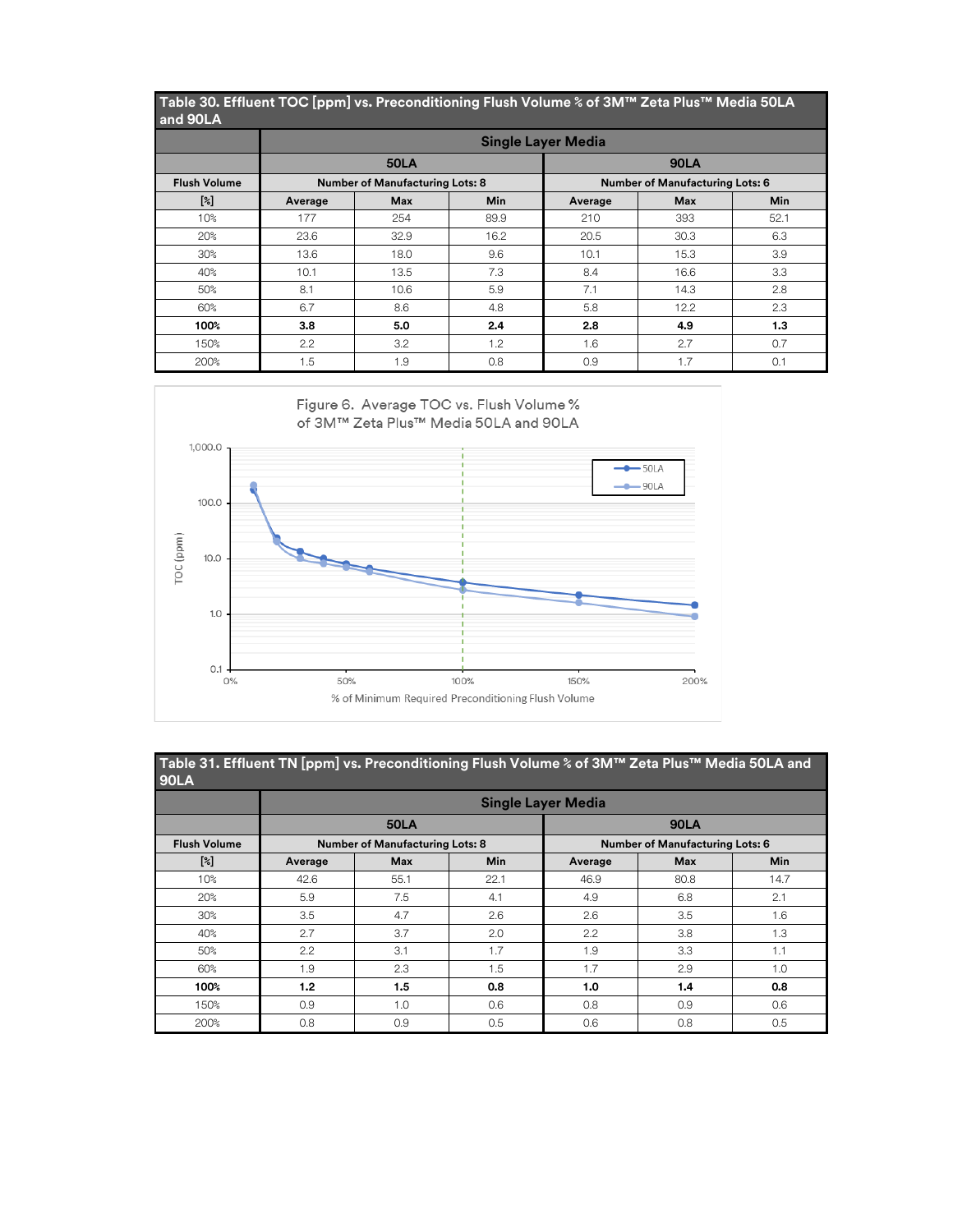

Additional 90-mm discs of 3M™ Zeta Plus™ media 90LA were autoclaved using a pre-vac cycle at 126°C for 60 minutes prior to the preconditioning flush. The same preconditioning flush sampling and test procedures which were used for the non-autoclaved samples were followed for the autoclaved samples. The TOC data for autoclaved samples is shown in Table 32 and Figure 8. The TN data for autoclaved samples is shown in Table 33 and Figure 9.

|                     | Table 32. Effluent TOC [ppm] vs. Preconditioning Flush Volume % of<br>3M™ Zeta Plus™ Media 90LA - Post Autoclave |                                        |      |  |  |  |  |
|---------------------|------------------------------------------------------------------------------------------------------------------|----------------------------------------|------|--|--|--|--|
|                     |                                                                                                                  | <b>Single Layer Media</b>              |      |  |  |  |  |
|                     |                                                                                                                  | <b>90LA</b>                            |      |  |  |  |  |
| <b>Flush Volume</b> |                                                                                                                  | <b>Number of Manufacturing Lots: 2</b> |      |  |  |  |  |
| $[\%]$              | Average                                                                                                          | <b>Max</b>                             | Min  |  |  |  |  |
| 10 <sup>°</sup>     | 478                                                                                                              | 587                                    | 370  |  |  |  |  |
| 20%                 | 53.9                                                                                                             | 59.9                                   | 47.8 |  |  |  |  |
| 30%                 | 24.2                                                                                                             | 27.9                                   | 20.6 |  |  |  |  |
| 40%                 | 16.2                                                                                                             | 18.3                                   | 14.2 |  |  |  |  |
| 50%                 | 13.7                                                                                                             | 15.3                                   | 12.1 |  |  |  |  |
| 60%                 | 12.0                                                                                                             | 13.0                                   | 11.1 |  |  |  |  |
| 100%                | 8.2                                                                                                              | 9.3                                    | 7.0  |  |  |  |  |
| 150%                | 4.5                                                                                                              | 5.1                                    | 4.0  |  |  |  |  |
| 200%                | 2.7                                                                                                              | 2.8                                    | 2.7  |  |  |  |  |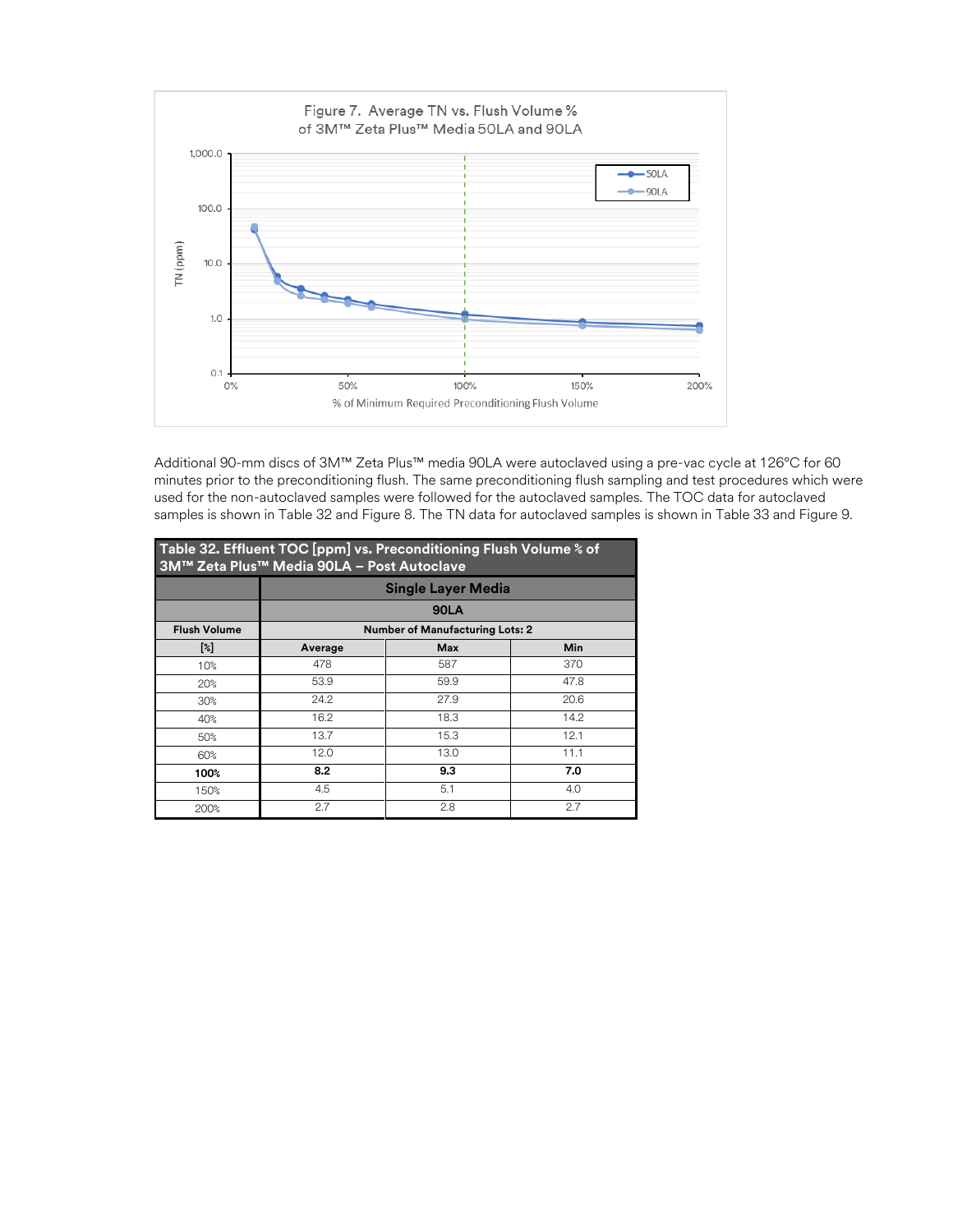

| Table 33. Effluent TN [ppm] vs. Preconditioning Flush Volume % of 3M™<br>Zeta Plus <sup>™</sup> Media 90LA - Post Autoclave |         |                                        |      |  |  |  |  |
|-----------------------------------------------------------------------------------------------------------------------------|---------|----------------------------------------|------|--|--|--|--|
|                                                                                                                             |         | <b>Single Layer Media</b>              |      |  |  |  |  |
|                                                                                                                             |         | <b>90LA</b>                            |      |  |  |  |  |
| <b>Flush Volume</b>                                                                                                         |         | <b>Number of Manufacturing Lots: 2</b> |      |  |  |  |  |
| $[\%]$                                                                                                                      | Average | <b>Max</b>                             | Min  |  |  |  |  |
| 10%                                                                                                                         | 119     | 142.7                                  | 96   |  |  |  |  |
| 20%                                                                                                                         | 14.7    | 16.3                                   | 13.2 |  |  |  |  |
| 30%                                                                                                                         | 6.5     | 7.5                                    | 5.4  |  |  |  |  |
| 40%                                                                                                                         | 4.4     | 5.1                                    | 3.7  |  |  |  |  |
| 50%                                                                                                                         | 3.5     | 4.0                                    | 3.0  |  |  |  |  |
| 60%                                                                                                                         | 3.1     | 3.4                                    | 2.9  |  |  |  |  |
| 100%                                                                                                                        | 2.0     | 2.4                                    | 1,7  |  |  |  |  |
| 150%                                                                                                                        | 1.0     | 1.2                                    | 0.8  |  |  |  |  |
| 200%                                                                                                                        | 0.5     | 0.6                                    | 0.5  |  |  |  |  |

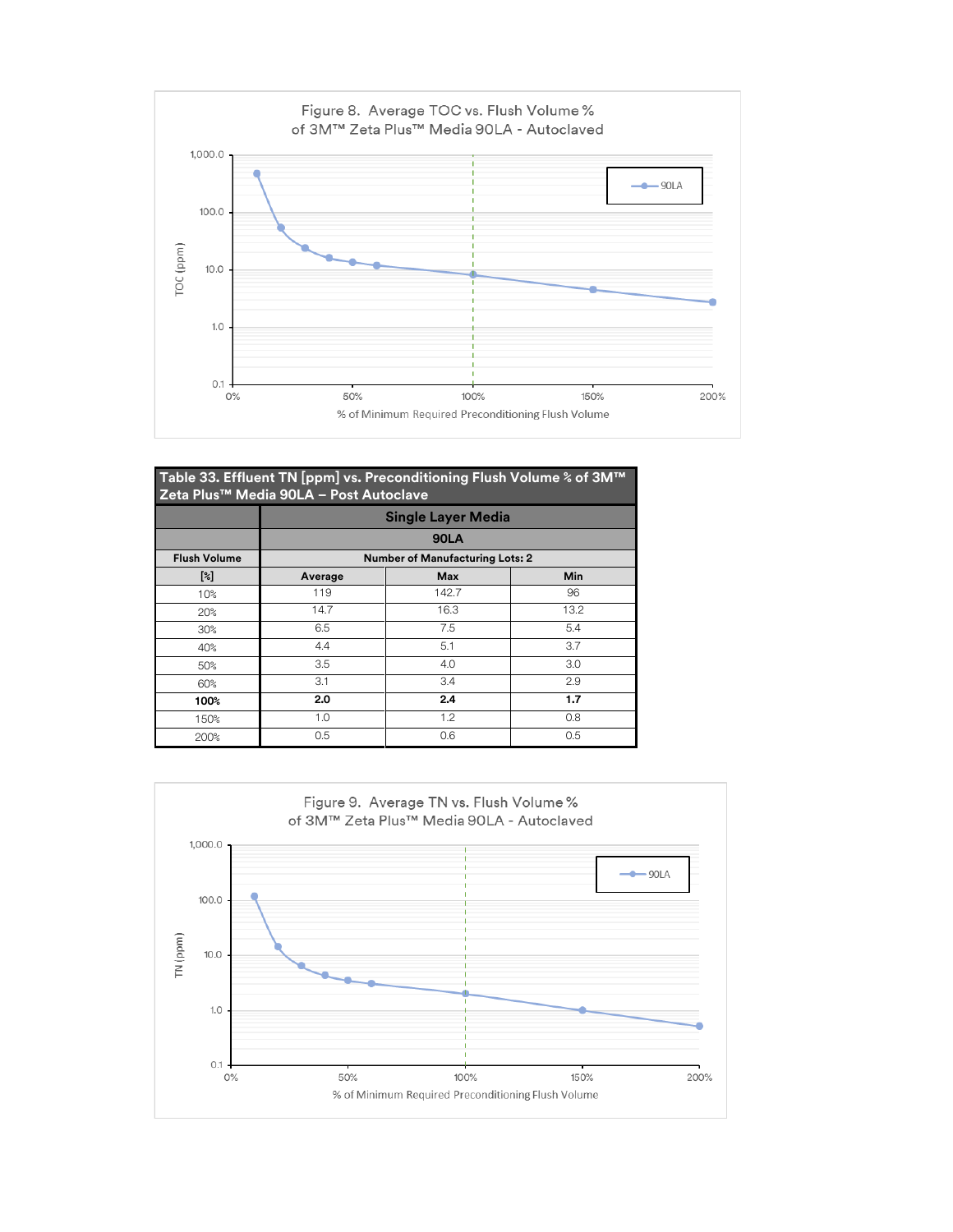#### <span id="page-26-0"></span>B. USP <645> Conductivity

The 90-mm discs of 3M™ Zeta Plus™ media 50LA and 90LA produced at different global plants were challenged with 18 Megohm water (25°C) at a constant flux of 1200 LMH to a total volume of two times the minimum required preconditioning flush volume of 54 L/m². Effluent samples were collected at 10%, 20%, 30%, 40%, and so on at 10% increments to 200% of the minimum required preconditioning flush volume. The effluent samples were then measured for conductivity. The conductivity at selected preconditioning flush volume percentages is shown in Table 34 and Figure 10.

Additional 90-mm discs of 3M™ Zeta Plus™ media 50LA and 90LA were autoclaved using a pre-vac cycle at 121°C for 60 minutes prior to the preconditioning flush. The same preconditioning flush sampling and test procedures which were used for the non-autoclaved samples were followed for the autoclaved samples. The conductivity at selected preconditioning flush volume percentages for the autoclaved samples are shown in Table 35 and Figure 11.

**Table 34. Effluent Conductivity [µS/cm] vs. Preconditioning Flush Volume % of 3M™ Zeta Plus™ Media 50LA and 90LA – No Treatment**

|                     |         |                                        |            | <b>Single Layer Media</b> |                                        |            |  |
|---------------------|---------|----------------------------------------|------------|---------------------------|----------------------------------------|------------|--|
|                     |         | <b>50LA</b>                            |            | <b>90LA</b>               |                                        |            |  |
| <b>Flush Volume</b> |         | <b>Number of Manufacturing Lots: 8</b> |            |                           | <b>Number of Manufacturing Lots: 6</b> |            |  |
| $[$ $\mathbb{Z}$    | Average | <b>Max</b>                             | <b>Min</b> | Average                   | <b>Max</b>                             | <b>Min</b> |  |
| 10 <sup>°</sup>     | 149     | 186                                    | 110        | 169                       | 293                                    | 29         |  |
| 20%                 | 33.5    | 59.9                                   | 25.7       | 36.2                      | 67.7                                   | 4.5        |  |
| 30%                 | 19.9    | 30.1                                   | 12.7       | 20.2                      | 35.6                                   | 2.4        |  |
| 40%                 | 14.3    | 23.2                                   | 9.9        | 14.2                      | 28.1                                   | 2.0        |  |
| 50%                 | 11.8    | 21.4                                   | 7.8        | 12.3                      | 22.2                                   | 1.8        |  |
| 60%                 | 10.2    | 19.3                                   | 6.7        | 10.7                      | 19.6                                   | 1.6        |  |
| 100%                | 7.7     | 14.0                                   | 5.2        | 8.0                       | 18.8                                   | 0.8        |  |
| 150%                | 6.0     | 10.0                                   | 3.5        | 6.4                       | 15.3                                   | 0.6        |  |
| 200%                | 5.2     | 7.7                                    | 3.4        | 5.7                       | 12.6                                   | 0.5        |  |

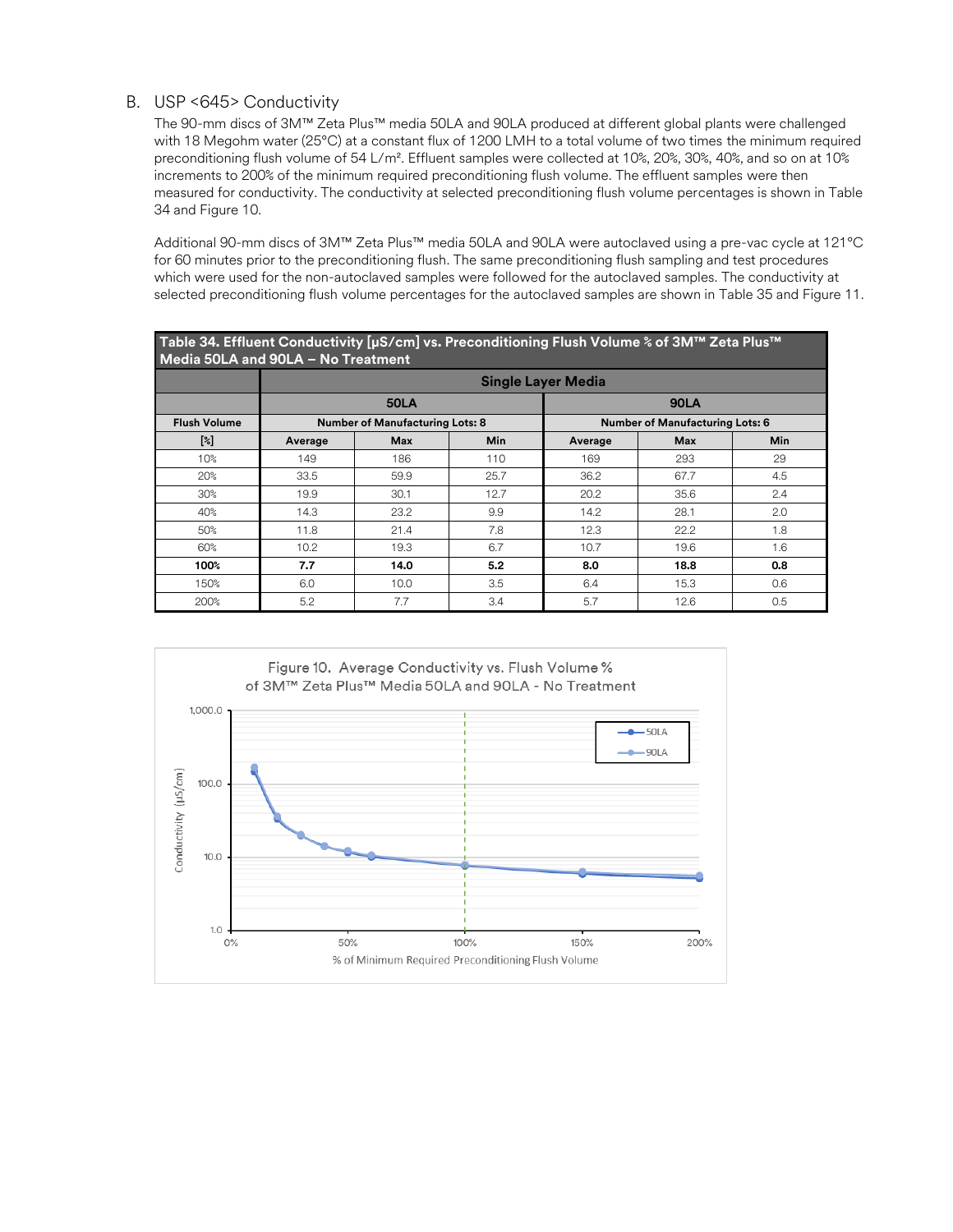| Table 35. Effluent Conductivity [µS/cm] vs. Preconditioning Flush Volume % of 3M™ Zeta Plus™<br>Media 50LA and 90LA - Post-Autoclave |         |                                        |            |                                        |            |            |  |  |
|--------------------------------------------------------------------------------------------------------------------------------------|---------|----------------------------------------|------------|----------------------------------------|------------|------------|--|--|
|                                                                                                                                      |         |                                        |            | <b>Single Layer Media</b>              |            |            |  |  |
|                                                                                                                                      |         | <b>50LA</b>                            |            | <b>90LA</b>                            |            |            |  |  |
| <b>Flush Volume</b>                                                                                                                  |         | <b>Number of Manufacturing Lots: 8</b> |            | <b>Number of Manufacturing Lots: 6</b> |            |            |  |  |
| [%]                                                                                                                                  | Average | <b>Max</b>                             | <b>Min</b> | Average                                | <b>Max</b> | <b>Min</b> |  |  |
| 10%                                                                                                                                  | 231     | 251                                    | 220        | 251                                    | 339        | 175        |  |  |
| 20%                                                                                                                                  | 29.0    | 48.9                                   | 29.1       | 34.2                                   | 43.5       | 27.8       |  |  |
| 30%                                                                                                                                  | 20.2    | 35.4                                   | 14.5       | 19.5                                   | 21.1       | 17.6       |  |  |
| 40%                                                                                                                                  | 16.8    | 30.0                                   | 9.9        | 16.0                                   | 18.8       | 14.6       |  |  |
| 50%                                                                                                                                  | 14.9    | 25.0                                   | 7.7        | 14.7                                   | 17.8       | 12.6       |  |  |
| 60%                                                                                                                                  | 13.2    | 20.6                                   | 7.0        | 14.0                                   | 16.9       | 11.3       |  |  |
| 100%                                                                                                                                 | 8.8     | 14.9                                   | 4.8        | 12.1                                   | 14.6       | 7.9        |  |  |
| 150%                                                                                                                                 | 6.4     | 10.8                                   | 4.1        | 9.2                                    | 11.1       | 5.7        |  |  |
| 200%                                                                                                                                 | 5.2     | 8.7                                    | 3.4        | 7.5                                    | 8.6        | 5.6        |  |  |



#### <span id="page-27-0"></span>C. USP <791> pH

The 90-mm discs of 3M™ Zeta Plus™ media 50LA and 90LA produced at different global plants were challenged with 18 Megohm water (25°C) at a constant flux of 1200 LMH to a total volume of two times the minimum required preconditioning flush volume of 54 L/m². Effluent samples were collected at 10%, 20%, 30%, 40%, and so on at 10% increments to 200% of the minimum required preconditioning flush volume. The effluent samples were then measured for pH.

The effluent pH at selected preconditioning flush volume percentages, along with pH of DI water controls, are shown in Table 36 and Figure 12. Note that the DI water used as the flush solution is not buffered. Its low resistance to pH change due to small amount of acid or base is reflected in the extract pH difference shown here.

Additional 90-mm discs of 3M™ Zeta Plus™ media 50LA and 90LA were autoclaved using a pre-vac cycle at 121°C for 60 minutes prior to the preconditioning flush. The same preconditioning flush sampling and test procedures which were used for the non-autoclaved samples were followed for the autoclaved samples. The effluent pH for autoclaved samples at selected preconditioning flush volume percentages, along with pH of DI water controls, are shown in Table 37 and Figure 13.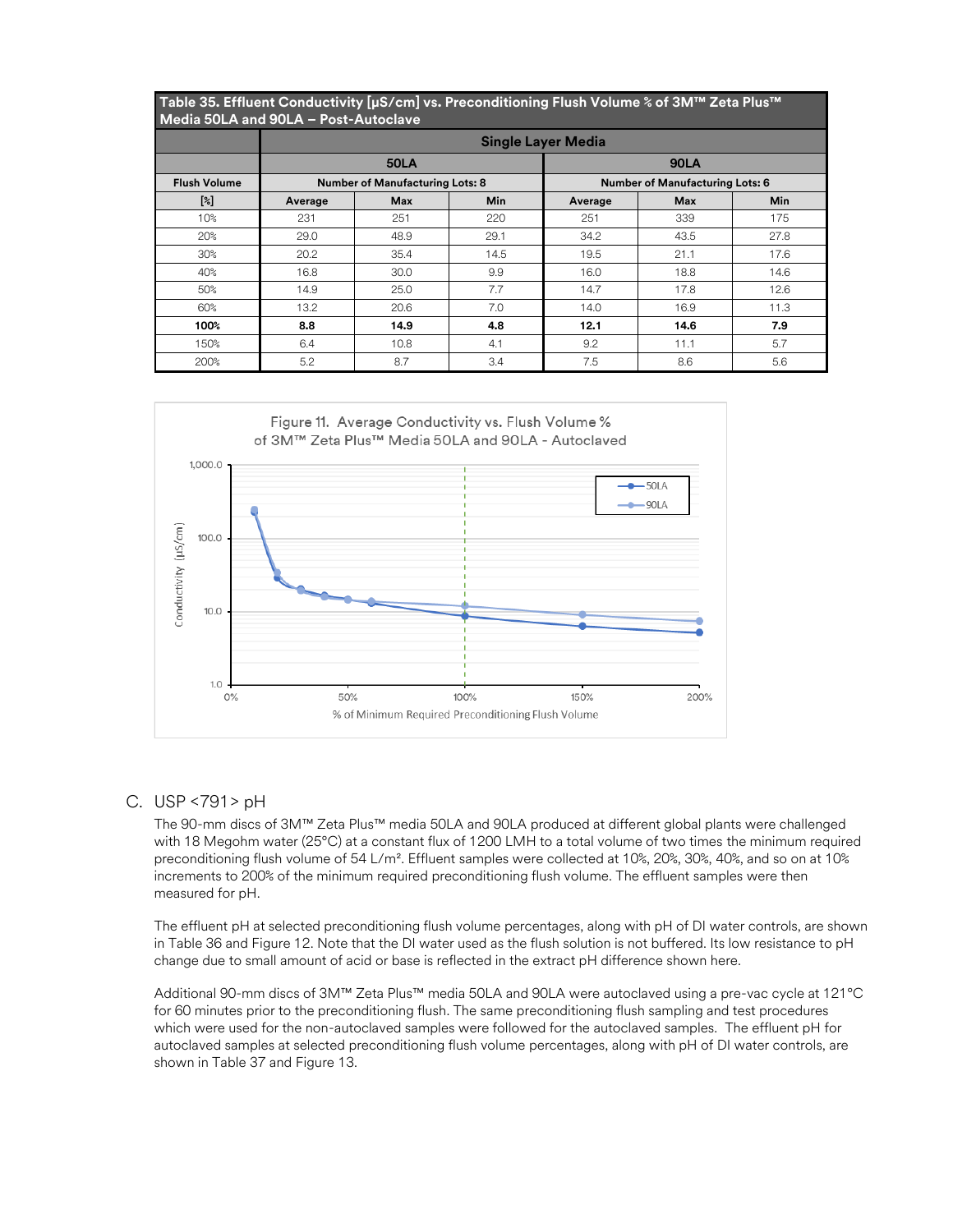| <b>No Treatment</b> | Table 36. Effluent pH vs. Preconditioning Flush Volume % of 3M™ Zeta Plus™ Media 50LA and 90LA - |                                        |            |         |                                        |            |  |  |  |  |
|---------------------|--------------------------------------------------------------------------------------------------|----------------------------------------|------------|---------|----------------------------------------|------------|--|--|--|--|
|                     |                                                                                                  | <b>Single Layer Media</b>              |            |         |                                        |            |  |  |  |  |
|                     |                                                                                                  | <b>50LA</b>                            |            |         | <b>90LA</b>                            |            |  |  |  |  |
| <b>Flush Volume</b> |                                                                                                  | <b>Number of Manufacturing Lots: 8</b> |            |         | <b>Number of Manufacturing Lots: 6</b> |            |  |  |  |  |
| $[\%]$              | Average                                                                                          | <b>Max</b>                             | <b>Min</b> | Average | <b>Max</b>                             | <b>Min</b> |  |  |  |  |
| DI Water Control    | 5.4                                                                                              | 5.9                                    | 4.9        | 5.3     | 5.9                                    | 5.0        |  |  |  |  |
| 10%                 | 5.4                                                                                              | 6.3                                    | 4.2        | 5.2     | 6.4                                    | 3.9        |  |  |  |  |
| 20%                 | 5.0                                                                                              | 6.0                                    | 3.9        | 4.7     | 6.0                                    | 3.7        |  |  |  |  |
| 30%                 | 5.0                                                                                              | 5.9                                    | 4.2        | 4.6     | 5.5                                    | 3.9        |  |  |  |  |
| 40%                 | 5.0                                                                                              | 5.8                                    | 4.5        | 4.7     | 5.2                                    | 4.3        |  |  |  |  |
| 50%                 | 5.1                                                                                              | 5.8                                    | 4.5        | 4.7     | 5.1                                    | 4.4        |  |  |  |  |
| 60%                 | 5.2                                                                                              | 5.7                                    | 4.5        | 4.7     | 5.1                                    | 4.5        |  |  |  |  |
| 100%                | 5.2                                                                                              | 5.8                                    | 4.5        | 4.9     | 5.2                                    | 4.5        |  |  |  |  |
| 150%                | 5.2                                                                                              | 5.7                                    | 4.6        | 4.9     | 5.3                                    | 4.5        |  |  |  |  |
| 200%                | 5.2                                                                                              | 5.6                                    | 4.7        | 5.0     | 5.5                                    | 4.5        |  |  |  |  |



| Table 37. Effluent pH vs. Preconditioning Flush Volume % of 3M™ Zeta Plus™ Media 50LA and 90LA -<br><b>Post-Autoclave</b> |         |                                        |            |                                        |             |            |  |  |  |  |  |  |
|---------------------------------------------------------------------------------------------------------------------------|---------|----------------------------------------|------------|----------------------------------------|-------------|------------|--|--|--|--|--|--|
|                                                                                                                           |         |                                        |            | <b>Single Layer Media</b>              |             |            |  |  |  |  |  |  |
|                                                                                                                           |         | <b>50LA</b>                            |            |                                        | <b>90LA</b> |            |  |  |  |  |  |  |
| <b>Flush Volume</b>                                                                                                       |         | <b>Number of Manufacturing Lots: 8</b> |            | <b>Number of Manufacturing Lots: 6</b> |             |            |  |  |  |  |  |  |
| $[\mathrm{k}]$                                                                                                            | Average | <b>Max</b>                             | <b>Min</b> | Average                                | <b>Max</b>  | <b>Min</b> |  |  |  |  |  |  |
| DI Water Control                                                                                                          | 5.4     | 5.4                                    | 5.0        | 5.3                                    | 5.4         | 5.2        |  |  |  |  |  |  |
| 10%                                                                                                                       | 5.9     | 6.8                                    | 5.0        | 5.7                                    | 6.5         | 5.1        |  |  |  |  |  |  |
| 20%                                                                                                                       | 5.6     | 6.3                                    | 4.7        | 5.4                                    | 6.3         | 4.8        |  |  |  |  |  |  |
| 30 <sup>°</sup>                                                                                                           | 5.4     | 6.0                                    | 4.8        | 5.2                                    | 6.1         | 4.8        |  |  |  |  |  |  |
| 40%                                                                                                                       | 5.4     | 5.9                                    | 4.8        | 5.1                                    | 6.0         | 4.8        |  |  |  |  |  |  |
| 50%                                                                                                                       | 5.3     | 5.9                                    | 4.8        | 5.1                                    | 6.0         | 4.8        |  |  |  |  |  |  |
| 60%                                                                                                                       | 5.3     | 5.8                                    | 4.7        | 5.1                                    | 5.9         | 4.7        |  |  |  |  |  |  |
| 100%                                                                                                                      | 5.2     | 5.6                                    | 4.7        | 5.0                                    | 5.7         | 4.7        |  |  |  |  |  |  |
| 150%                                                                                                                      | 5.2     | 5.5                                    | 4.8        | 5.0                                    | 5.4         | 4.8        |  |  |  |  |  |  |
| 200%                                                                                                                      | 5.2     | 5.5                                    | 4.9        | 5.0                                    | 5.3         | 4.9        |  |  |  |  |  |  |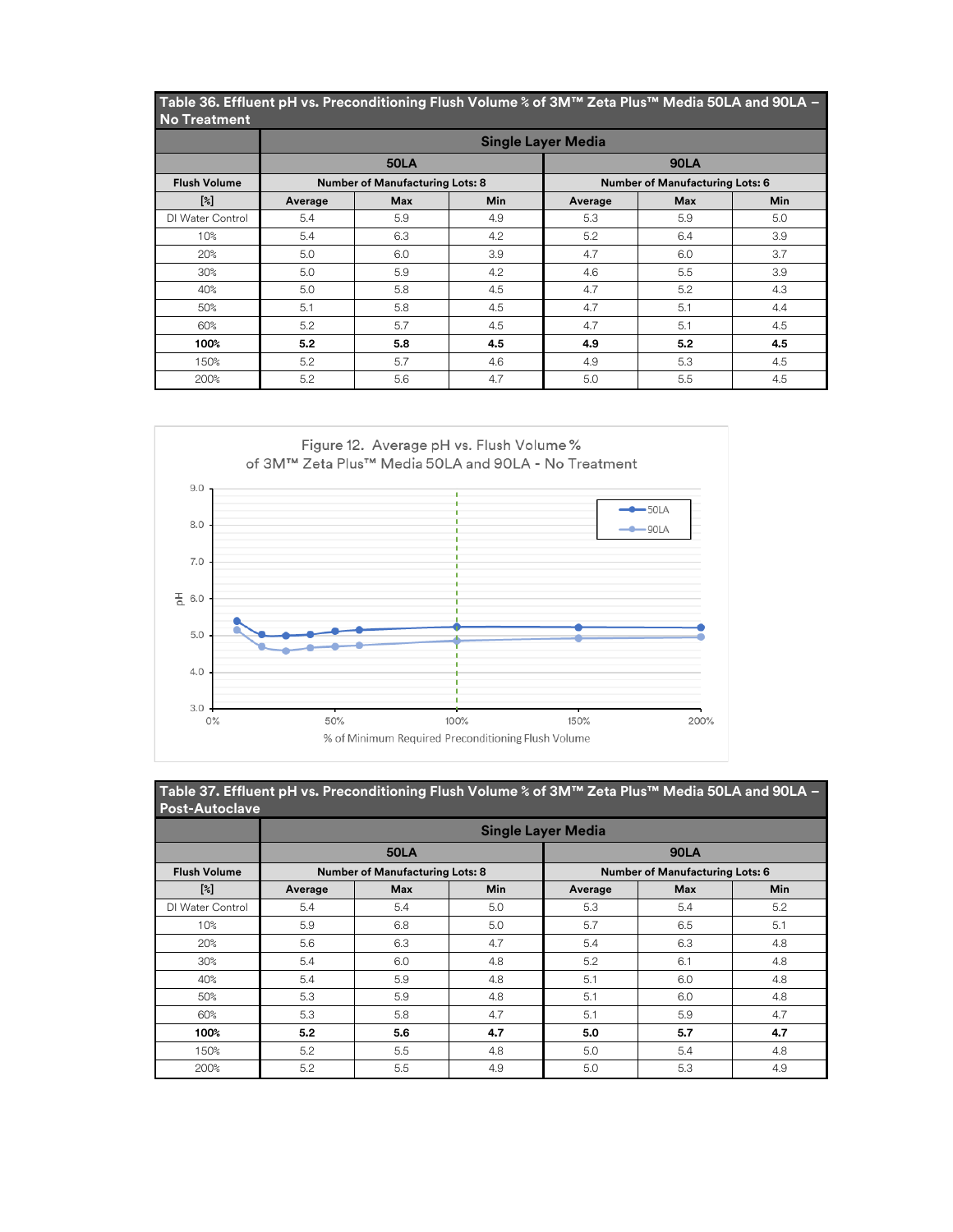

#### <span id="page-29-0"></span>D. USP <232>/<233> and ICH Q3D Elemental Impurities

The 90-mm discs of 3M™ Zeta Plus™ media 50LA and 90LA produced at different global plants were challenged with 18 Megohm DI water (25°C) at a constant flux of 1200 LMH to a total volume of two times the minimum required preconditioning flush volume of 54 L/m². Effluent samples were collected at 10%, 20%, 30%, 40%, and so on at 10% increments to 200% of the preconditioning flush volume. The 10%, 100% and 200% effluent samples were then analyzed for extractable elements.

Additional 90-mm discs of 3M™ Zeta Plus™ media 50LA and 90LA were autoclaved using a pre-vac cycle at 121°C for 60 minutes prior to the preconditioning flush. The same preconditioning flush sampling and test procedures which were used for the non-autoclaved samples were followed for the autoclaved samples.

Elemental profiles for effluent from both autoclaved and non-autoclaved samples are shown in Tables 38 and 39. The designation "<LOQ" indicates that the measured value is below the Limit of Quantification (LOQ). 3M™ Zeta Plus™ media contains natural silica. While the acid washing process reduces variability, naturally occurring differences are anticipated, and the values below should be taken as representative.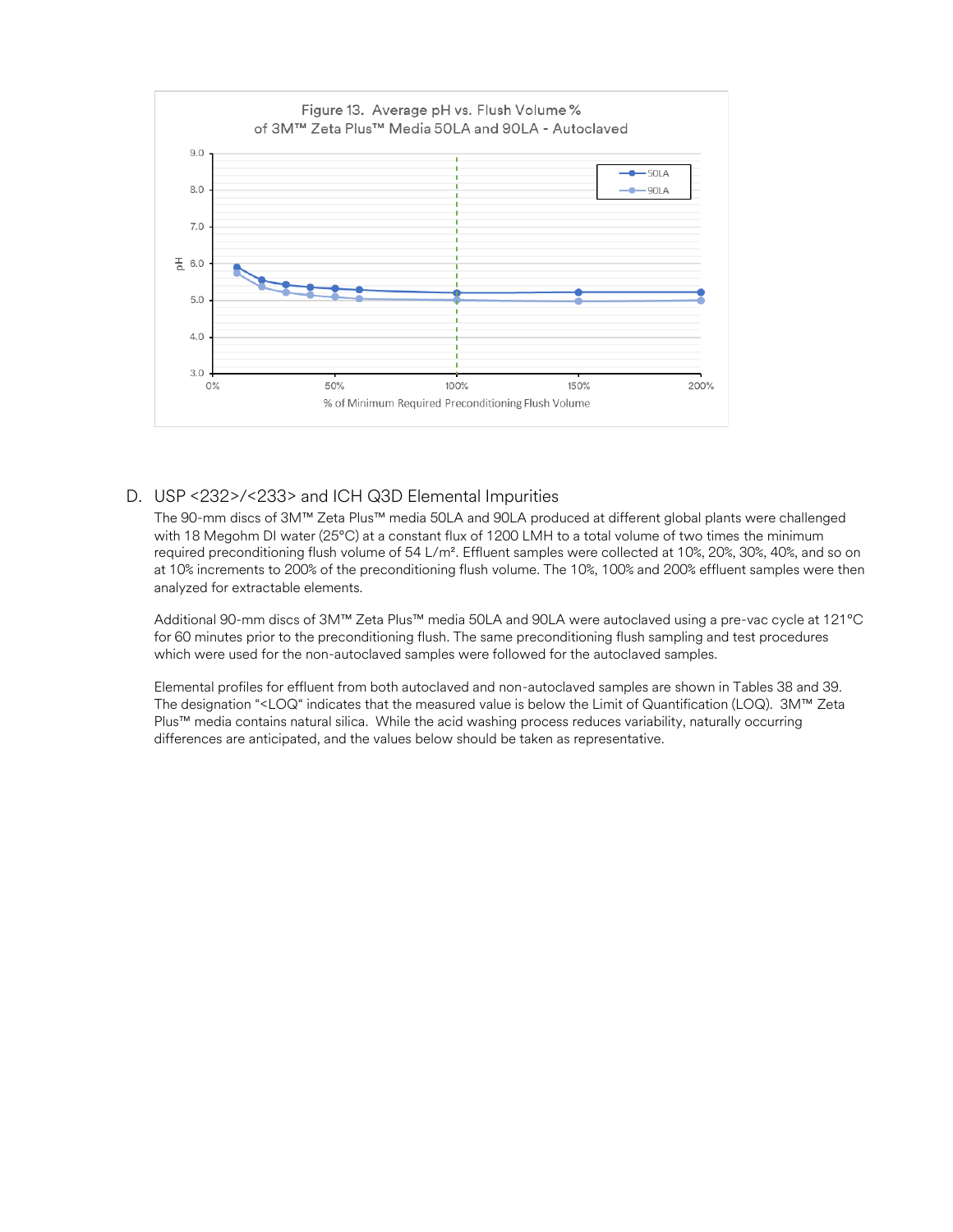|                     |                      |                |                                                                                                                                                                      |                                                                                                                                           |                                                                           |                 | Table 38. Flush Effluent Elemental Impurities for 3M™ Zeta Plus™ Media 50LA and 90LA (ppb) - No Treatment |                     |
|---------------------|----------------------|----------------|----------------------------------------------------------------------------------------------------------------------------------------------------------------------|-------------------------------------------------------------------------------------------------------------------------------------------|---------------------------------------------------------------------------|-----------------|-----------------------------------------------------------------------------------------------------------|---------------------|
| <b>ICH</b><br>Class | Element              | LOQ<br>[ppb]   |                                                                                                                                                                      | <b>50LA</b>                                                                                                                               |                                                                           |                 | <b>90LA</b>                                                                                               |                     |
|                     | At % of Flush Volume |                | 10 <sup>°</sup>                                                                                                                                                      | 100%                                                                                                                                      | 200%                                                                      | 10 <sup>°</sup> | 100%                                                                                                      | 200%                |
|                     | As                   | 0.01           | 0.38                                                                                                                                                                 | 0.06                                                                                                                                      | 0.05                                                                      | 0.94            | 0.05                                                                                                      | 0.04                |
|                     | Cd                   | 0.01           | 0.59                                                                                                                                                                 | 0.02                                                                                                                                      | 0.02                                                                      | 0.50            | 0.03                                                                                                      | 0.02                |
| 1                   | Hg                   | 0.2            | <loq< th=""><th><loq< th=""><th><math>&lt;</math> LOQ</th><th><math>&lt;</math>LOQ</th><th><math>&lt;</math>LOQ</th><th><math>&lt;</math>LOQ</th></loq<></th></loq<> | <loq< th=""><th><math>&lt;</math> LOQ</th><th><math>&lt;</math>LOQ</th><th><math>&lt;</math>LOQ</th><th><math>&lt;</math>LOQ</th></loq<>  | $<$ LOQ                                                                   | $<$ LOQ         | $<$ LOQ                                                                                                   | $<$ LOQ             |
|                     | Pb                   | 0.3            | 0.3                                                                                                                                                                  | <loq< th=""><th><math>&lt;</math> LOQ</th><th>0.3</th><th><loq< th=""><th><math>&lt;</math>LOQ</th></loq<></th></loq<>                    | $<$ LOQ                                                                   | 0.3             | <loq< th=""><th><math>&lt;</math>LOQ</th></loq<>                                                          | $<$ LOQ             |
|                     | $_{\rm Co}$          | 0.01           | 0.44                                                                                                                                                                 | 0.02                                                                                                                                      | 0.02                                                                      | 0.54            | <loq< th=""><th><math>&lt;</math>LOQ</th></loq<>                                                          | $<$ LOQ             |
| 2A                  | Ni                   | 1.8            | 8.4                                                                                                                                                                  | <loq< th=""><th><math>&lt;</math> LOQ</th><th>16.8</th><th>0.7</th><th><math>&lt;</math>LOQ</th></loq<>                                   | $<$ LOQ                                                                   | 16.8            | 0.7                                                                                                       | $<$ LOQ             |
|                     | v                    | 0.4            | 4.3                                                                                                                                                                  | <loq< th=""><th><math>&lt;</math> LOQ</th><th>8.1</th><th>0.4</th><th>0.4</th></loq<>                                                     | $<$ LOQ                                                                   | 8.1             | 0.4                                                                                                       | 0.4                 |
|                     | Ag                   | 0.02           | 0.07                                                                                                                                                                 | <loq< th=""><th><math>&lt;</math> LOQ</th><th>0.03</th><th>0.05</th><th><math>&lt;</math>LOQ</th></loq<>                                  | $<$ LOQ                                                                   | 0.03            | 0.05                                                                                                      | $<$ LOQ             |
|                     | Au                   | 0.071          | $<$ LOQ                                                                                                                                                              | <loq< th=""><th><math>&lt;</math> LOQ</th><th><math>&lt;</math> LOQ</th><th><loq< th=""><th><math>&lt;</math>LOQ</th></loq<></th></loq<>  | $<$ LOQ                                                                   | $<$ LOQ         | <loq< th=""><th><math>&lt;</math>LOQ</th></loq<>                                                          | $<$ LOQ             |
|                     | Ir                   | 0.002          | $<$ LOQ                                                                                                                                                              | <loq< th=""><th><math>&lt;</math> LOQ</th><th><math>&lt;</math> LOQ</th><th><loq< th=""><th><math>&lt;</math>LOQ</th></loq<></th></loq<>  | $<$ LOQ                                                                   | $<$ LOQ         | <loq< th=""><th><math>&lt;</math>LOQ</th></loq<>                                                          | $<$ LOQ             |
|                     | Os                   | 0.275          | $<$ LOQ                                                                                                                                                              | <loq< th=""><th><math>&lt;</math> LOQ</th><th><math>&lt;</math> LOQ</th><th><loq< th=""><th><math>&lt;</math>LOQ</th></loq<></th></loq<>  | $<$ LOQ                                                                   | $<$ LOQ         | <loq< th=""><th><math>&lt;</math>LOQ</th></loq<>                                                          | $<$ LOQ             |
| 2B                  | Pd                   | 0.017          | $<$ LOQ                                                                                                                                                              | <loq< th=""><th><math>&lt;</math> LOQ</th><th><math>&lt;</math> LOQ</th><th><math>&lt;</math>LOQ</th><th><math>&lt;</math>LOQ</th></loq<> | $<$ LOQ                                                                   | $<$ LOQ         | $<$ LOQ                                                                                                   | $<$ LOQ             |
|                     | Pt                   | 0.002          | $<$ LOQ                                                                                                                                                              | <loq< th=""><th><math>&lt;</math> LOQ</th><th><math>&lt;</math> LOQ</th><th><math>&lt;</math>LOQ</th><th><math>&lt;</math>LOQ</th></loq<> | $<$ LOQ                                                                   | $<$ LOQ         | $<$ LOQ                                                                                                   | $<$ LOQ             |
|                     | Rh                   | 0.001          | $<$ LOQ                                                                                                                                                              | <loq< th=""><th><math>&lt;</math> LOQ</th><th><math>&lt;</math> LOQ</th><th><loq< th=""><th><math>&lt;</math>LOQ</th></loq<></th></loq<>  | $<$ LOQ                                                                   | $<$ LOQ         | <loq< th=""><th><math>&lt;</math>LOQ</th></loq<>                                                          | $<$ LOQ             |
|                     | Ru                   | 0.002          | $<$ LOQ                                                                                                                                                              | <loq< th=""><th><math>&lt;</math> LOQ</th><th><math>&lt;</math> LOQ</th><th><loq< th=""><th><math>&lt;</math>LOQ</th></loq<></th></loq<>  | $<$ LOQ                                                                   | $<$ LOQ         | <loq< th=""><th><math>&lt;</math>LOQ</th></loq<>                                                          | $<$ LOQ             |
|                     | Se                   | 0.6            | <loq< th=""><th><loq< th=""><th><math>&lt;</math> LOQ</th><th><math>&lt;</math> LOQ</th><th><loq< th=""><th><math>&lt;</math>LOQ</th></loq<></th></loq<></th></loq<> | <loq< th=""><th><math>&lt;</math> LOQ</th><th><math>&lt;</math> LOQ</th><th><loq< th=""><th><math>&lt;</math>LOQ</th></loq<></th></loq<>  | $<$ LOQ                                                                   | $<$ LOQ         | <loq< th=""><th><math>&lt;</math>LOQ</th></loq<>                                                          | $<$ LOQ             |
|                     | TI                   | 0.01           | 4.42                                                                                                                                                                 | <loq< th=""><th><math>&lt;</math> LOQ</th><th>1.67</th><th><loq< th=""><th><math>&lt;</math>LOQ</th></loq<></th></loq<>                   | $<$ LOQ                                                                   | 1.67            | <loq< th=""><th><math>&lt;</math>LOQ</th></loq<>                                                          | $<$ LOQ             |
|                     | Ba                   | 0.3            | 7.3                                                                                                                                                                  | 4.0                                                                                                                                       | 0.4                                                                       | 8.7             | <loq< th=""><th><math>&lt;</math>LOQ</th></loq<>                                                          | $<$ LOQ             |
|                     | Cr                   | 0.6            | 3.8                                                                                                                                                                  | <loq< th=""><th><math>&lt;</math> LOQ</th><th>1.7</th><th><loq< th=""><th><math>&lt;</math>LOQ</th></loq<></th></loq<>                    | $<$ LOQ                                                                   | 1.7             | <loq< th=""><th><math>&lt;</math>LOQ</th></loq<>                                                          | $<$ LOQ             |
|                     | Cu                   | 4              | 46                                                                                                                                                                   | <loq< th=""><th><math>&lt;</math> LOQ</th><th>46</th><th>5</th><th><math>&lt;</math>LOQ</th></loq<>                                       | $<$ LOQ                                                                   | 46              | 5                                                                                                         | $<$ LOQ             |
| 3                   | Li                   | 0.2            | 6.9                                                                                                                                                                  | 1,7                                                                                                                                       | 0.4                                                                       | 6.3             | <loq< th=""><th><math>&lt;</math>LOQ</th></loq<>                                                          | $<$ LOQ             |
|                     | Mo                   | 0.01           | 4.13                                                                                                                                                                 | 0.28                                                                                                                                      | 0.34                                                                      | 7.87            | 0.19                                                                                                      | 0.13                |
|                     | Sb                   | 0.02           | 0.50                                                                                                                                                                 | 0.32                                                                                                                                      | 0.17                                                                      | 0.69            | 0.37                                                                                                      | 0.23                |
|                     | Sn                   | 0.2            | $<$ LOQ                                                                                                                                                              | <loq< th=""><th><math>&lt;</math> LOQ</th><th><math>&lt;</math> LOQ</th><th><loq< th=""><th><math>&lt;</math>LOQ</th></loq<></th></loq<>  | $<$ LOQ                                                                   | $<$ LOQ         | <loq< th=""><th><math>&lt;</math>LOQ</th></loq<>                                                          | $<$ LOQ             |
|                     | Al                   | 0.2            | 40.5                                                                                                                                                                 | 7.6                                                                                                                                       | 6.3                                                                       | 37.0            | 3.6                                                                                                       | 3.3                 |
|                     | В                    | 0.6            | 18.3                                                                                                                                                                 | <loq< th=""><th><math>&lt;</math> LOQ</th><th>14.3</th><th><loq< th=""><th><math>&lt;</math>LOQ</th></loq<></th></loq<>                   | $<$ LOQ                                                                   | 14.3            | <loq< th=""><th><math>&lt;</math>LOQ</th></loq<>                                                          | $<$ LOQ             |
|                     | Ca                   | 17             | 1057                                                                                                                                                                 | 509                                                                                                                                       | 27                                                                        | 1235            | 35                                                                                                        | 30                  |
|                     | Fe                   | $\overline{4}$ | 378                                                                                                                                                                  | 13                                                                                                                                        | 6                                                                         | 235             | 18                                                                                                        | $\boldsymbol{9}$    |
|                     | κ                    | 65             | 1641                                                                                                                                                                 | 126                                                                                                                                       | 106                                                                       | 2016            | 110                                                                                                       | 97                  |
|                     | Mg                   | $\mathbf{2}$   | 725                                                                                                                                                                  | 20                                                                                                                                        | 15                                                                        | 726             | 14                                                                                                        | 11                  |
| Other Elements      | Mn                   | 0.3            | 12.0                                                                                                                                                                 | 0.5                                                                                                                                       | <loq< th=""><th>11.1</th><th>0.3</th><th><math>&lt;</math>LOQ</th></loq<> | 11.1            | 0.3                                                                                                       | $<$ LOQ             |
|                     | Na                   | 3              | 12860                                                                                                                                                                | 399                                                                                                                                       | 344                                                                       | 34103           | 221                                                                                                       | 201                 |
|                     | Si                   | 10             | 2143                                                                                                                                                                 | 192                                                                                                                                       | 147                                                                       | 3208            | 225                                                                                                       | 209                 |
|                     | Sr                   | 0.2            | 4.6                                                                                                                                                                  | 0.2                                                                                                                                       | 0.2                                                                       | 4.7             | 0.1                                                                                                       | 0.1                 |
|                     | W                    | 0.01           | 1.20                                                                                                                                                                 | 0.02                                                                                                                                      | $<$ LOQ                                                                   | 1.35            | <loq< th=""><th><math>&lt;</math>LOQ</th></loq<>                                                          | $<$ LOQ             |
|                     | Zn                   | 20             | <loq< th=""><th><loq< th=""><th><math>&lt;</math> LOQ</th><th>27</th><th><loq< th=""><th><loq< th=""></loq<></th></loq<></th></loq<></th></loq<>                     | <loq< th=""><th><math>&lt;</math> LOQ</th><th>27</th><th><loq< th=""><th><loq< th=""></loq<></th></loq<></th></loq<>                      | $<$ LOQ                                                                   | 27              | <loq< th=""><th><loq< th=""></loq<></th></loq<>                                                           | <loq< th=""></loq<> |
|                     | Zr                   | 0.01           | 0.04                                                                                                                                                                 | <loq< th=""><th><math>&lt;</math> LOQ</th><th><math>&lt;</math> LOQ</th><th><loq< th=""><th><math>&lt;</math>LOQ</th></loq<></th></loq<>  | $<$ LOQ                                                                   | $<$ LOQ         | <loq< th=""><th><math>&lt;</math>LOQ</th></loq<>                                                          | $<$ LOQ             |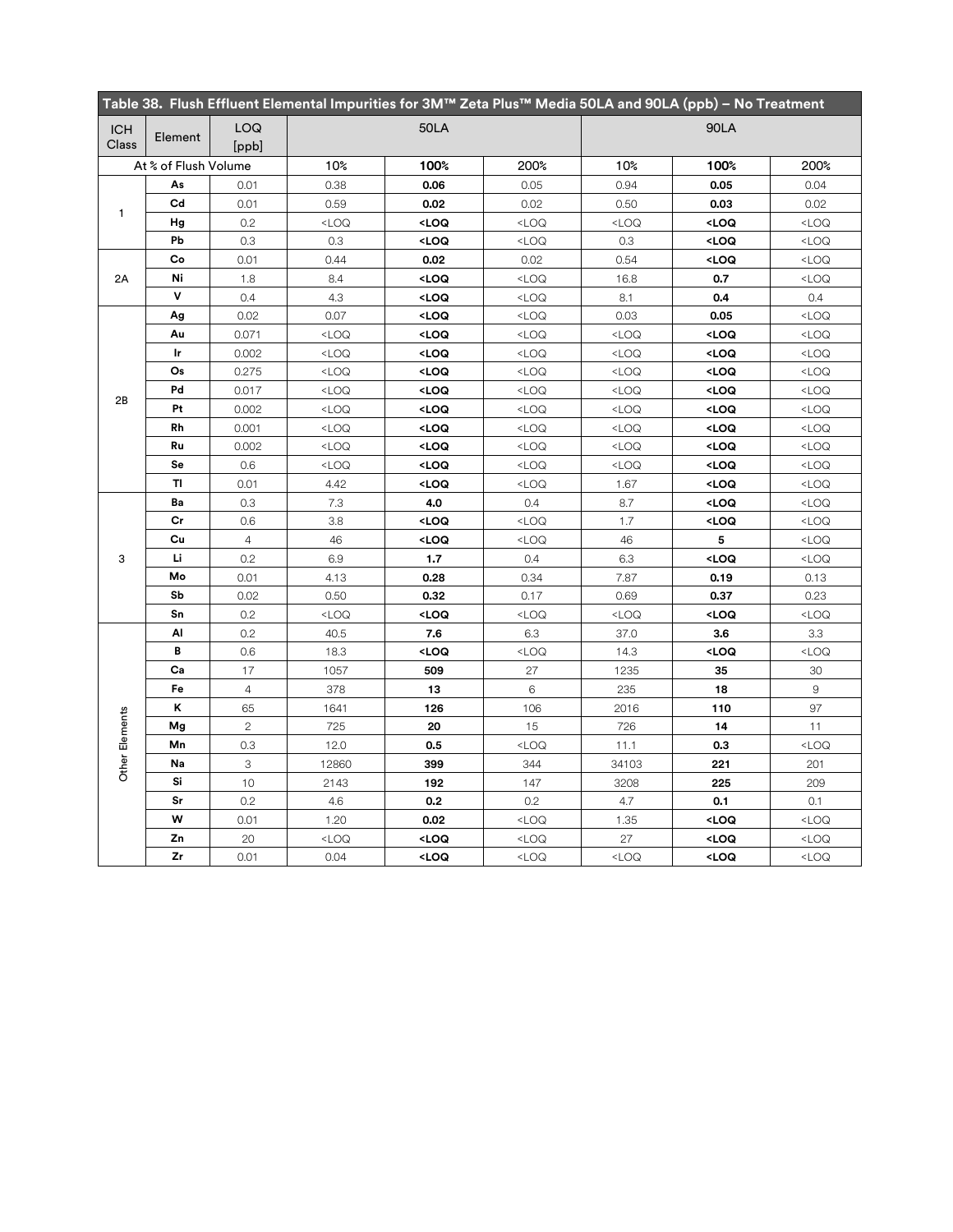|                     | Table 39. Flush Effluent Elemental Impurities for 3M™ Zeta Plus™ Media 50LA and 90LA (ppb) - Post-Autoclave |                |                 |                                                                                                                                           |         |                 |                                                   |                |
|---------------------|-------------------------------------------------------------------------------------------------------------|----------------|-----------------|-------------------------------------------------------------------------------------------------------------------------------------------|---------|-----------------|---------------------------------------------------|----------------|
| <b>ICH</b><br>Class | Element                                                                                                     | LOQ<br>[ppb]   |                 | <b>50LA</b>                                                                                                                               |         |                 | <b>90LA</b>                                       |                |
|                     | At % of Flush Volume                                                                                        |                | 10 <sup>°</sup> | 100%                                                                                                                                      | 200%    | 10 <sup>°</sup> | 100%                                              | 200%           |
|                     | As                                                                                                          | 0.01           | 0.11            | 0.03                                                                                                                                      | 0.02    | 0.06            | 0.05                                              | 0.02           |
| $\mathbf{1}$        | Cd                                                                                                          | 0.3            | 0.3             | $<$ LOQ                                                                                                                                   | $<$ LOQ | 0.3             | <loq< th=""><th><math>&lt;</math>LOQ</th></loq<>  | $<$ LOQ        |
|                     | Hg                                                                                                          | 0.01           | 0.51            | 0.02                                                                                                                                      | 0.02    | 0.41            | 0.03                                              | 0.01           |
|                     | Pb                                                                                                          | 0.2            | $<$ LOQ         | <loq< th=""><th><math>&lt;</math> LOQ</th><th><math>&lt;</math> LOQ</th><th><loq< th=""><th><math>&lt;</math> LOQ</th></loq<></th></loq<> | $<$ LOQ | $<$ LOQ         | <loq< th=""><th><math>&lt;</math> LOQ</th></loq<> | $<$ LOQ        |
|                     | Co                                                                                                          | 0.4            | 1.5             | <loq< th=""><th><math>&lt;</math> LOQ</th><th>2.6</th><th><loq< th=""><th><math>&lt;</math>LOQ</th></loq<></th></loq<>                    | $<$ LOQ | 2.6             | <loq< th=""><th><math>&lt;</math>LOQ</th></loq<>  | $<$ LOQ        |
| 2A                  | Ni                                                                                                          | 1.8            | 6.0             | $<$ LOQ                                                                                                                                   | $<$ LOQ | 3.8             | <loq< th=""><th><math>&lt;</math>LOQ</th></loq<>  | $<$ LOQ        |
|                     | $\mathsf{v}$                                                                                                | 0.01           | 0.33            | 0.01                                                                                                                                      | 0.01    | 0.27            | 0.01                                              | $<$ LOQ        |
|                     | Ag                                                                                                          | 0.02           | 0.03            | <loq< th=""><th><math>&lt;</math> LOQ</th><th>0.02</th><th><loq< th=""><th><math>&lt;</math>LOQ</th></loq<></th></loq<>                   | $<$ LOQ | 0.02            | <loq< th=""><th><math>&lt;</math>LOQ</th></loq<>  | $<$ LOQ        |
|                     | Au                                                                                                          | 0.071          | $<$ LOQ         | <loq< th=""><th><math>&lt;</math> LOQ</th><th><math>&lt;</math> LOQ</th><th><loq< th=""><th><math>&lt;</math>LOQ</th></loq<></th></loq<>  | $<$ LOQ | $<$ LOQ         | <loq< th=""><th><math>&lt;</math>LOQ</th></loq<>  | $<$ LOQ        |
|                     | Ir                                                                                                          | 0.01           | 0.02            | $<$ LOQ                                                                                                                                   | $<$ LOQ | 0.04            | <loq< th=""><th><math>&lt;</math>LOQ</th></loq<>  | $<$ LOQ        |
|                     | Os                                                                                                          | 0.017          | $<$ LOQ         | <loq< th=""><th><math>&lt;</math> LOQ</th><th><math>&lt;</math> LOQ</th><th><loq< th=""><th><math>&lt;</math> LOQ</th></loq<></th></loq<> | $<$ LOQ | $<$ LOQ         | <loq< th=""><th><math>&lt;</math> LOQ</th></loq<> | $<$ LOQ        |
| 2B                  | Pd                                                                                                          | 0.002          | $<$ LOQ         | $<$ LOQ                                                                                                                                   | $<$ LOQ | $<$ LOQ         | <loq< th=""><th><math>&lt;</math>LOQ</th></loq<>  | $<$ LOQ        |
|                     | Pt                                                                                                          | 0.002          | $<$ LOQ         | $<$ LOQ                                                                                                                                   | $<$ LOQ | $<$ LOQ         | <loq< th=""><th><math>&lt;</math> LOQ</th></loq<> | $<$ LOQ        |
|                     | Rh                                                                                                          | 0.275          | $<$ LOQ         | $<$ LOQ                                                                                                                                   | $<$ LOQ | $<$ LOQ         | <loq< th=""><th><math>&lt;</math>LOQ</th></loq<>  | $<$ LOQ        |
|                     | Ru                                                                                                          | 0.001          | $<$ LOQ         | $<$ LOQ                                                                                                                                   | $<$ LOQ | $<$ LOQ         | <loq< th=""><th><math>&lt;</math>LOQ</th></loq<>  | $<$ LOQ        |
|                     | Se                                                                                                          | 0.002          | $<$ LOQ         | <loq< th=""><th><math>&lt;</math> LOQ</th><th><math>&lt;</math> LOQ</th><th><loq< th=""><th><math>&lt;</math> LOQ</th></loq<></th></loq<> | $<$ LOQ | $<$ LOQ         | <loq< th=""><th><math>&lt;</math> LOQ</th></loq<> | $<$ LOQ        |
|                     | TI                                                                                                          | 0.6            | $<$ LOQ         | $<$ LOQ                                                                                                                                   | $<$ LOQ | $<$ LOQ         | <loq< th=""><th><math>&lt;</math>LOQ</th></loq<>  | $<$ LOQ        |
|                     | Ba                                                                                                          | 0.02           | 0.07            | 0.04                                                                                                                                      | 0.03    | 0.03            | <loq< th=""><th><math>&lt;</math>LOQ</th></loq<>  | $<$ LOQ        |
|                     | Cr                                                                                                          | 0.3            | 3.1             | <loq< th=""><th><math>&lt;</math> LOQ</th><th>3.5</th><th><loq< th=""><th><math>&lt;</math>LOQ</th></loq<></th></loq<>                    | $<$ LOQ | 3.5             | <loq< th=""><th><math>&lt;</math>LOQ</th></loq<>  | $<$ LOQ        |
|                     | Cu                                                                                                          | 0.2            | 3.3             | 0.2                                                                                                                                       | $<$ LOQ | 3.3             | <loq< th=""><th><math>&lt;</math>LOQ</th></loq<>  | $<$ LOQ        |
| 3                   | Li                                                                                                          | 0.6            | 2.8             | $\leq$ LOQ                                                                                                                                | $<$ LOQ | 1.2             | <loq< th=""><th><math>&lt;</math> LOQ</th></loq<> | $<$ LOQ        |
|                     | Mo                                                                                                          | $\overline{4}$ | 26              | $<$ LOQ                                                                                                                                   | $<$ LOQ | $\hbox{9}$      | <loq< th=""><th><math>&lt;</math> LOQ</th></loq<> | $<$ LOQ        |
|                     | Sb                                                                                                          | 0.01           | 1.05            | 0.15                                                                                                                                      | 0.15    | 0.61            | 0.08                                              | 0.07           |
|                     | Sn                                                                                                          | 0.2            | $<$ LOQ         | <loq< th=""><th><math>&lt;</math>LOQ</th><th><math>&lt;</math> LOQ</th><th><loq< th=""><th><math>&lt;</math>LOQ</th></loq<></th></loq<>   | $<$ LOQ | $<$ LOQ         | <loq< th=""><th><math>&lt;</math>LOQ</th></loq<>  | $<$ LOQ        |
|                     | Al                                                                                                          | 0.6            | 4.8             | <loq< th=""><th><math>&lt;</math> LOQ</th><th>4.1</th><th><loq< th=""><th><math>&lt;</math>LOQ</th></loq<></th></loq<>                    | $<$ LOQ | 4.1             | <loq< th=""><th><math>&lt;</math>LOQ</th></loq<>  | $<$ LOQ        |
|                     | B                                                                                                           | $\overline{4}$ | 249             | 9                                                                                                                                         | 5       | 102             | 18                                                | 9              |
|                     | Ca                                                                                                          | 20             | $<$ LOQ         | $<$ LOQ                                                                                                                                   | $<$ LOQ | $<$ LOQ         | <loq< th=""><th><math>&lt;</math> LOQ</th></loq<> | $<$ LOQ        |
|                     | Fe                                                                                                          | 65             | 1406            | 90                                                                                                                                        | $<$ LOQ | 2016            | 69                                                | $<$ LOQ        |
|                     | κ                                                                                                           | 17             | 1041            | 52                                                                                                                                        | 24      | 1235            | 34                                                | 21             |
|                     | Mg                                                                                                          | 3              | 5911            | 224                                                                                                                                       | 133     | 5519            | 135                                               | 58             |
| Other Elements      | Mn                                                                                                          | 0.3            | 8.3             | 0.4                                                                                                                                       | $<$ LOQ | 7.8             | 0.3                                               | $<$ LOQ        |
|                     | Na                                                                                                          | $\mathbf{2}$   | 560             | 17                                                                                                                                        | 8       | 726             | 14                                                | $\overline{4}$ |
|                     | Si                                                                                                          | 0.01           | 0.16            | 0.01                                                                                                                                      | $<$ LOQ | 0.12            | <loq< th=""><th><math>&lt;</math>LOQ</th></loq<>  | $<$ LOQ        |
|                     | Sr                                                                                                          | 0.2            | 31.1            | 2.2                                                                                                                                       | 0.7     | 20.6            | 1.6                                               | 0.4            |
|                     | W                                                                                                           | 10             | 758             | 127                                                                                                                                       | 88      | 503             | 104                                               | 99             |
|                     | Zn                                                                                                          | 0.2            | 3.3             | 0.2                                                                                                                                       | $<$ LOQ | 2.2             | <loq< th=""><th><math>&lt;</math>LOQ</th></loq<>  | $<$ LOQ        |
|                     | Zr                                                                                                          | 0.01           | $<$ LOQ         | <loq< th=""><th><math>&lt;</math> LOQ</th><th><math>&lt;</math> LOQ</th><th><loq< th=""><th><math>&lt;</math>LOQ</th></loq<></th></loq<>  | $<$ LOQ | $<$ LOQ         | <loq< th=""><th><math>&lt;</math>LOQ</th></loq<>  | $<$ LOQ        |

#### <span id="page-31-0"></span>E. USP <788> Particulate Matter in Injections

90-mm discs of 3M™ Zeta Plus™ media 50LA and 90LA produced at different global plants were challenged with 18 Megohm water (25°C) at a constant flux of 1200 LMH to a total volume of two times the minimum required preconditioning flush volume of 54 L/m². Effluent samples were collected at 33%, 66%, 100% and 200% of the preconditioning flush volume. After the 200% extract sample was collected, the remaining extract was left to soak in the housing. After one hour, the static soak extract was then pushed through the filter and collected.

Additional 90-mm discs of 3M™ Zeta Plus™ media 50LA were autoclaved using a pre-vac cycle at 121°C for 60 minutes prior to the preconditioning flush. The same preconditioning flush sampling and test procedures which were used for the non-autoclaved samples were followed for the autoclaved samples.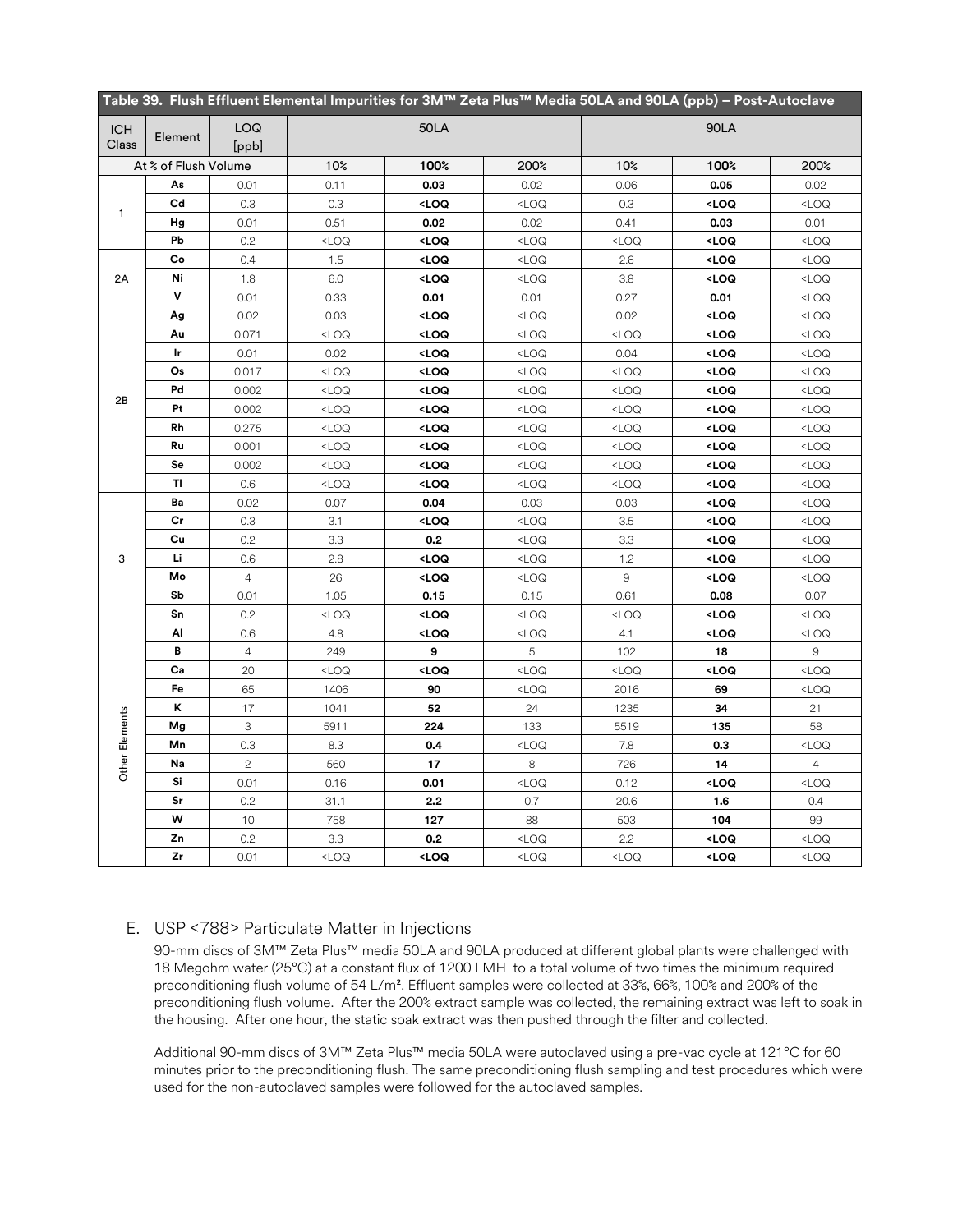Samples were analyzed following USP <788> Method 1 (Light Obscuration Particle Count Test) for particulate release. Three to four aliquots of 5 mL each were measured from each sample, with particles counted and measured at the size ranges specified in the USP chapter: particles greater than 10 μm but less than 25 μm; and particles > 25 μm. The solution meets the USP <788> requirement if it contains less than 25 particles/mL >10 μm and less than 3 particles/mL >25 μm.

| Table 40. Particulate Matter of 3M™ Zeta Plus™ Media 50LA and 90LA - No Treatment |                                                                                  |       |      |                     |      |                       |                                    |                     |      |      |      |                       |
|-----------------------------------------------------------------------------------|----------------------------------------------------------------------------------|-------|------|---------------------|------|-----------------------|------------------------------------|---------------------|------|------|------|-----------------------|
|                                                                                   | <b>Single Layer Media</b>                                                        |       |      |                     |      |                       |                                    |                     |      |      |      |                       |
|                                                                                   |                                                                                  |       |      | <b>90LA</b>         |      |                       |                                    |                     |      |      |      |                       |
|                                                                                   | <b>Number of Manufacturing Lots: 5</b><br><b>Number of Manufacturing Lots: 2</b> |       |      |                     |      |                       |                                    |                     |      |      |      |                       |
|                                                                                   |                                                                                  |       |      | <b>Flush Volume</b> |      |                       |                                    | <b>Flush Volume</b> |      |      |      |                       |
| Particulate<br><b>Size</b>                                                        | 18 Megohm<br>Water $(25^{\circ}C)$                                               | 33%   | 66%  | 100%                | 200% | <b>Static</b><br>Soak | 18 Megohm<br>Water $(25^{\circ}C)$ | 33%                 | 66%  | 100% | 200% | <b>Static</b><br>Soak |
| $>10 \mu m$                                                                       | 4.1                                                                              | 126.9 | 63.5 | 15.0                | 8.6  | 91.2                  | 4.1                                | 59.3                | 43.7 | 8.6  | 2.8  | 69.3                  |
| $>25 \mu m$                                                                       | 0.1                                                                              | 2.7   | 1.8  | 0.6                 | 0.5  | 2.5                   | 0.1                                | .6                  | 1.2  | 0.3  | 0.1  | 2.0                   |

The results of this analysis including results of control water samples are shown in Tables 40 and 41.

| Table 41. Particulate Matter of 3M™ Zeta Plus™ Media<br>50LA - Post-Autoclave |                                        |                                                     |                     |      |     |      |  |  |
|-------------------------------------------------------------------------------|----------------------------------------|-----------------------------------------------------|---------------------|------|-----|------|--|--|
|                                                                               |                                        | <b>Single Layer Media</b>                           |                     |      |     |      |  |  |
|                                                                               |                                        | <b>50LA</b>                                         |                     |      |     |      |  |  |
|                                                                               | <b>Number of Manufacturing Lots: 2</b> |                                                     |                     |      |     |      |  |  |
|                                                                               |                                        |                                                     | <b>Flush Volume</b> |      |     |      |  |  |
| Particulate<br><b>Size</b>                                                    | 18 Megohm<br>Water $(25^{\circ}C)$     | <b>Static</b><br>Soak<br>33%<br>66%<br>100%<br>200% |                     |      |     |      |  |  |
| $>10 \mu m$                                                                   | 4.1                                    | 30.0                                                | 35.9                | 13.8 | 2.3 | 85.3 |  |  |
| $>25 \mu m$                                                                   | 0.1                                    | 0.7                                                 | 0.7                 | 0.3  | 0.1 | 2.1  |  |  |

#### <span id="page-32-0"></span>F. USP <85> Bacterial Endotoxin

As part of the product release tests for every media lot at each global plant, a 45-mm disc of 3M™ Zeta Plus™ LA media produced is challenged with Sterile Water For Injection (SWFI) at a constant flux of 1200 LMH to a total volume equivalent to the minimum required preconditioning flush volume of 54 L/m<sup>2</sup>. A 2 mL effluent sample collected at the end of flush is analyzed per USP <85> for extractable endotoxin concentration by a *Limulus Amebocyte Lysate* (LAL) reactivity method. The extractable endotoxin release specification for all grades of 3M™ Zeta Plus™ LA media is ≤ 0.05 EU/mL. The specification is based on a flush of single layer media, even for dual layer media products. Therefore, the 3M™ Zeta Plus™ LA media flush effluent as prepared per above conditions meets the bacterial endotoxin limits for WFI of <0.25 EU/mL.

Note the release specification is based on a dynamic flush protocol that does not necessarily reflect the total endotoxin amount in the media. Therefore, the extractable endotoxin amount may be impacted if using a different challenge fluid under different test conditions (*i.e.*, pH, conductivity, protein, *etc*.).

Cellulose is a raw material used in 3M™ Zeta Plus™ media. Cellulose may contain β-Glucan, which is a nonendotoxin LAL-reactive material. The 3M™ Zeta Plus™ LA Series media reduces the amount of β-Glucan by using only high-alpha cellulose. However, the presence of β-Glucan in any 3M™ Zeta Plus™ media flush effluent may cause an interference or enhancement of endotoxin measurement. Thus, a β-Glucan blocking buffer or LAL reagent may be used to minimize interference in the product release test. USP <85> "Bacterial Endotoxins Tests" supports these strategies during extractable endotoxin measurement in the presence of β-Glucan.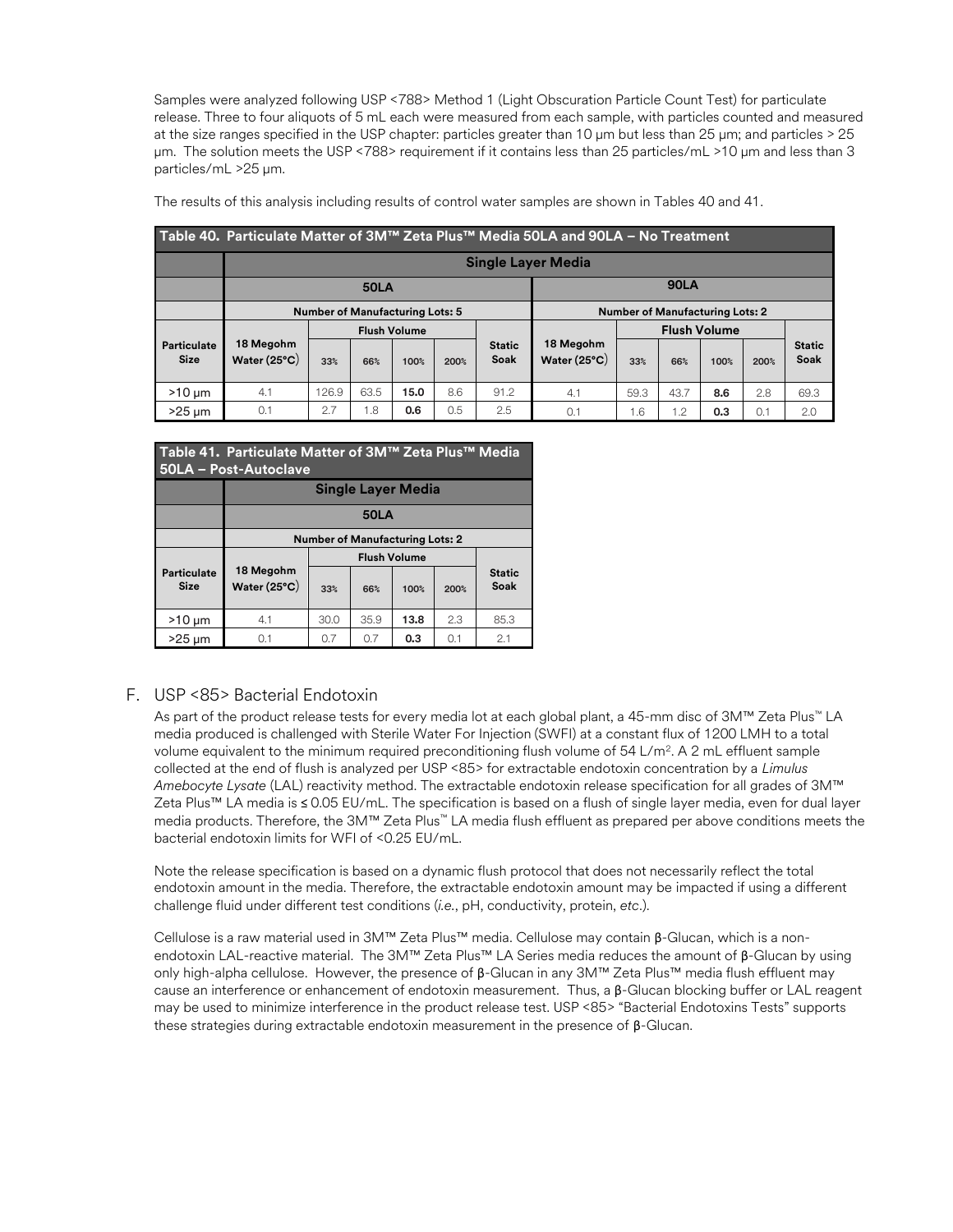# <span id="page-33-0"></span>VIII. Shelf Life

# Shelf Life of 3M™ Zeta Plus™ LA, VR02, and VR06 Converted Media Sheets, Cartridges, and Capsules:

3 years at a recommended storage temperature of 5°C - 30°C, stored in original package

#### Shelf Life of 3M™ Manifolds:

3 years at a recommended storage temperature of 5°C - 30°C, stored in original package

All 3M™ Zeta Plus™ LA products and 3M™ Manifolds should be stored in a controlled environment with an average temperature between 5 and 30°C with short term excursions to 50°C, and relative humidity less than 90%. All 3M™ Zeta Plus™ LA products and 3M™ Manifolds should be inspected before use to determine if any unanticipated damage has occurred during shipping and storage. This includes an inspection of the O-rings to confirm that they have no nicks or cuts, are not cracked or do not exhibit a loss of elasticity that would prevent a normal sealing operation.

# <span id="page-33-1"></span>IX. Regulatory Compliance

The following Regulatory Compliance items apply to 3M™ Zeta Plus™ LA products and 3M™ Manifolds.

<span id="page-33-2"></span>A. USP <88> Class VI - 70°C<sub>minimum</sub> Biological Reactivity Tests, *In Vivo* 

Representative media grade samples and wetted components or wetted component materials were tested and met the requirements of USP <88> Class VI, Biological Reactivity Tests, *In Vivo* at either 121˚C or 70˚C extraction temperature.

<span id="page-33-3"></span>B. USP <87> Biological Reactivity Tests, *In Vitro*

Representative media grade samples and wetted components or wetted component materials were tested and met the requirements of USP <87> Biological Reactivity Tests, In Vitro.

#### <span id="page-33-4"></span>C. BSE/TSE (animal derived materials)

3M understands the continued public interest and the increased regulatory scrutiny concerning the transmission of bovine spongiform encephalopathy (BSE) and other transmissible spongiform encephalopathies (TSE).

In order to address these issues, the following statement is offered: In order to assess the BSE/TSE risk associated with the above products, we have contacted our suppliers of raw materials and performed an evaluation of our production processes to determine if any of the materials used are of animal origin. The result of our survey and inquiries of our raw material suppliers has revealed that the resins used in the molded parts and over-molds may contain tallow derivatives and certain elastomer gaskets could contain a stearic acid that is used as an activator in the vulcanization process. We can state, however, that our suppliers have indicated that these parts which use tallow derivatives and stearic acid are processed at conditions conforming to the requirements of the European Medicines Agency note for guidance EMEA/410/01 rev.3.

# <span id="page-33-5"></span>X. Quality Assurance

Pharmaceutical and Biological products manufacturers routinely visit 3M manufacturing sites to audit production quality management systems and documentation. The ISO certifications for 3M Separation and Purification Sciences Division global plants are available on request.

Certificates are provided in support of the release of the 3M™ Zeta Plus™ LA Series filter products.

The 3M™ Zeta Plus™ LA Series filter products are defined as non-hazardous articles under REACH and do not require a Safety Data Sheet under Article 31 of Regulation (EC) No. 1907/2006.

The 3M™ Zeta Plus™ LA Series filter products are not regulated under the OSHA Hazard Communication Standard (CFR Title 29 1910.1200). A Safety Data Sheet (SDS) is not required for these products.

Article Information Sheets for 3M™ Zeta Plus™ LA Series filter products are available in the US as courtesy.